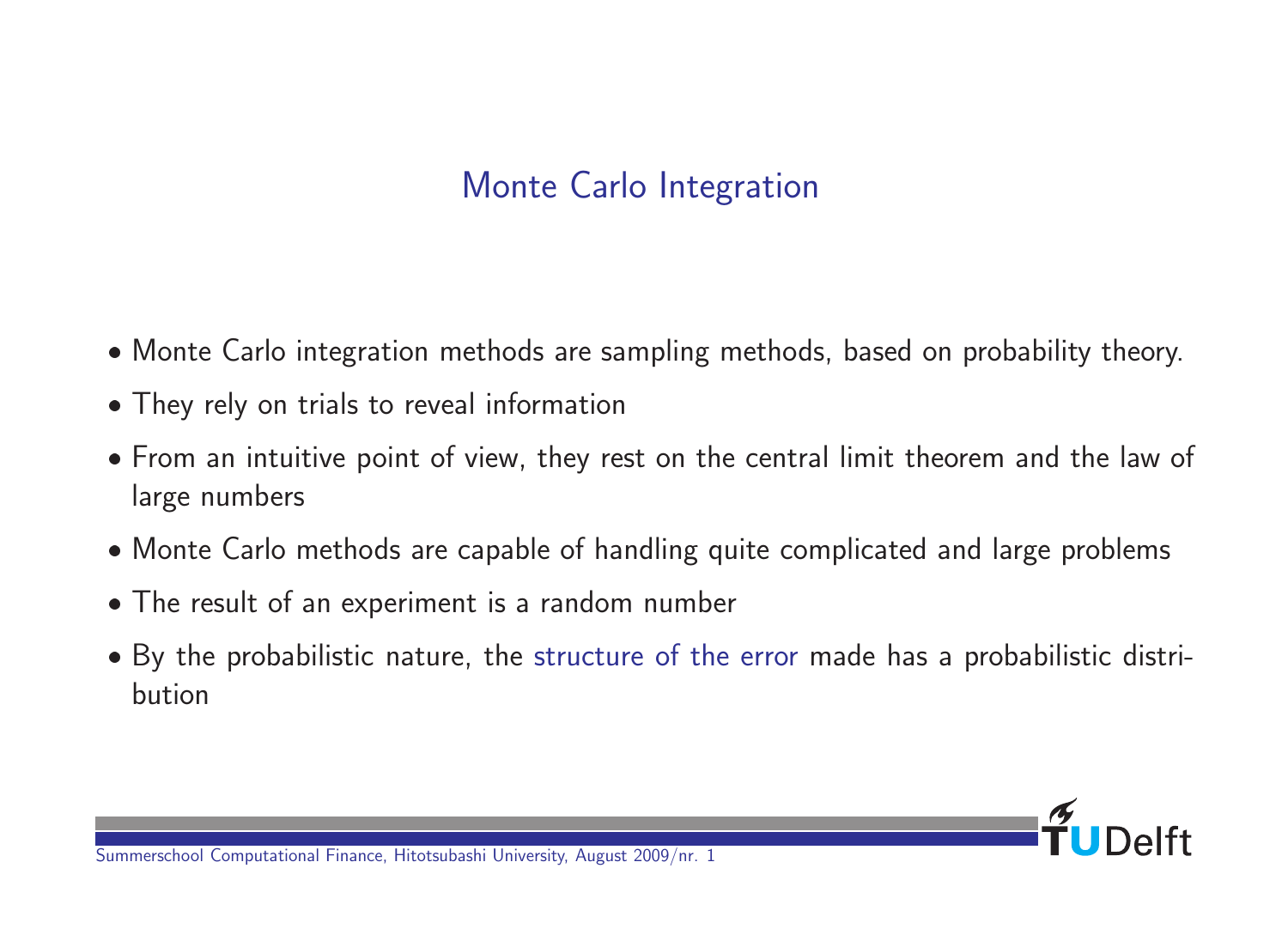# **History**

- Monte Carlo methods were originally practiced under more generic names such as "statistical sampling".
- The name "Monte Carlo" was popularized by physics researchers S. Ulam, E. Fermi, J. von Neumann, and N. Metropolis.
- The name is a reference to a famous casino in Monaco where Ulam's uncle would borrow money to gamble.
- Perhaps the most famous early use was by Enrico Fermi in 1930, when he used a random method to calculate the properties of the newly-discovered neutron.
- Monte Carlo methods were central to the simulations required for the Manhattan Project, though were severely limited by the computational tools at the time.

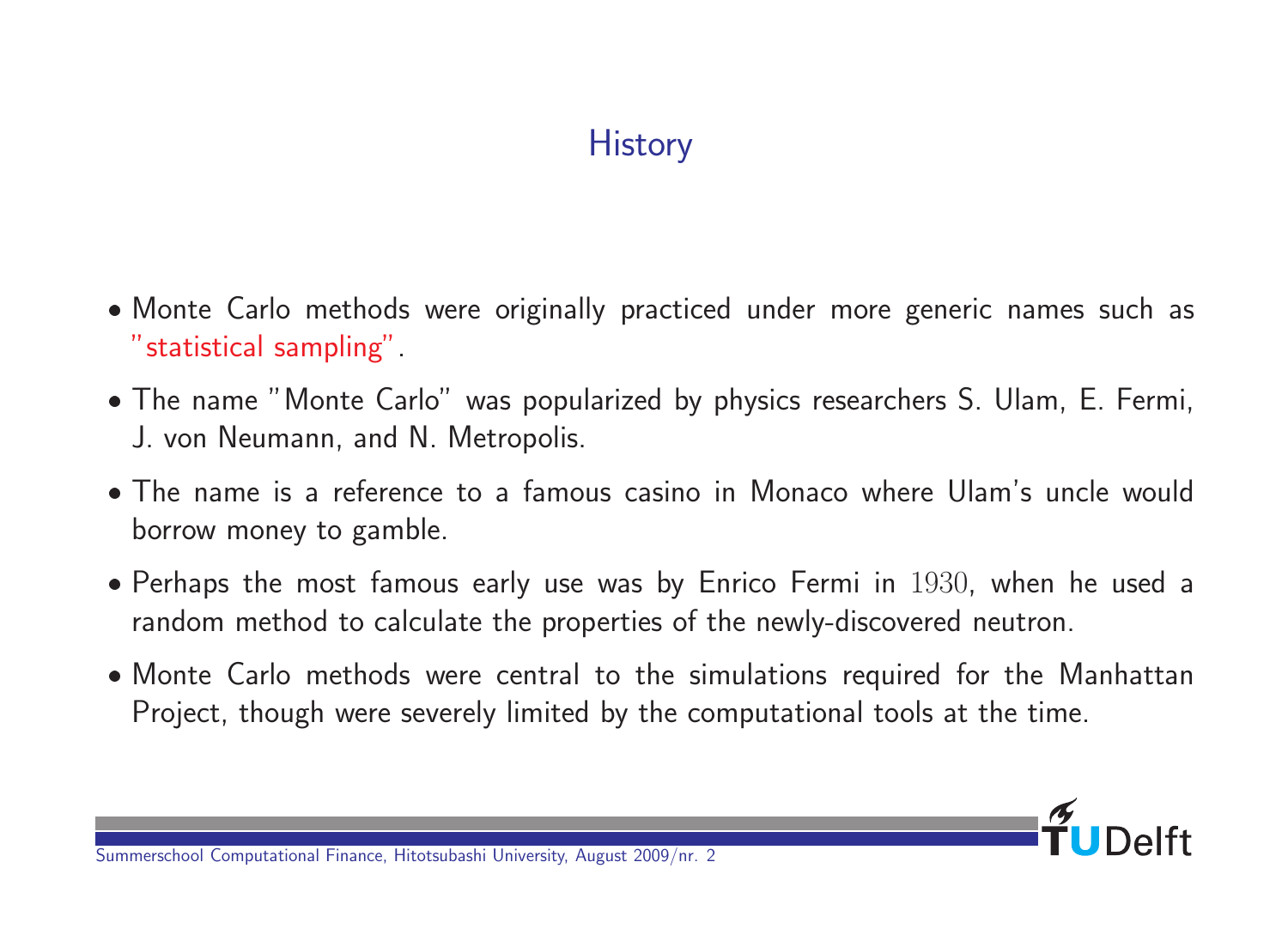# Basic Idea Monte Carlo Integration of a Function

Figure 4.3: Basic idea of Monte-Carlo integration



- Draw random numbers in the  $x y$  plane (dots in the graph)
- Integral of function  $f$  is approximately given by the total area times the fraction of points that fall under the curve  $f(x)$
- The greater the number of points the more accurate is the evaluation of this area.
- Method is only competitive for complicated and/or multi-dimensional functions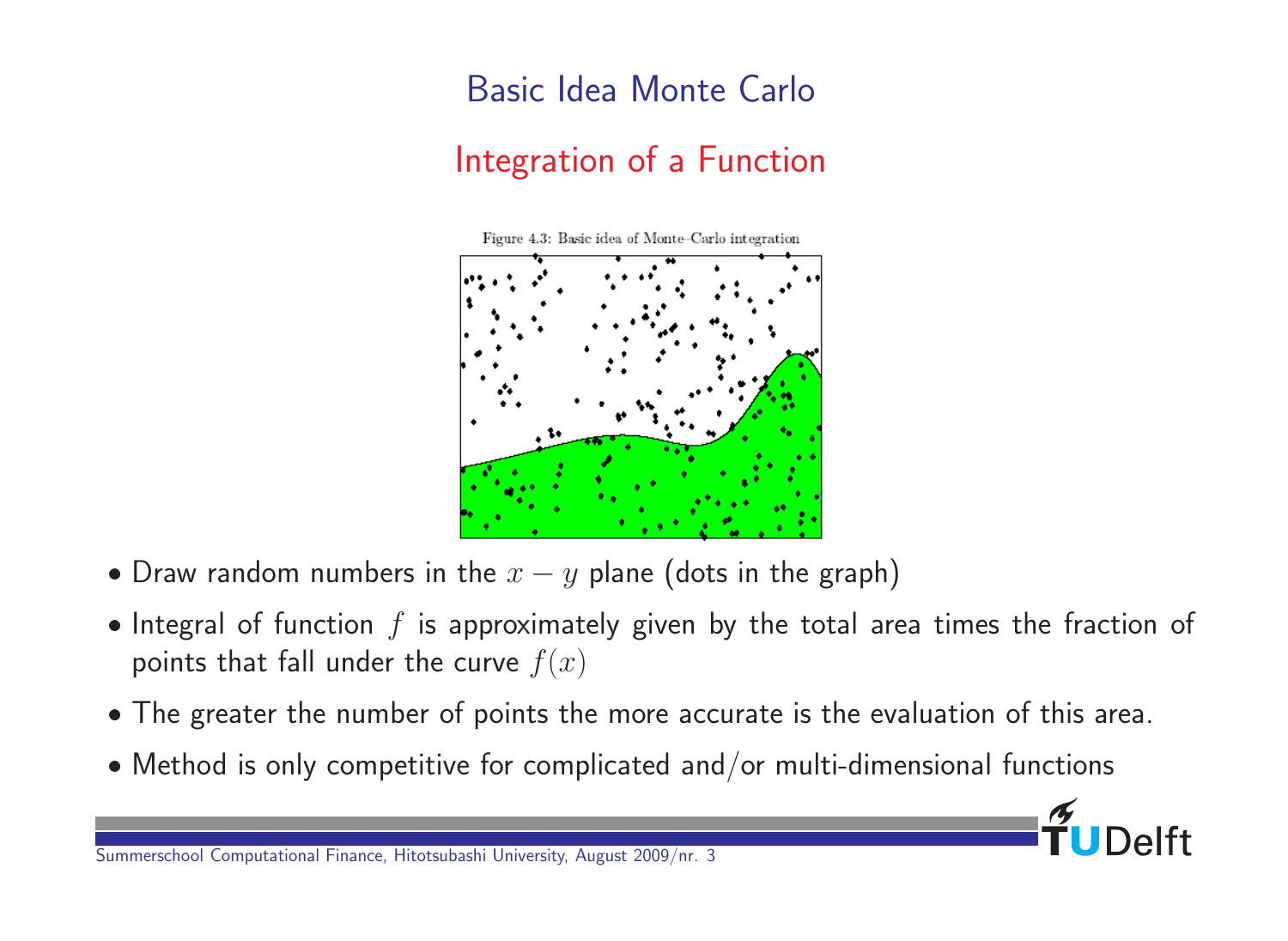• Suppose we are trying to evaluate

$$
I = \int \int \int_{\Omega} f(x, y, z) dx dy dx
$$

- Choose a random point inside  $\Omega$ . Value  $\hat{f}$  of  $f$  at that point is an unbiased estimator of f inside  $\Omega$ . An unbiased estimate of I is therefore  $I = \hat{f} \times \Omega$ .
- Although the estimator is unbiased, it has an outrageously large expected error (so it is essentially useless).
- Reduce the error by repeating the experiment lots of times, and average the results.
- Choose  $N$  random points, then

$$
I \approx (\hat{f}_1 + \hat{f}_2 + \dots + \hat{f}_N) \Omega_h / N
$$

- $\bullet$  The expected error is reduced by a factor  $\sqrt{N}.$  but  $N$  should be chosen very large.
- This will only be a competitive method for high dimensional quadrature, or for problems dealing with awkward volumes or surfaces.

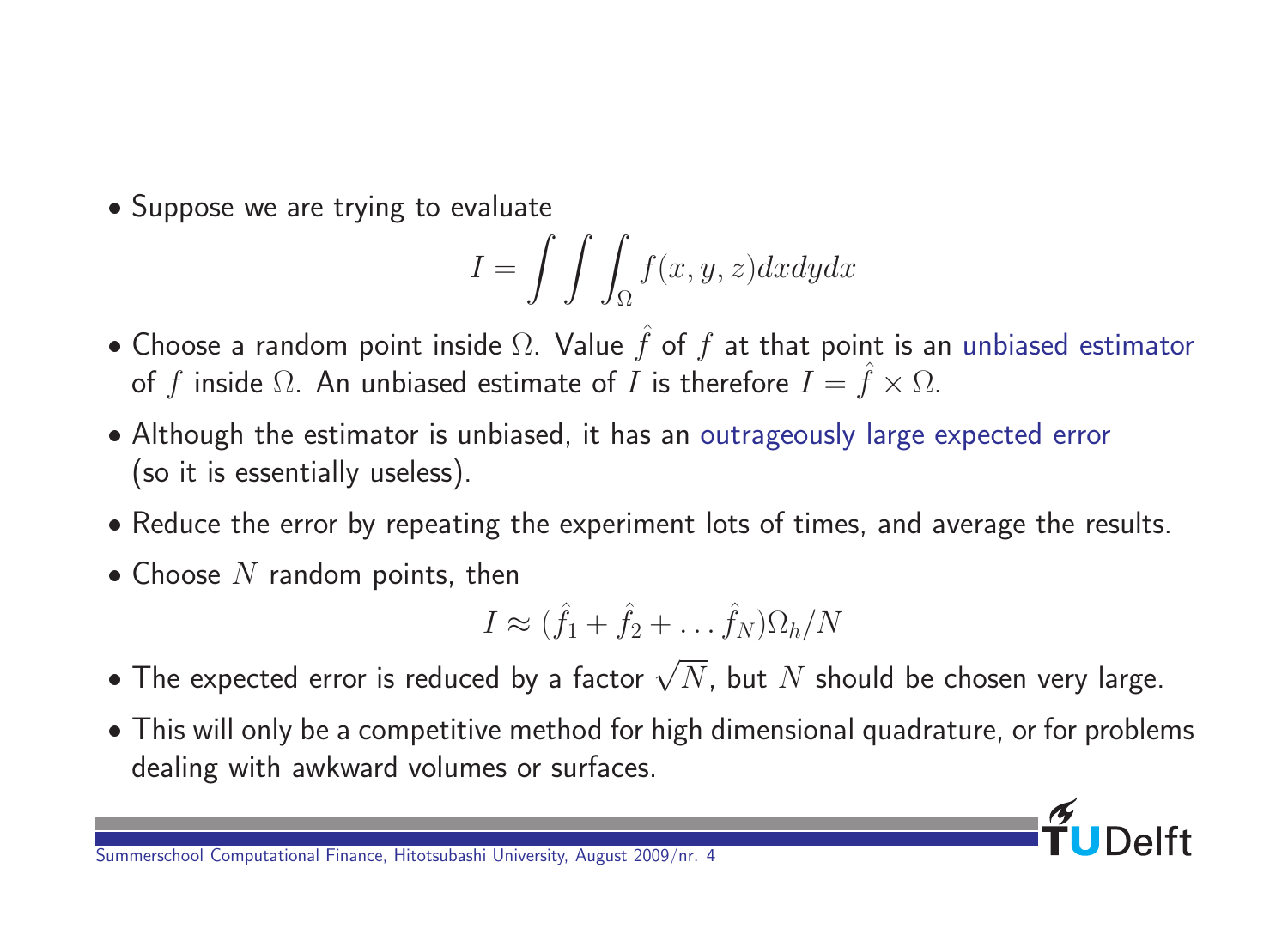- The evaluation of integral will be better if the points are uniformly scattered in the entire area
- Another way of thinking:

$$
\int_a^b f(x)dx = (b-a)\mathsf{E}_{\mathcal{U}[a;b]}(f(x))
$$

 $\bullet$  If we draw  $N$  random numbers,  $x_i, \; i=1,\ldots,N$  from a  $\mathcal{U}[a;b]$ , an approximation of the integral of  $f(x)$  over interval  $[a, b]$  is given by

$$
\frac{(b-a)}{N} \sum_{i=1}^{N} f(x_i)
$$

- Accuracy attained depends on the number of trials
- The key point is to get random numbers !

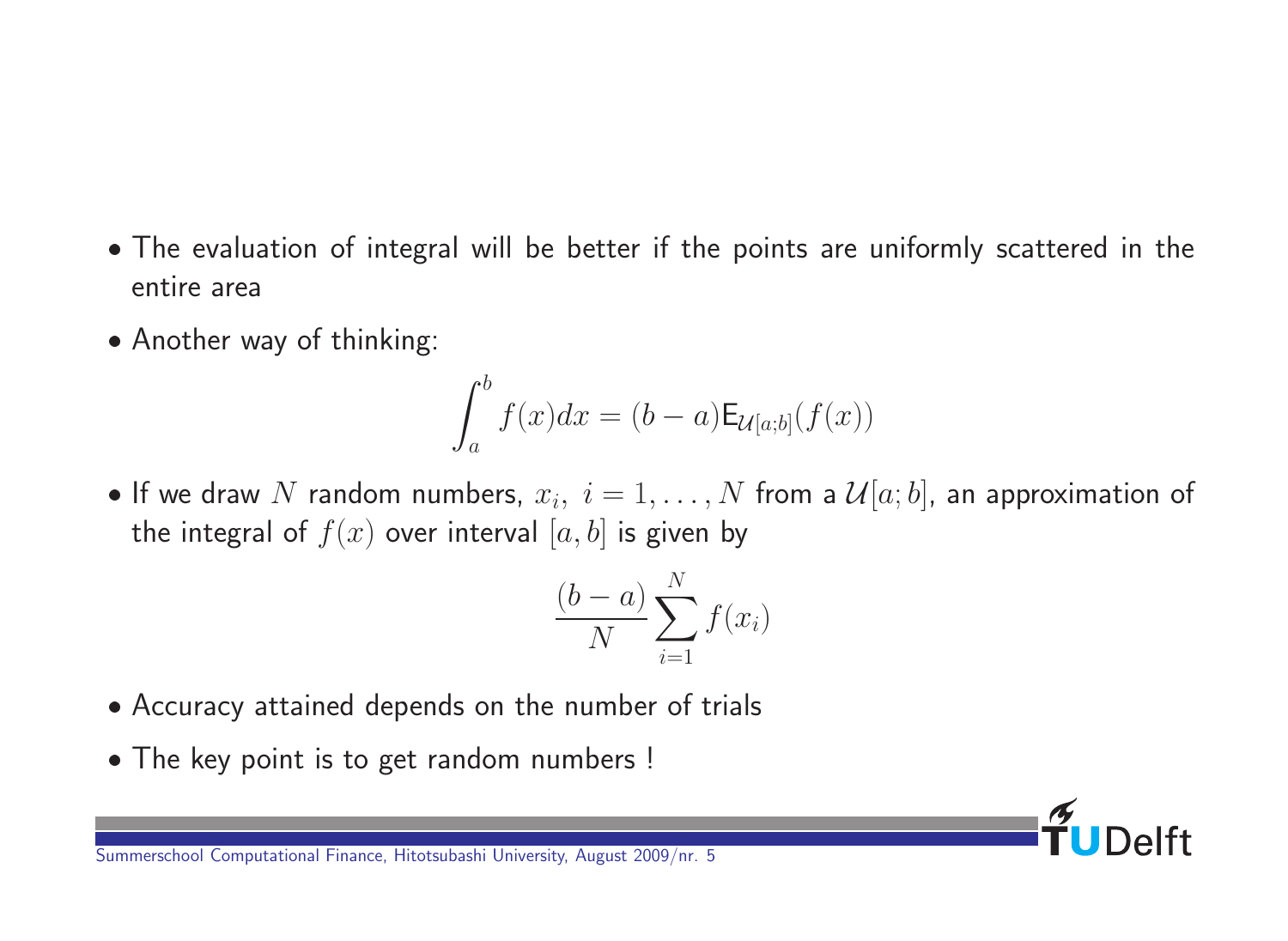#### Law of large numbers

- Underlying idea of Monte Carlo integration may be found in the Law of Large Numbers:
- $\bullet$  If  $X_i$  is a collection i.i.d. random variables with density  $f(x)$ , then

$$
\lim_{N \to \infty} \frac{1}{N} \sum_{i=1}^{N} X_i = \int x f(x) dx
$$
, almost surely

Further, we know that in this case

$$
\mathsf{Var}(\frac{1}{N}\sum_{i=1}^{N}X_i)=\frac{\sigma^2}{N}, \text{ where } \sigma^2=\mathsf{Var}(X_i)
$$

If  $\sigma^2$  is not known, it can be estimated by

$$
\hat{\sigma}^2 = \frac{1}{N-1} \sum_{i=1}^{N} (X_i - \overline{X})^2; \ \ \overline{X} = \frac{1}{N} \sum_{i=1}^{N} X_i
$$

 $\mathsf{a}$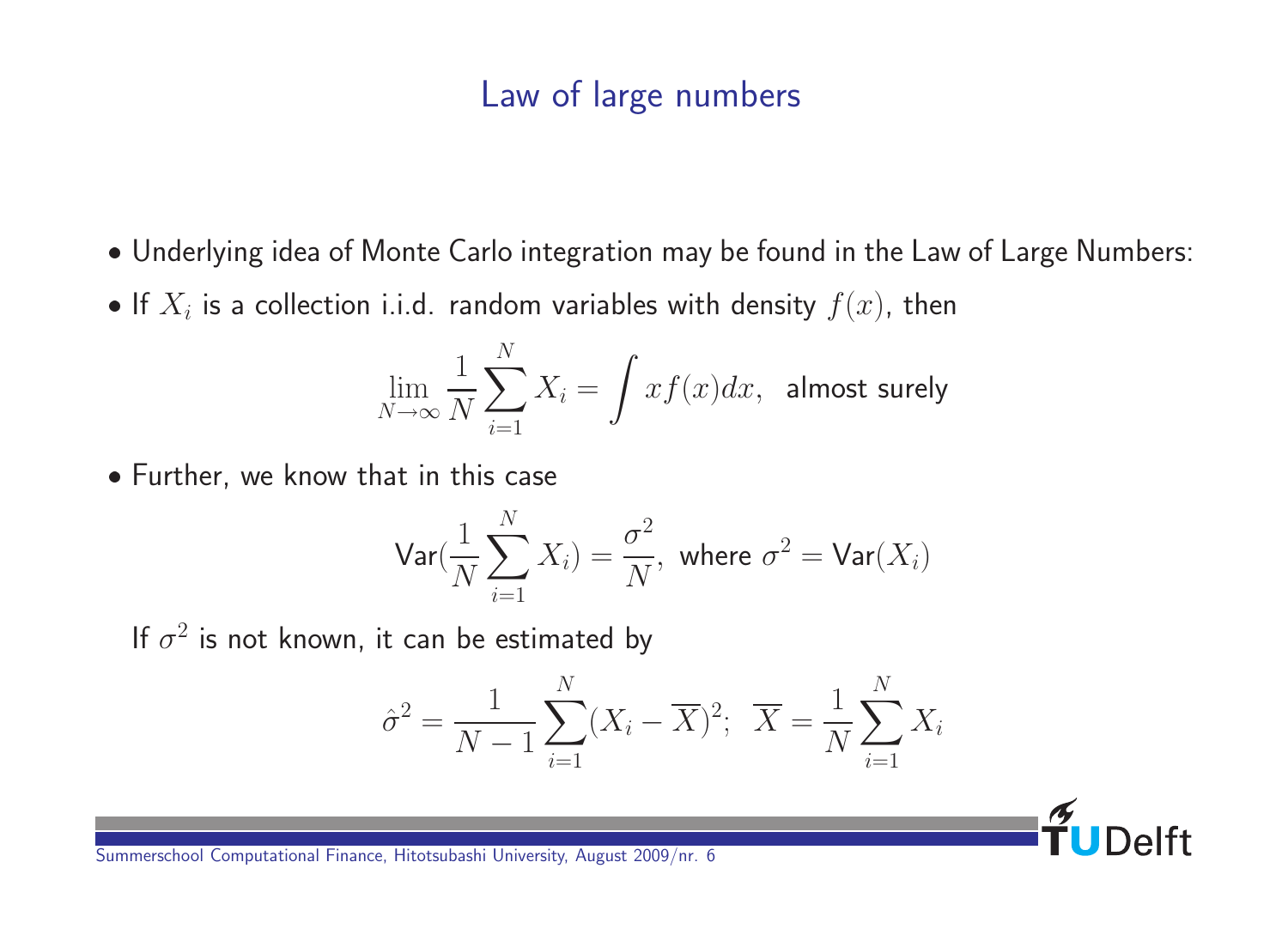#### Law of large numbers

 $\Rightarrow$  Integrating a function  $f(x)$  over  $[0, 1]$  is nothing else than computing the mean of  $f(x)$ assuming that  $x \sim \mathcal{U}[0, 1]$ . Therefore a crude application of the Monte Carlo method to compute the integral is to draw  $N$  numbers,  $U_i$  from a  $\mathcal{U}[0,1]$  distribution and take:

$$
\hat{I}_f = \frac{1}{N} \sum_{i=1}^{N} f(U_i)
$$

as an approximation to the integral.

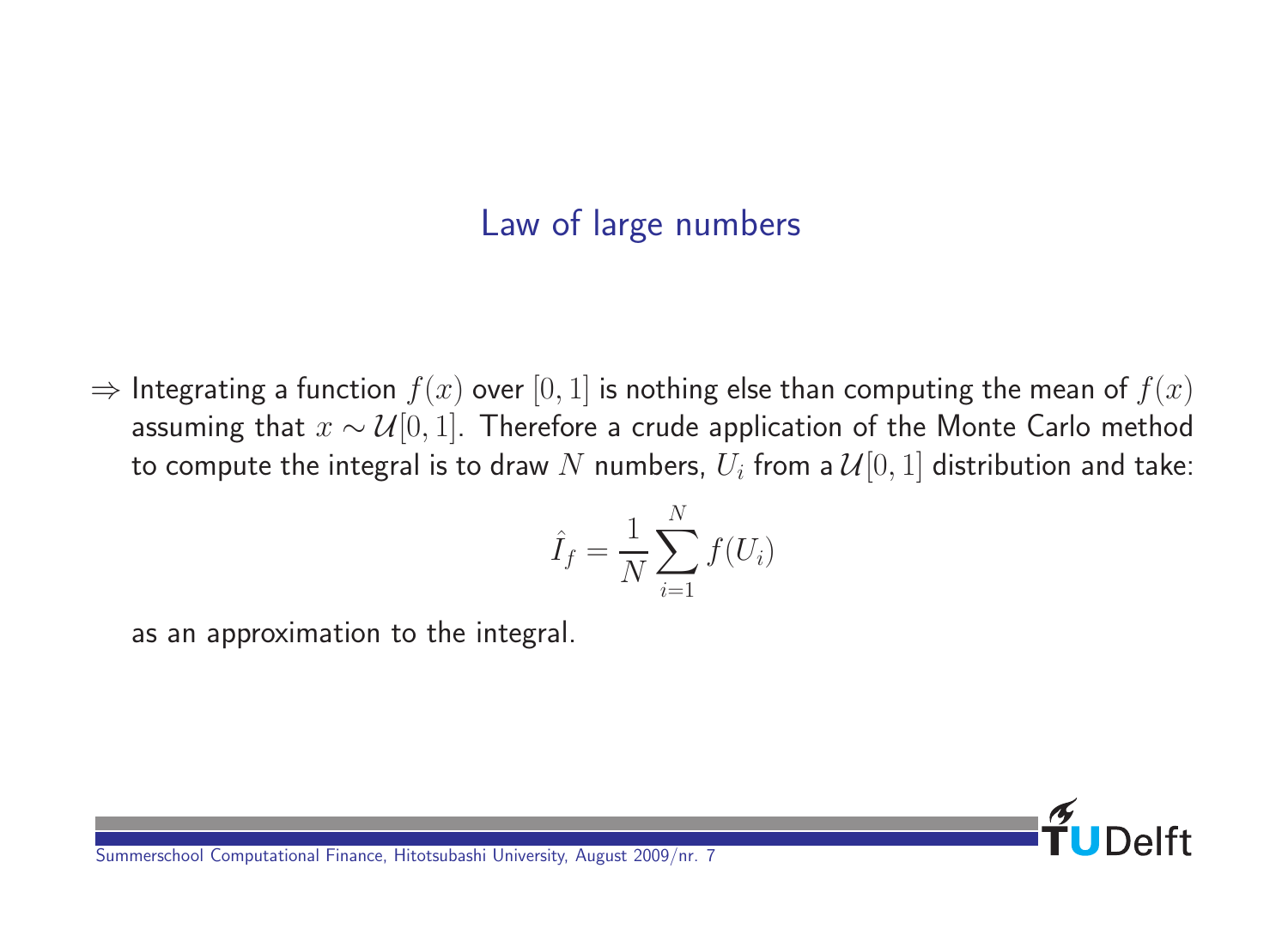This estimate of the integral is a random variable with variance

$$
\sigma_{\hat{I}_f}^2 = \frac{1}{N} \int_0^1 (f(x) - \hat{I}_f)^2 dx = \frac{\sigma_f^2}{N}
$$

 $\bullet$   $\sigma_f^2$  $\frac{2}{f}$  can be estimated by

$$
\hat{\sigma}_f^2 = \frac{1}{N-1} \sum_{i=1}^N (f(U_i) - \hat{I}_f)^2
$$

such that the standard error of the Monte Carlo integral is  $\sigma_{\hat{I}_f}=\hat{\sigma}_f/$ √  $N$ .

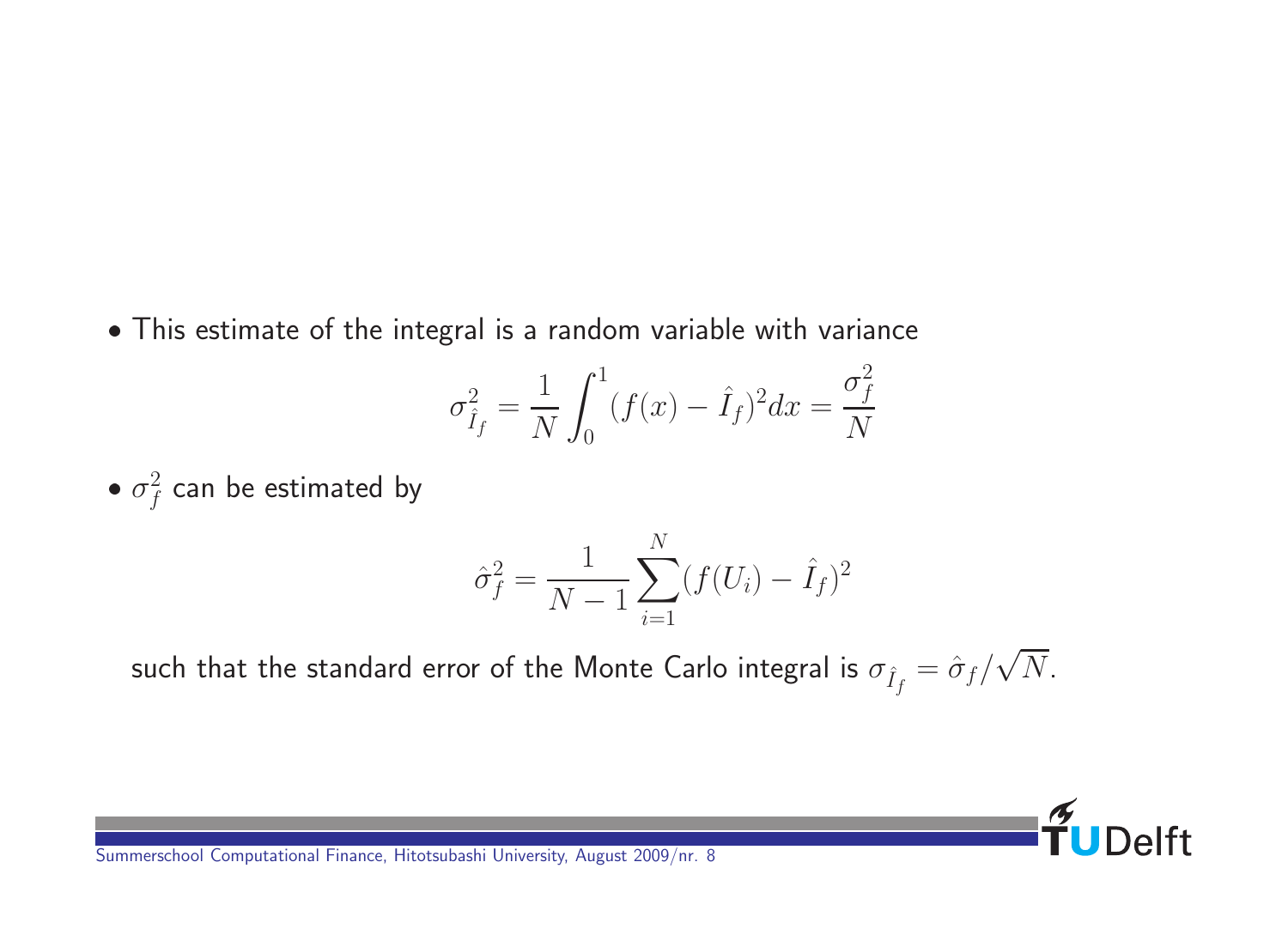# Example

Crude application of Monte Carlo integration:

|                | $e^x dx$ |
|----------------|----------|
| $\overline{0}$ |          |

|                  | N       | $I_f$  | $\hat{\sigma}_{\hat{I}}$ |
|------------------|---------|--------|--------------------------|
| $\bullet$ Table: | 10      | 1.5490 | 0.1353                   |
|                  | 100     | 1.6995 | 0.0540                   |
|                  | 1000    | 1.7254 | 0.0163                   |
|                  | 10000   | 1.7245 | 0.0049                   |
|                  | 100000  | 1.7214 | 0.00156                  |
|                  | 1000000 | 1.7185 | 0.00049                  |

- A huge number of data is needed to achieve, on average, a good enough approximation  $(1000000$  point are needed to get an error lower than  $0.5 \times 10^{-4}.$
- $\Rightarrow$  Explains why Monte Carlo integration is seldom used for univariate integration, without modification.

 $\overline{e}$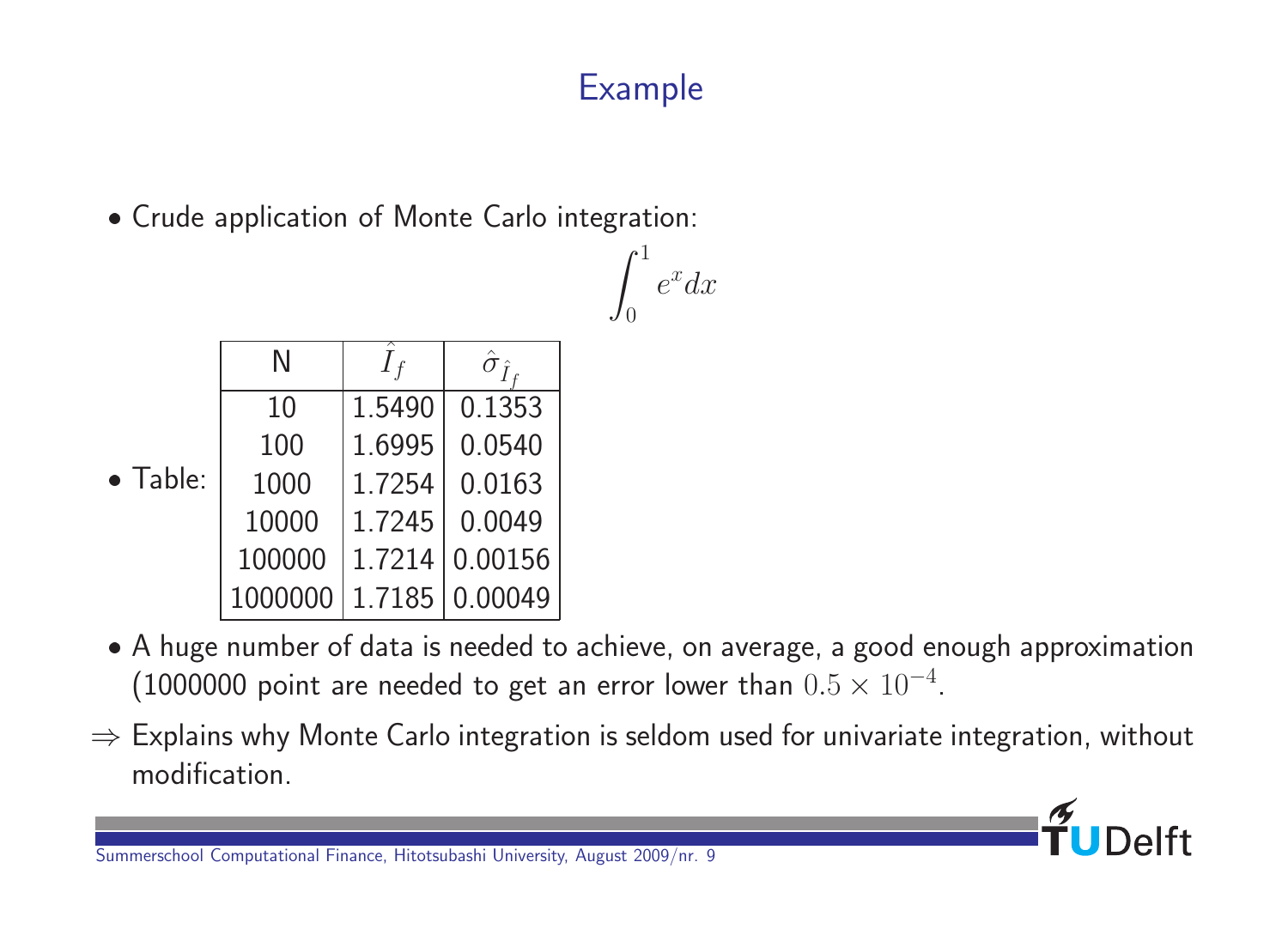# Randomness

- Randomness is difficult to define, we usually associate randomness with unpredictability
- A sequence of numbers is random if it has no shorter description that itself
- Physical processes such as flipping a coin of tossing a dice, are deterministic if enough is known about equations governing their motion and appropriate initial conditions
- Another characteristic of True randomness is lack of repeatability
- This can make testing algorithms or debugging computer code difficult, or impossible
- Repeatability is desirable, but one must ensure independence among trials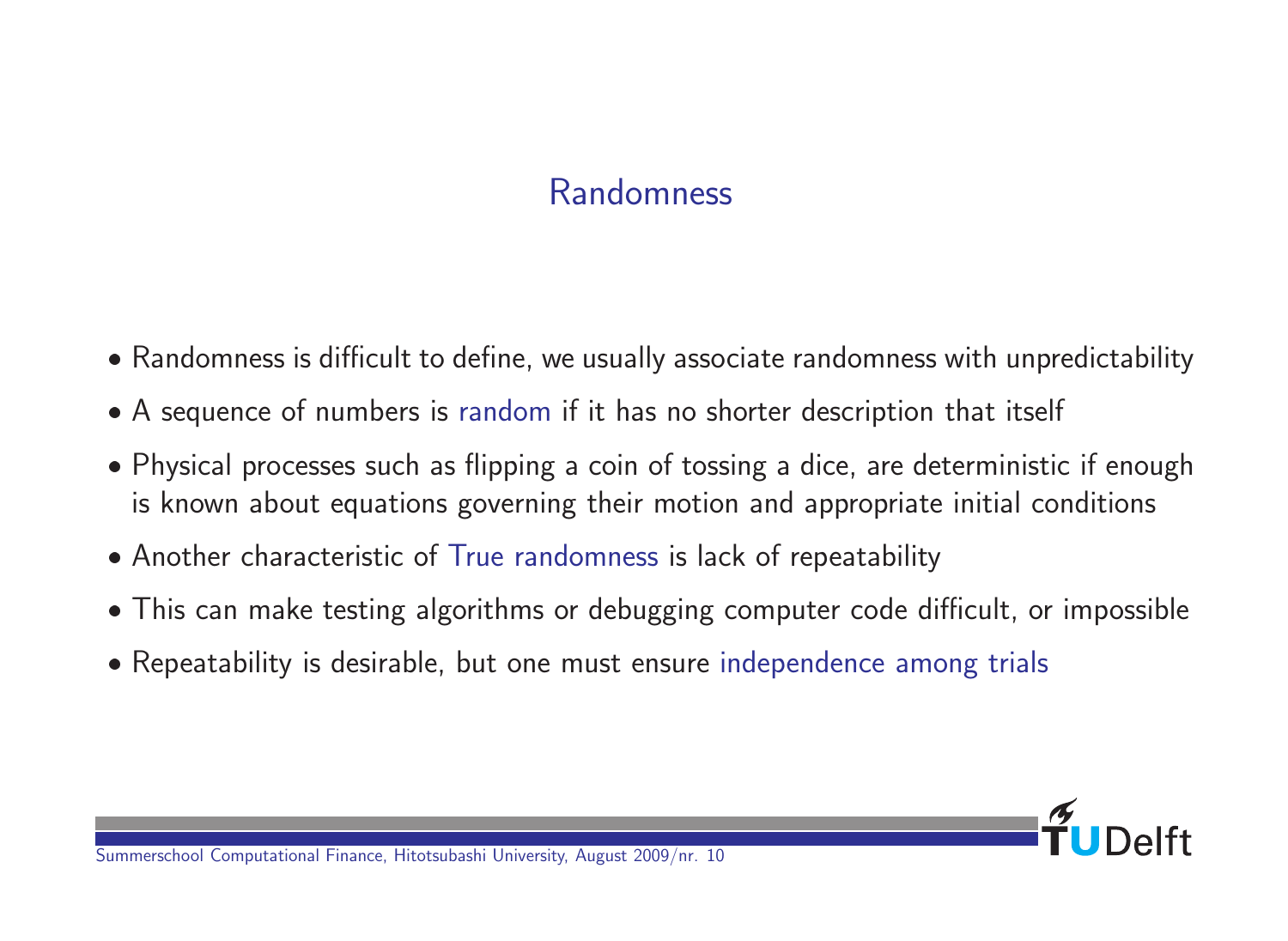# Pseudo-random Numbers

- Computer algorithms for generating random numbers are deterministic; a sequence generated may appear random (it exhibits no apparent pattern)
- Such sequences of numbers are called Pseudo-random; They are quite predictable and reproducible !
- As only a finite number of numbers can be represented by a computer, any sequence must eventually repeat.
- Simple methods with a well-understood theoretical basis are preferable.

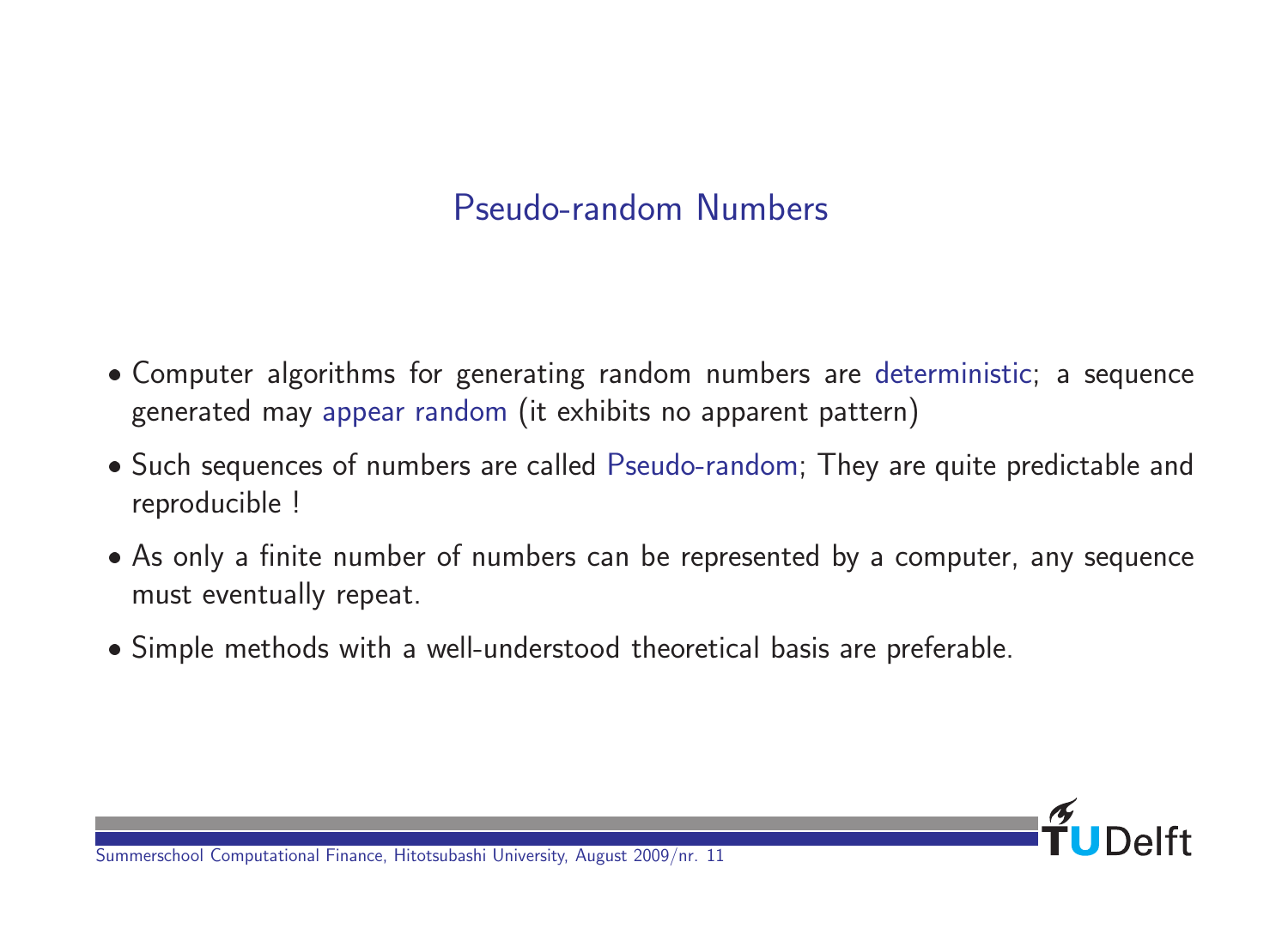# How we can speed up the MC?

The Monte Carlo simulation can be improved by:

- Improving the code: vectorization, removing loops, efficient memory management.
- Variance Reduction Techniques:
	- Antithetic sampling.
	- Control Variates.
	- Stratified Sampling.
	- Importance sampling.
- Taking proper random number generator:
	- Congruential Generators.
	- Fibonacci Generators.
	- Latin Hypercube sampling.
	- Sobol Sampling Algorithms.

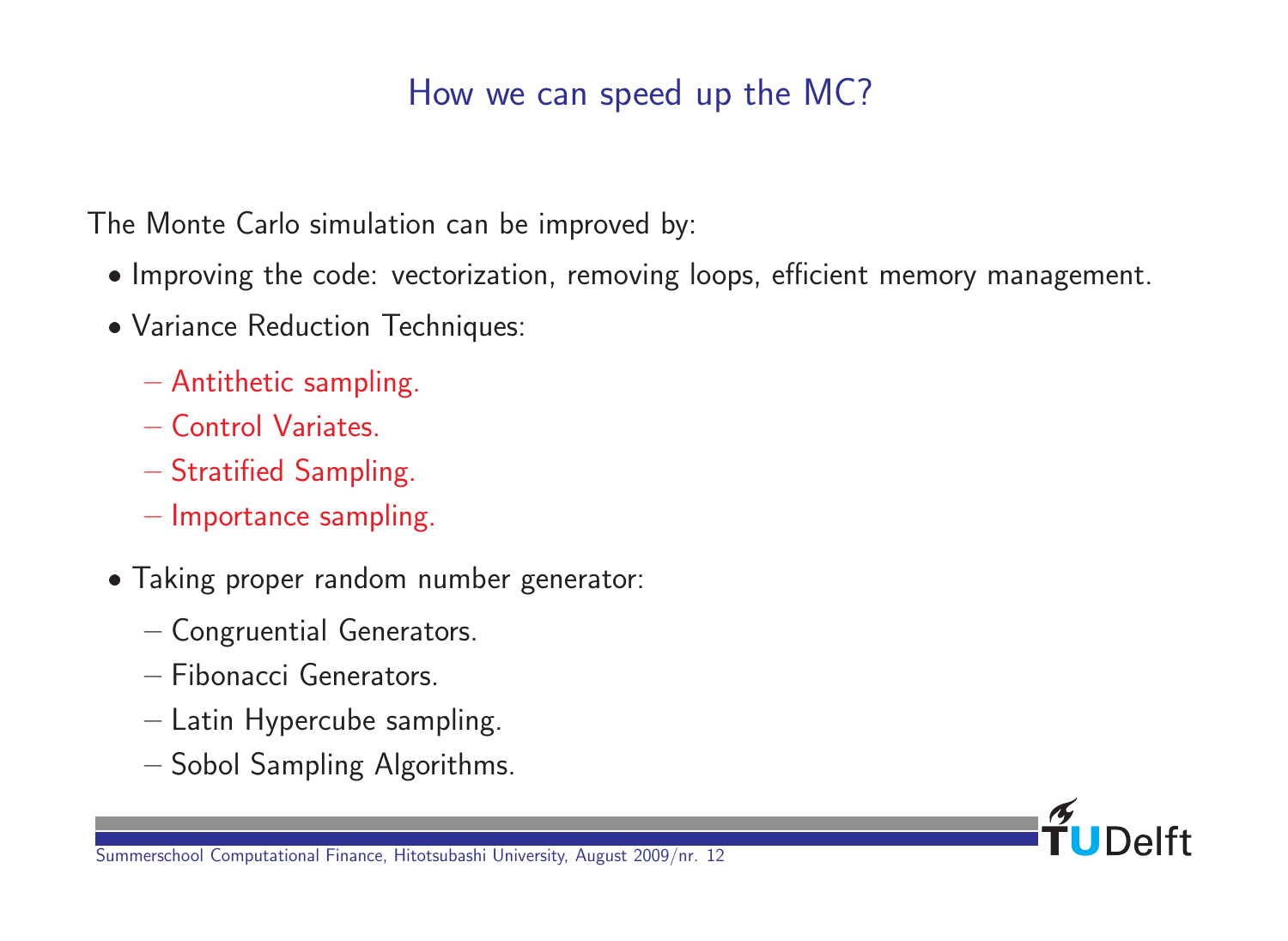#### Modifications Monte Carlo Integration

#### Antithetic sampling

It is well-known that if a random variable  $Z \sim N(0, 1)$ , then also  $-Z \sim N(0, 1)$ . We can use this property to drastically reduce the number of paths needed in the Monte Carlo simulation. Suppose that  $\hat{V}$  is the approximation obtained by MC, and  $\tilde{V}$  is the one obtained by using  $-Z$ . By taking the average

$$
V = \frac{1}{2} \left( \tilde{V} + \hat{V} \right)
$$

we obtain a new approximation. Since  $\hat{V}$  and  $V$  are both random variables we aim at:

$$
Var(V) < Var(\hat{V}).
$$

We have:

$$
Var(V) = \frac{1}{4}Var(\tilde{V} + \hat{V}) = \frac{1}{4}Var(\tilde{V}) + \frac{1}{4}Var(\hat{V}) + \frac{1}{2}Cov(\tilde{V}, \hat{V}).
$$
  
So:  $Var(V) \le \frac{1}{2} \left( Var(\hat{V}) + Var(\tilde{V}) \right).$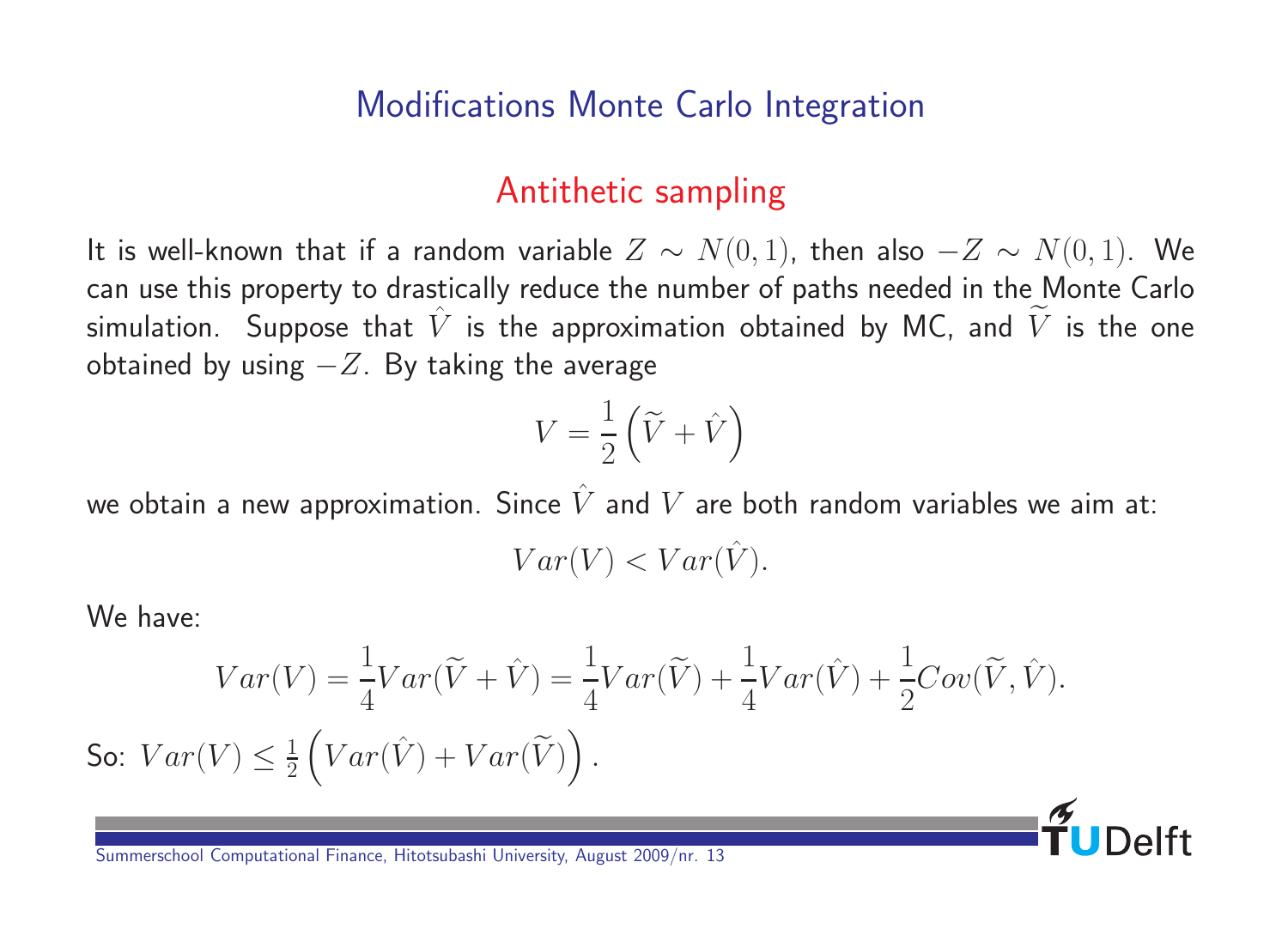#### Modifications Monte Carlo Integration

# Stratified Sampling

- Idea: Variance of f over a subinterval of  $[0, 1]$  should be lower than the variance over whole interval.
- Prevent draws from clustering in a particular region of the interval; The procedure is forced to visit each subinterval. The information set used is enlarged.
- Set  $\lambda \in (0,1)$  and draw  $N_a = \lambda N$  data points over  $[0,\lambda]$  and  $N_b = N N_a = (1-\lambda)N$ over  $[\lambda, 1]$ . The integral is then evaluated by

$$
\hat{I}_f^s = \frac{1}{N_a} \sum_{i=1}^{N_a} f(x_i^a) + \frac{1}{N_b} \sum_{i=1}^{N_b} f(x_i^b)
$$

where  $x_i^a \in [0, \lambda]$  and  $x_i^b \in [\lambda, 1]$ .

• Variance of this estimator is:

$$
\frac{\lambda^2}{N_a}\textsf{Var}_a(f(x))+\frac{(1-\lambda)^2}{N_b}\textsf{Var}_b(f(x))=\frac{\lambda}{N}\textsf{Var}_a(f(x))+\frac{(1-\lambda)}{N}\textsf{Var}_b(f(x))
$$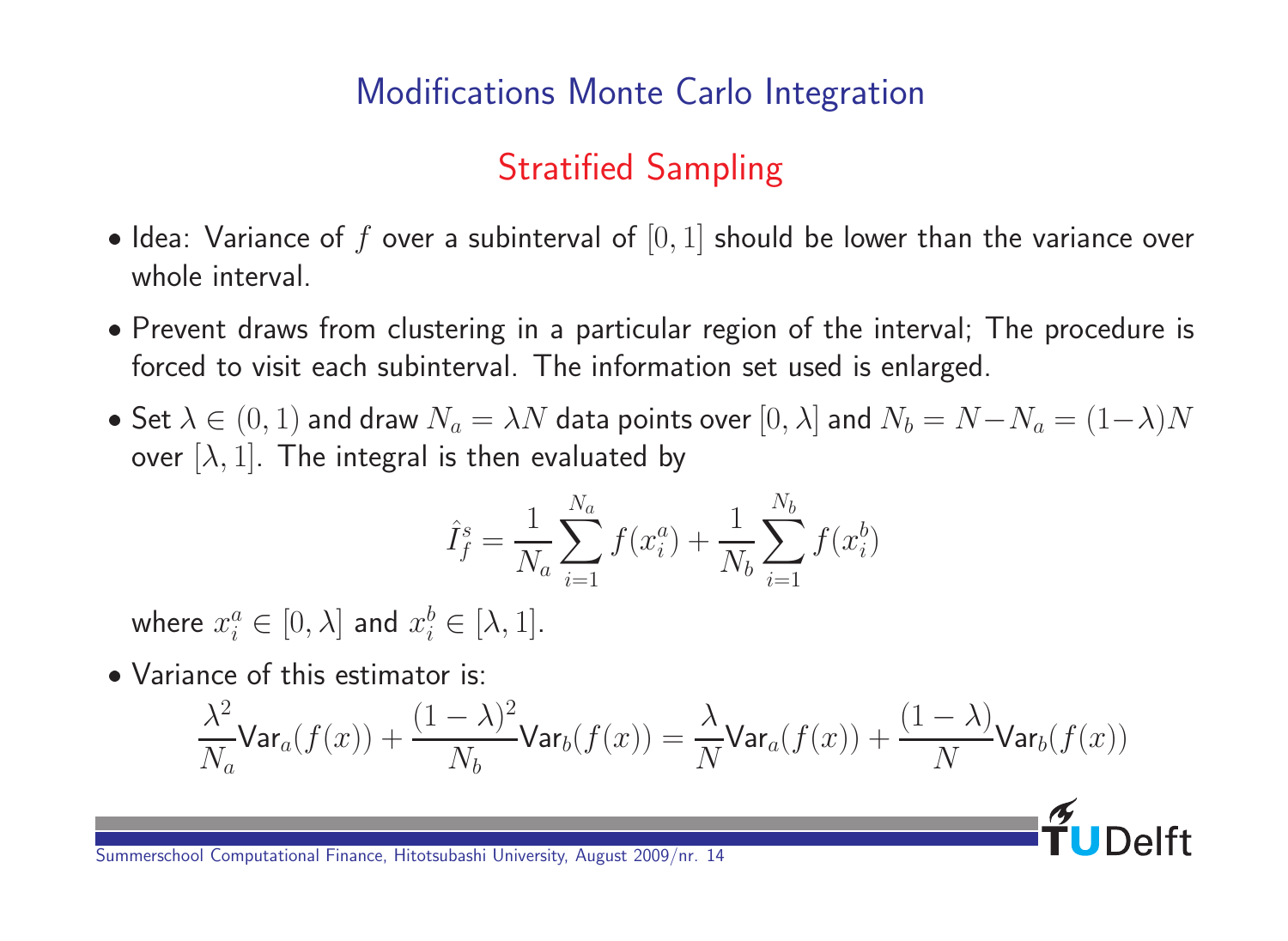- How to select  $\lambda$  ? Answer: Choose it such that volatility is minimized:  $\mathsf{Var}_a((f(x)) =$  $\mathsf{Var}_b(f(x)).$
- $\bullet$  This drives the overall variance to  $\textsf{Var}_b(f(x))/N$ .

|                                   |        | $\hat{r}$             |
|-----------------------------------|--------|-----------------------|
|                                   | 10     | 1.5218 0.1353         |
| • Example with $\lambda = 0.25$ : | 100    | 1.6995   0.0414       |
|                                   | 1000   | 1.7254 0.01188        |
|                                   | 10000  | 1.7245 0.00359        |
|                                   | 100000 | $1.7214 \mid 0.00114$ |

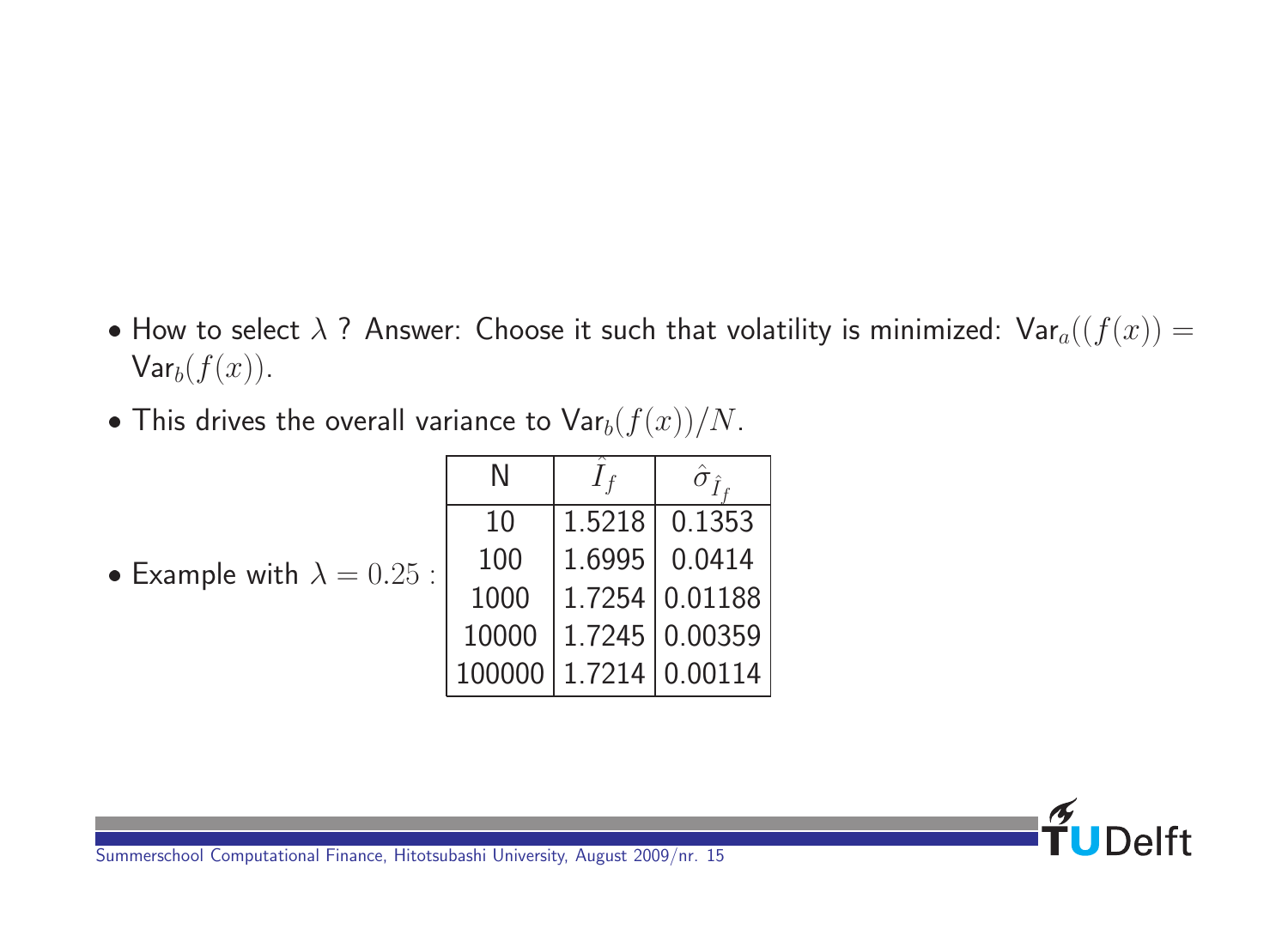#### **Modifications**

#### Control Variates

- This method tries to extract information from a function that approximates the function to be integrated arbitrarily well.
- Assume there exists a function  $\varphi$  that is similar to f, but that can be easily integrated.
- The identity

$$
\int f(x)dx = \int (f(x) - \varphi(x))dx + \int \varphi(x)dx
$$

restates the Monte Carlo integration of the first term plus the known integral of  $\varphi$ .

• The variance of  $(f-\varphi)$  is given by  $\sigma_f^2+\sigma_\varphi^2-2\mathsf{Cov}(f,\varphi).$  This is lower than the variance of  $\sigma_f^2$  $\frac{2}{f}$  provided the covariance is high enough.

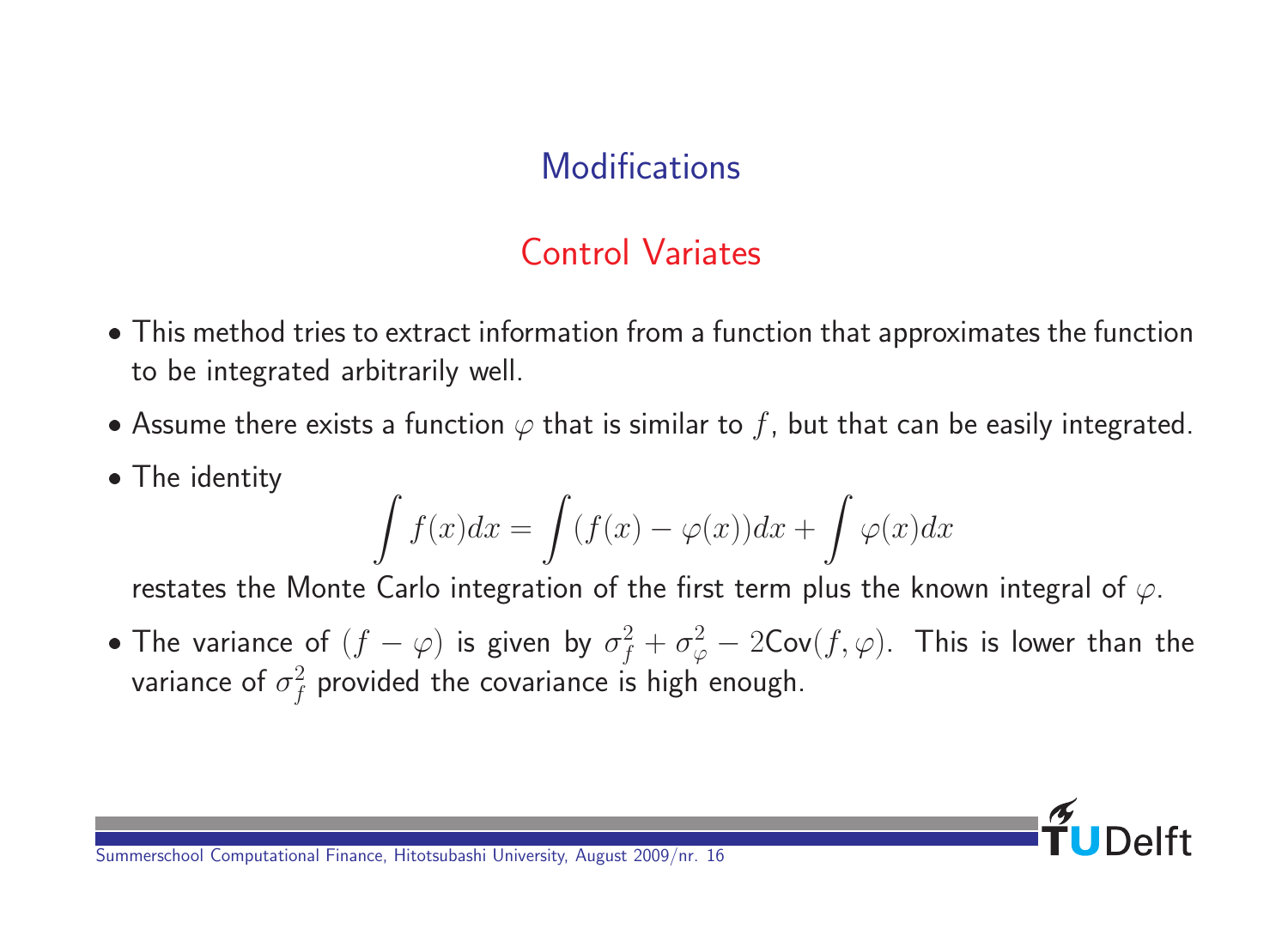# Example

#### Control Variates

• We use  $\varphi(x) = 1 + x$ , since  $e^x \approx 1 + x$  in a neighborhood of zero.

|                                                 | N                      | $\hat{\sigma}_{\hat{\tau}}$ |
|-------------------------------------------------|------------------------|-----------------------------|
|                                                 | 10                     | 1.6450 0.0501               |
|                                                 | 100                    | 1.7190 0.0229               |
| • $\int_0^1 (1+x) dx = 1.5$ is easily computed. | 1000                   | 1.7250 0.00689              |
|                                                 | 10000                  | 1.7213   0.00210            |
|                                                 | 100000                 | 1.7198   0.00066            |
|                                                 | 1000000 1.7184 0.00020 |                             |

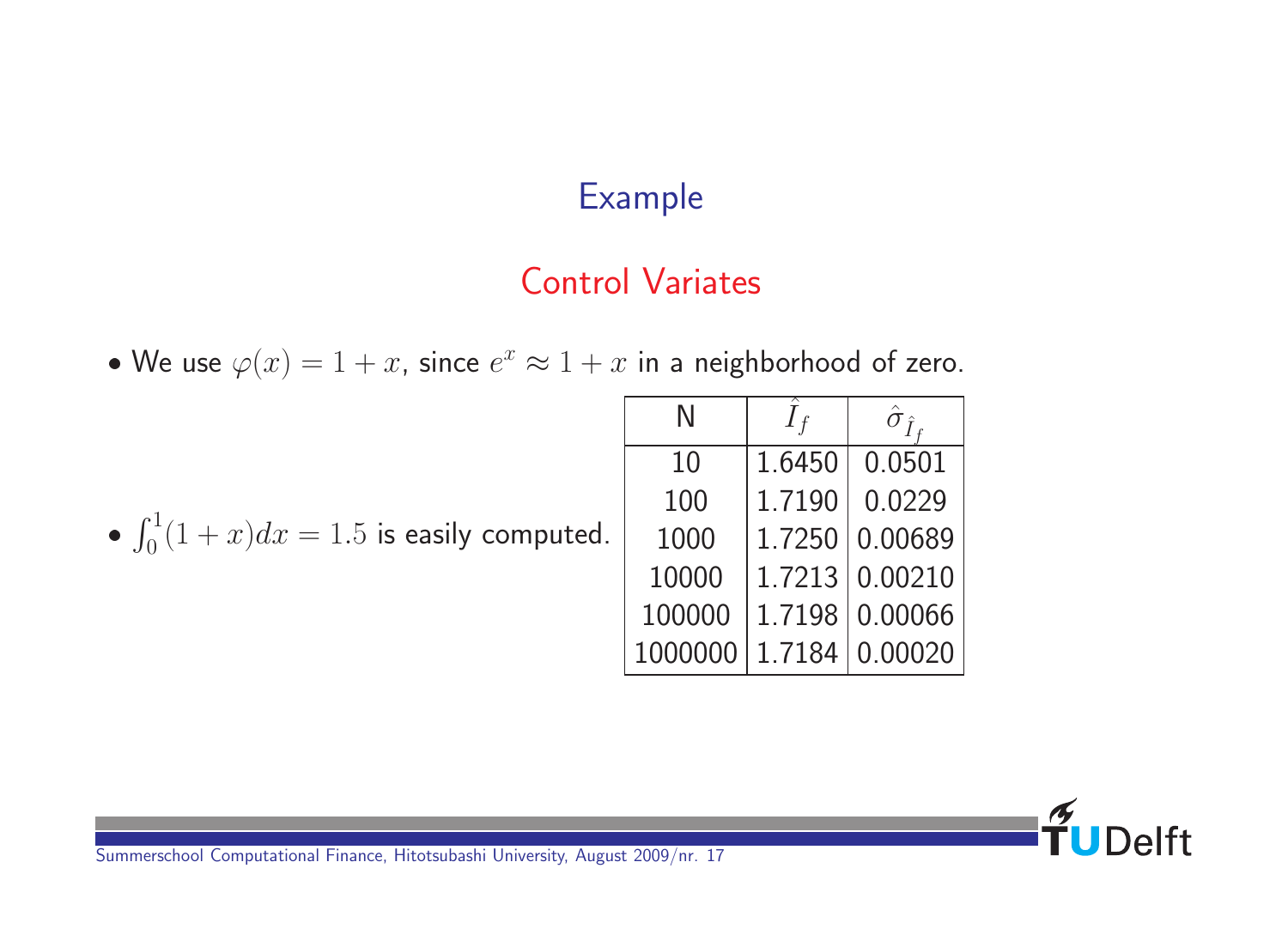# Importance Sampling

- By drawing numbers for a uniform distribution in crude Monte Carlo methods, information is spread all over the interval we are sampling over.
- A simple transformation of the problem may exist for which Monte Carlo can generate a far better result in terms of variance.
- Suppose a function  $g(x)$  exists such that  $h(x) = f(x)/g(x)$  is almost constant over the domain of integration. Restate the problem

$$
\int f(x)dx = \int \frac{f(x)}{g(x)}g(x)dx = \int h(x)g(x)dx
$$

• We can now easily integrate f by instead sampling  $h(x)$ , but not by drawing numbers from a uniform density function, but rather from a nonuniform density  $g(x)dx$ .

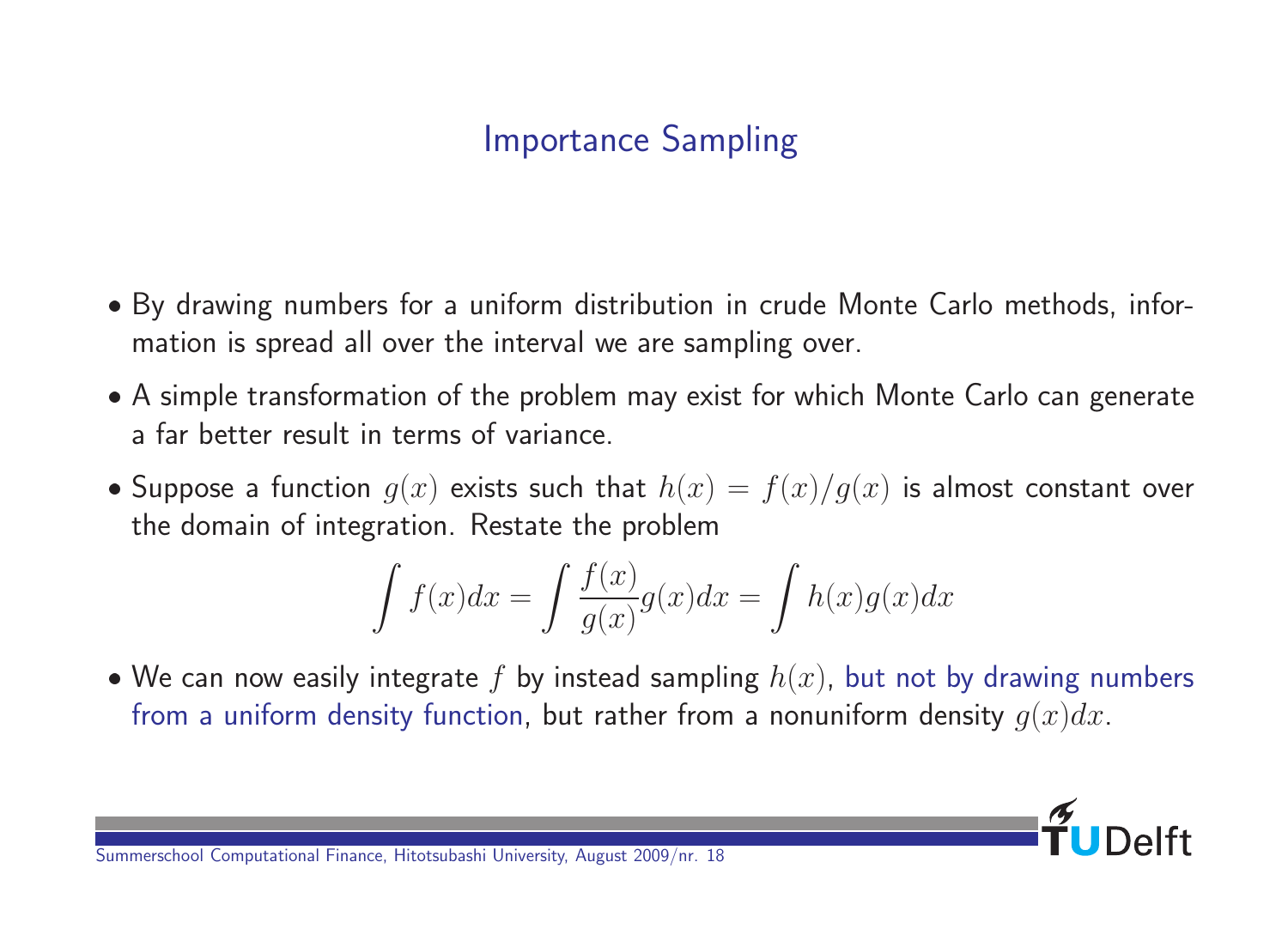# Importance Sampling

• The approximated integral is given by

$$
\hat{I}_f^{is} = \frac{1}{N} \sum_{i=1}^N \frac{f(x_i)}{g(x_i)}
$$

With variance

$$
\sigma_{\hat{I}_f}^2 = \frac{1}{N} \left( \int \frac{f(x)^2}{g(x)^2} g(x) dx - \left( \int \frac{f(x)}{g(x)} g(x) dx \right)^2 \right)
$$

$$
= \frac{1}{N} \left( \int \frac{f(x)^2}{g(x)} dx - \left( \int f(x) dx \right)^2 \right)
$$

• How to select  $g(x)$  ? Answer: g should have a shape close to that of f while being simple to sample.

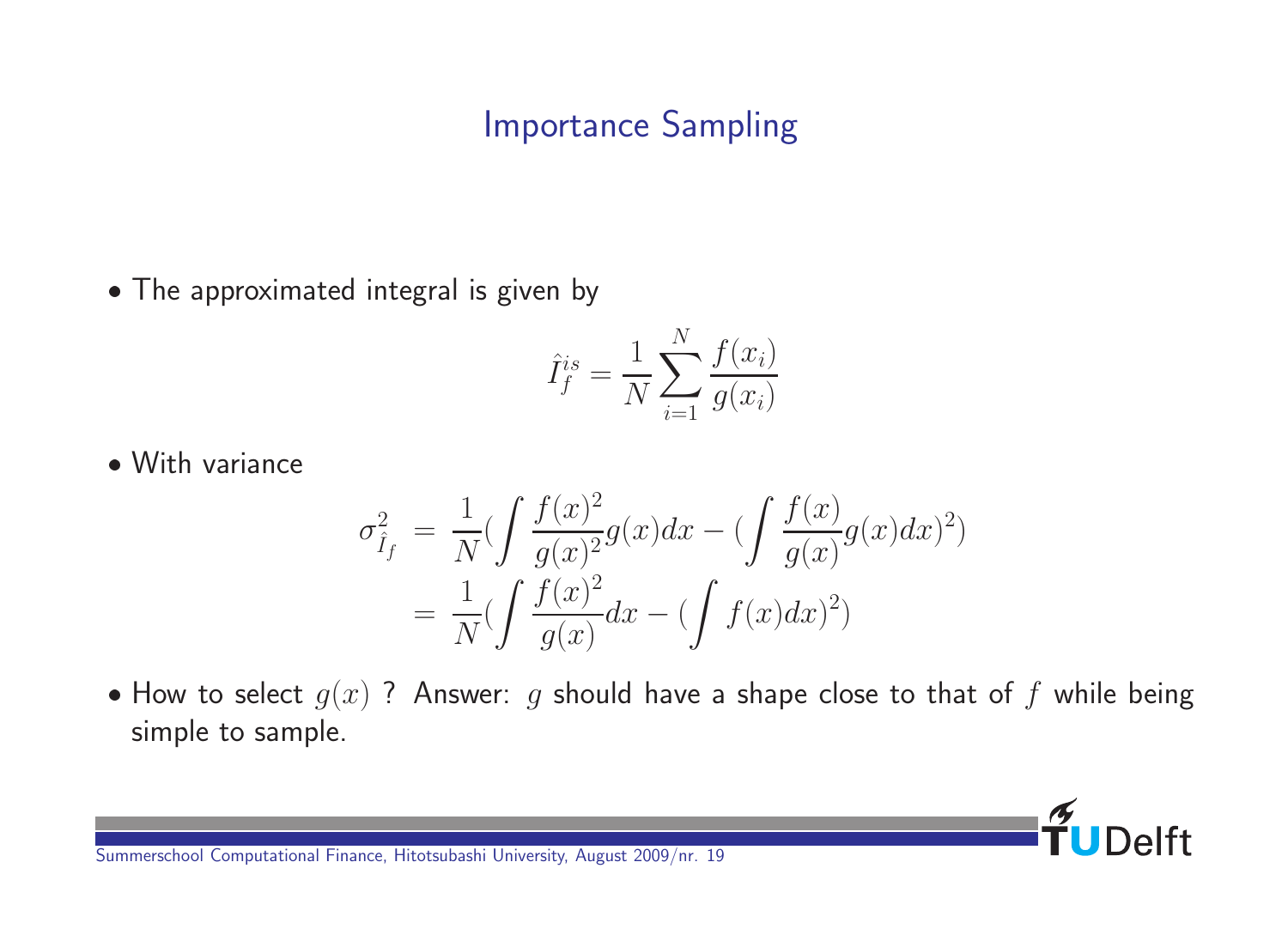# Importance Sampling

# Example

- We use  $g(x) = (1 + \alpha)x^{\alpha}$ , with  $\alpha = 1.5$ .
- $\bullet$  The selection of the  $g$  function requires good knowledge of the function to be integrated, which may not always be the case

| N       | $I_f$  | $\hat{t}$  |
|---------|--------|------------|
| 10      | 1.5490 | 0.0428     |
| 100     | 1.6995 | 0.0054     |
| 1000    | 1.7254 | 0.000514   |
| 10000   | 1.7245 | 0.0000495  |
| 100000  | 1.7214 | 0.0000049  |
| 1000000 | 1.7185 | 0.00000049 |

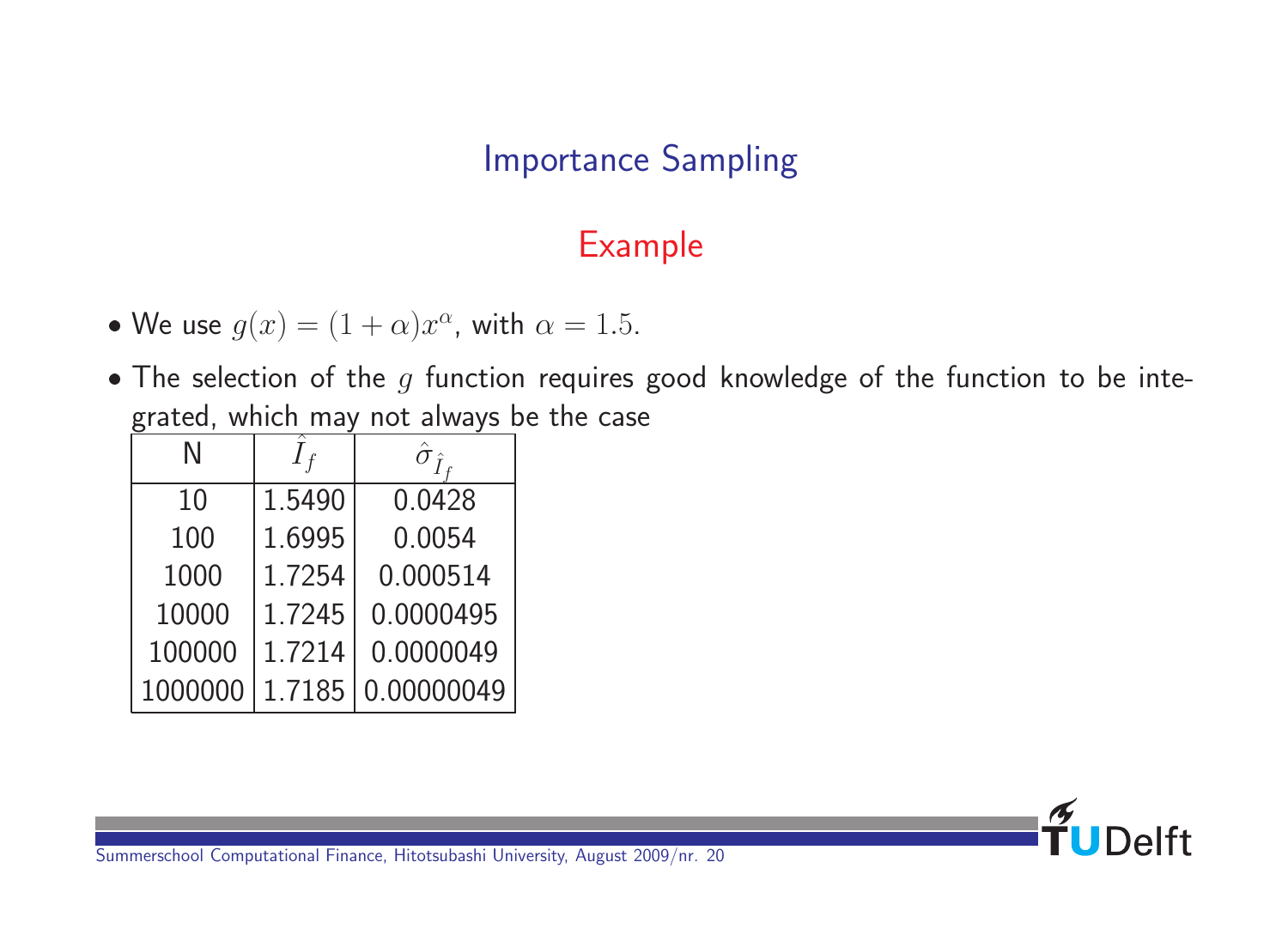#### Usual Numerical Integration

# Quadrature formulas

 $f(x)dx$ 

A classic problem of numerical analysis: Approximating the definite integral

 $\int^b$ 

 $\alpha$ 

• Polynomial  $P_m(x)$  approximates the function  $f(x)$ . Replace the integral by



 $\int^b$ 

$$
T(h) = h \left[ \frac{f(a)}{2} + f(a+h) + \ldots + f(b-h) + \frac{f(b)}{2} \right]
$$

• The error of  $T(h)$  satisfies a quadratic expansion:

$$
T(h) = \int_{a}^{b} f(x)dx + O(h^2)
$$

depending on the differentiability of  $f$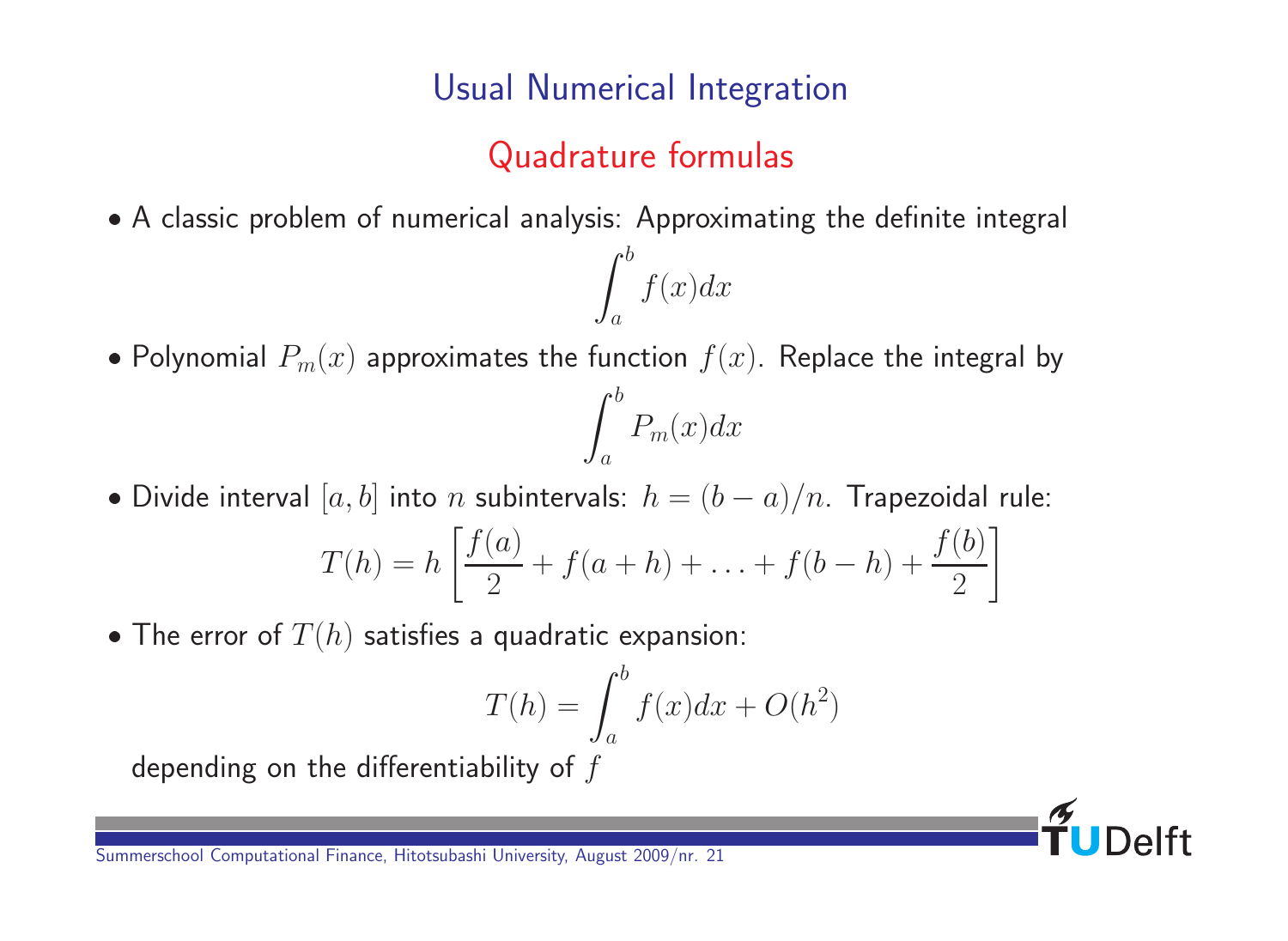# Quasi-Random Sequences

- For some applications, achieving reasonably uniform coverage of sampled data can be more important than whether the sample points are truly random.
- Truly random sequences tend to exhibit clumping, leading to an uneven coverage of sampled data for a given number of points
- A perfectly uniform coverage can be achieved by using a regular grid of sample points
- This approach does not scale well to higher dimensions
- A compromise between these extremes of coverage and randomness is provided by quasi-random sequences.
- These sequences are carefully constructed to give a uniform coverage of sampled points while maintaining a reasonable random appearance.
- By design, points tend to avoid each other, so clumping associated with true randomness is eliminated.

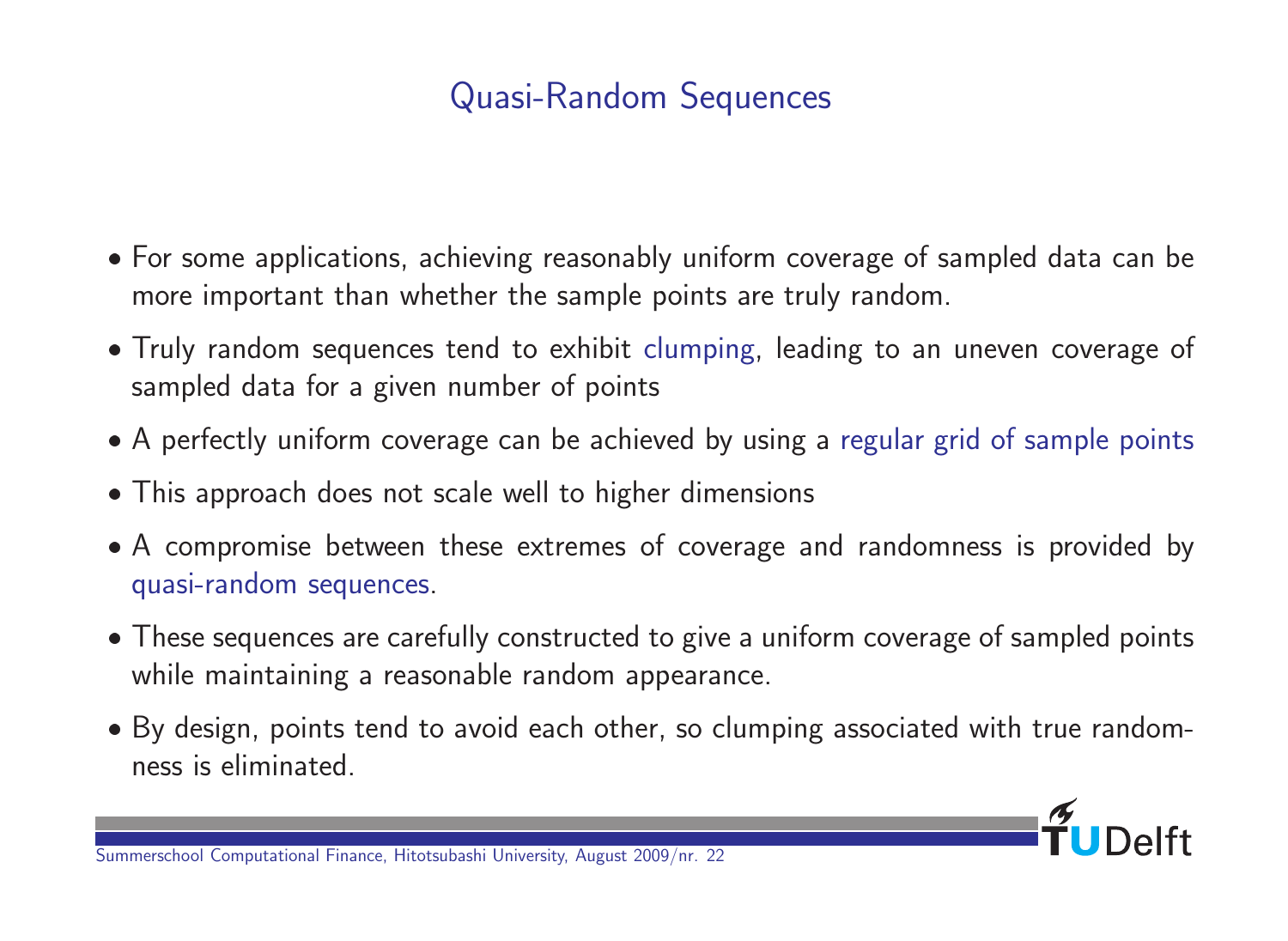#### Quasi-Random Sequences



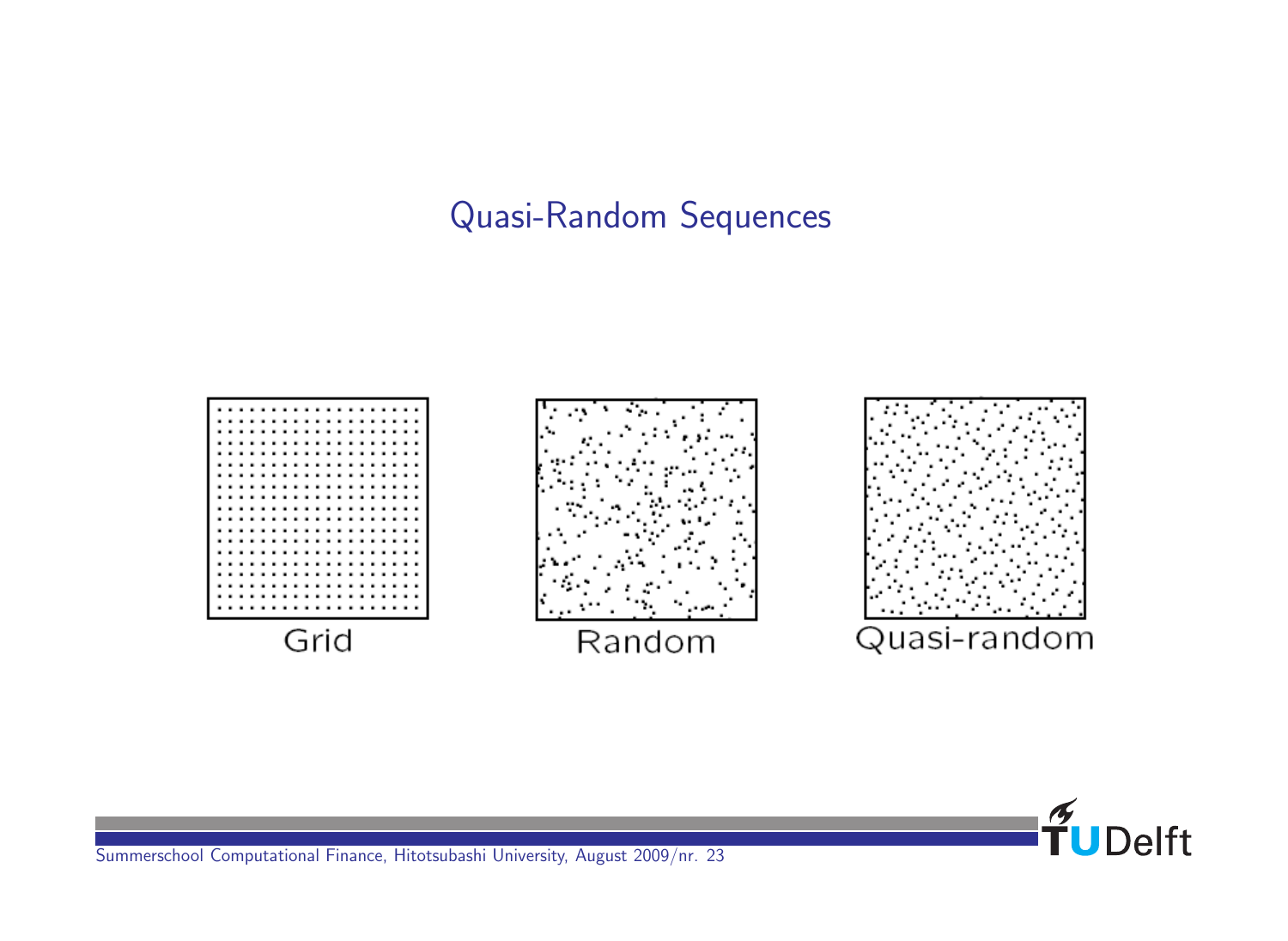#### Quasi-Random Sequences



FUDelft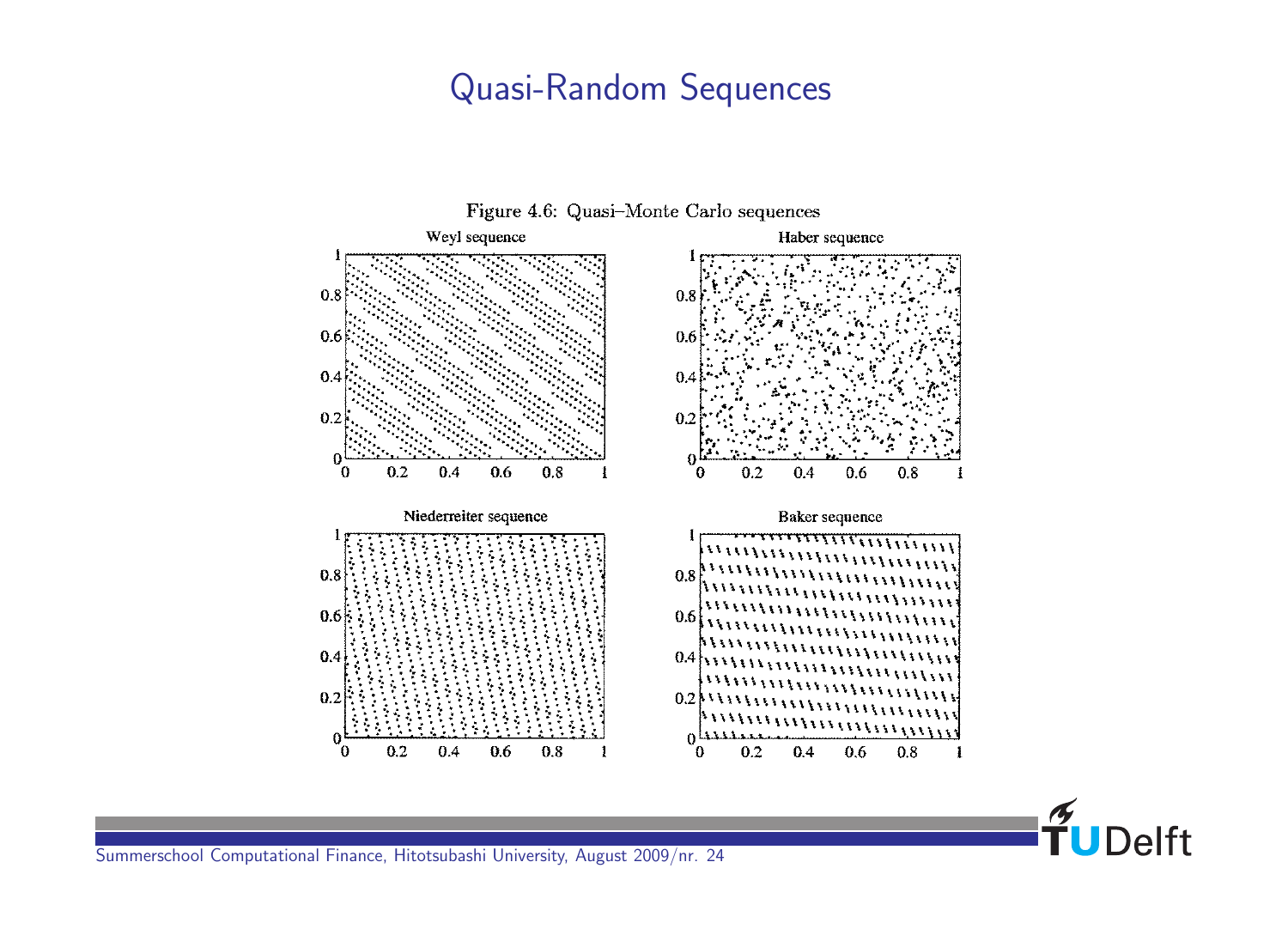# Low-Discrepancy Sequences Halton Points (page 77)



Fig. 2.7. 10000 Halton points from Definition 2.18, with  $p_1 = 2$ ,  $p_2 = 3$ 

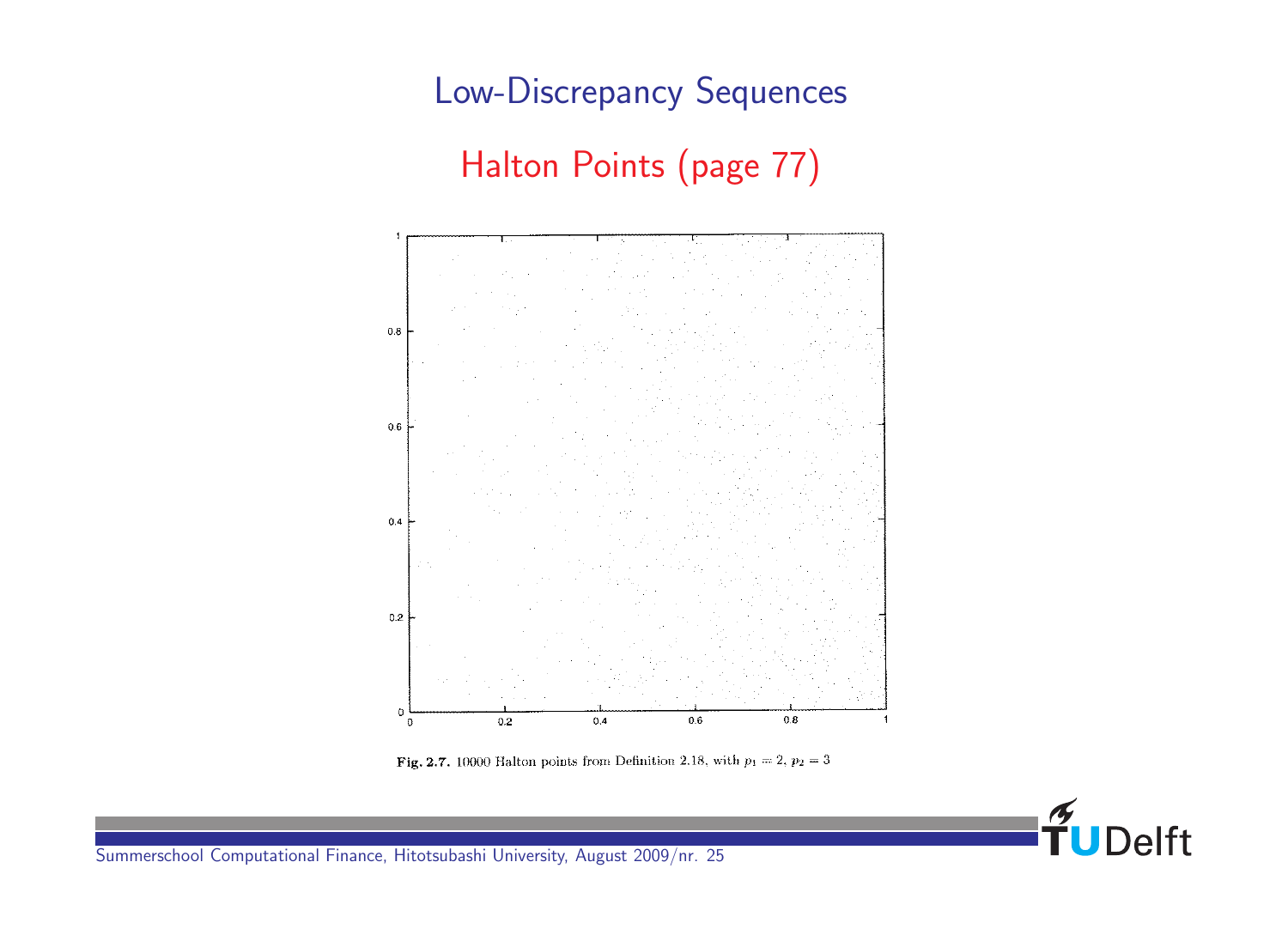# Congruential Random Number Generators

Congruential generators have the form

$$
N_i = (aN_{i-1} + b) \pmod{M},
$$

with  $a$  and  $b$  given integers

- Starting integer  $N_0$  is called seed
- Integer  $M$  is approximately (often equal to) the largest integer representable on a machine
- The quality of such generators depends on choices of  $a$  and  $b$ , and its period cannot exceed M
- $\bullet$  To produce random floating-points numbers  $U_i$ , uniformly distributed on interval  $[0,1)$ , the random integers must be divided by  $M: U_i = N_i/M$ .

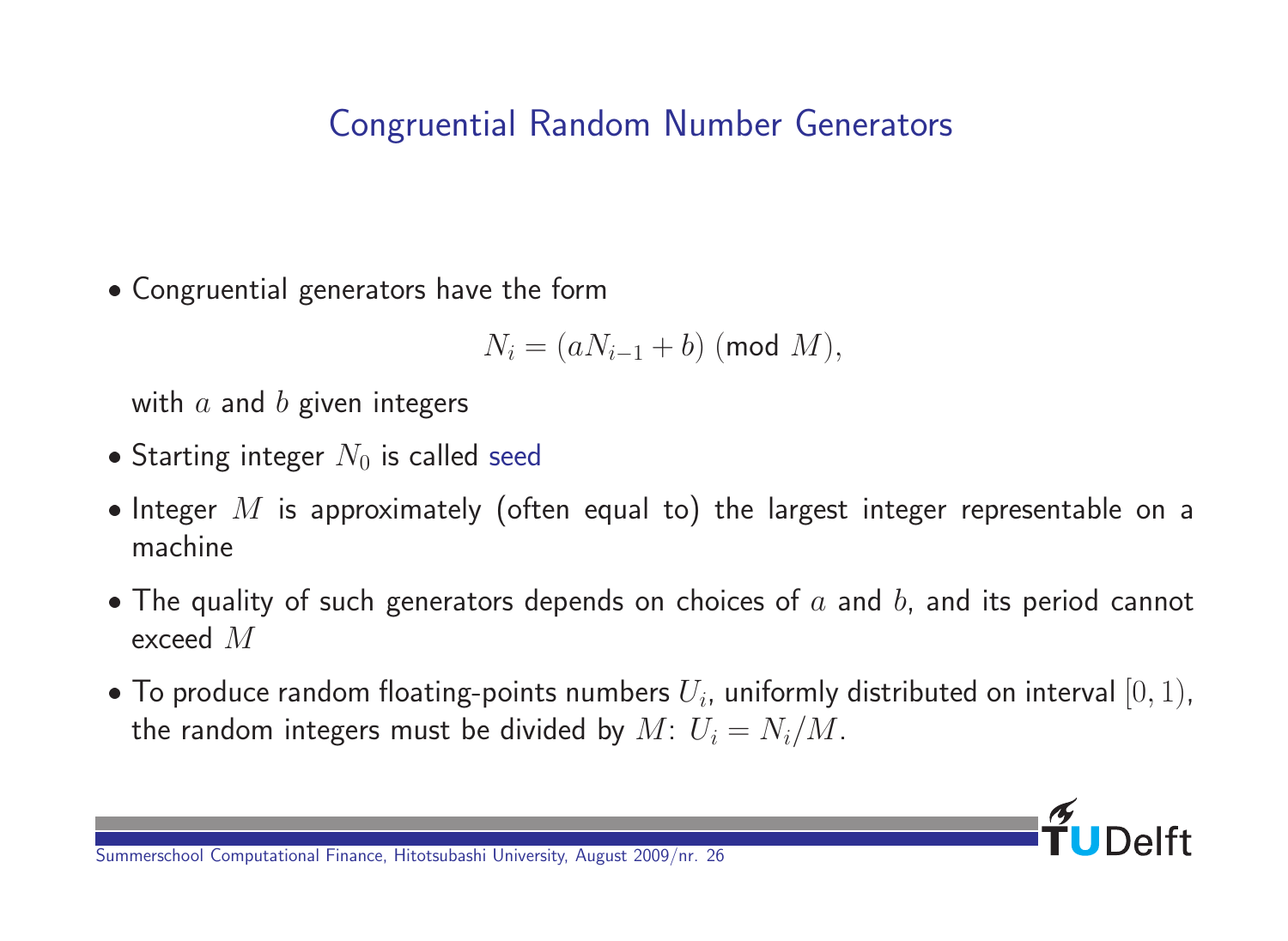#### **Properties**

- a.  $N_i \in \{0, 1, \ldots, M-1\}$
- b. The  $N_i$  are periodic with period  $\leq M$ .  $N_i = N_{i+p}, p \leq M$ .

 $\Rightarrow$  Make  $M$  as large as possible; With period  $M$ , the  $U_i$  are uniformly distributed when exactly  $M$  numbers are needed. (Each grid point on  $[0, 1)$  is occupied once on a grid with mesh size  $1/M$ .

c.  $N = 0$  is ruled out in case  $b = 0$ . With  $a = 1$  the generator gives  $N_n = (N_0 + nb)$  mod M which is too easily predictable

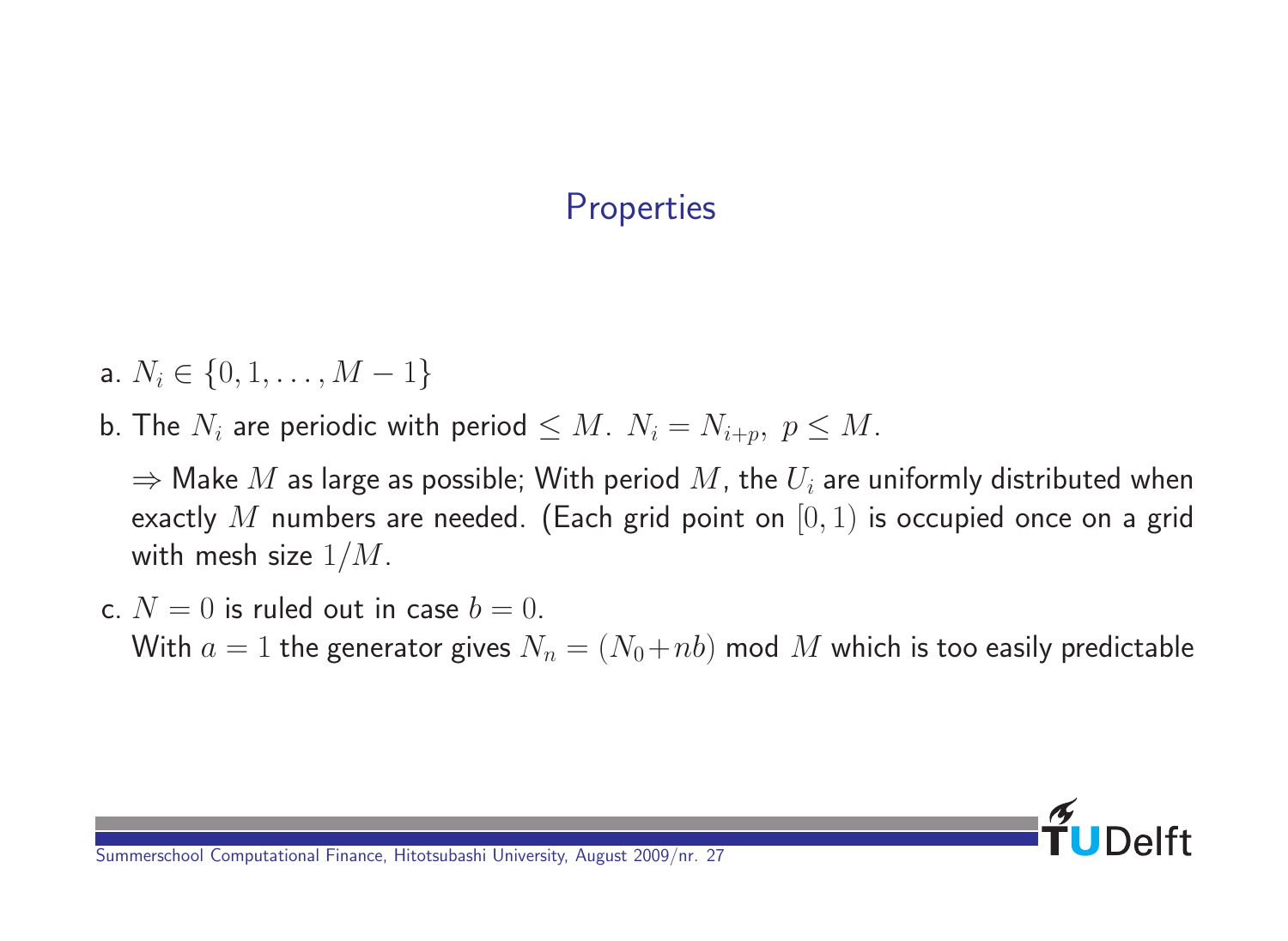# Fibonacci Generators

- Alternative methods that produce floating-point random numbers on interval  $[0, 1)$  are Fibonacci Generators.
- A new value is generated as a sum, difference or product of previous values.
- Typical example:

$$
N_i = N_{i-17} - N_{i-5}
$$

- This generator has lags of 17 and 5. The lags must be chosen carefully
- Such a formula may produce a negative result, in which case a remedy is to add 1 to get back to interval  $[0, 1)$
- These generators require more storage than the congruent generators, and a special starting procedure. Division is not required.
- Well-designed generators of this type typically have a much longer period than congruential generators, since repetition of one member of a sequence does not entail that all subsequent members will also repeat in the same order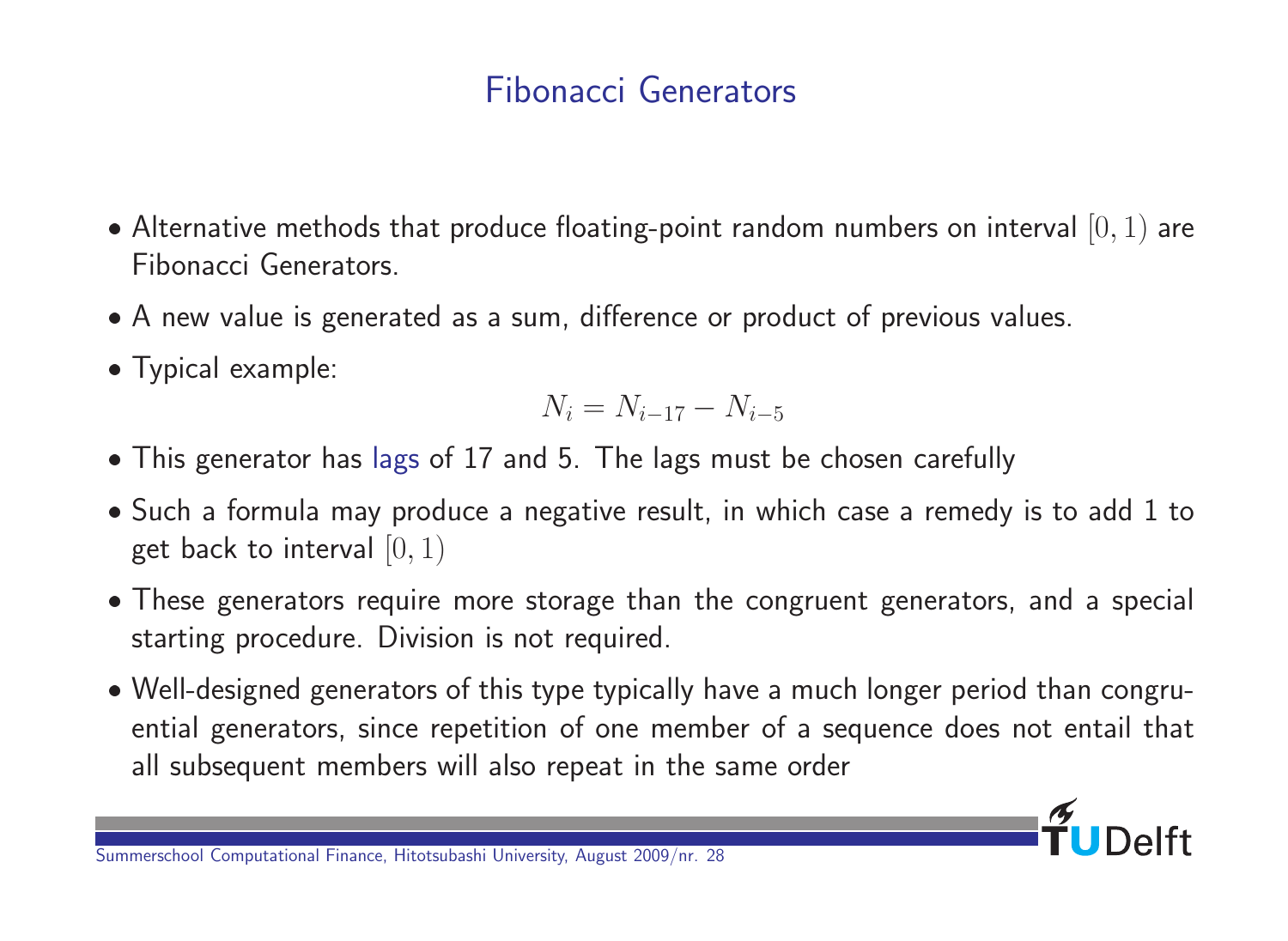# Example

#### Algorithm:

| $Repeat: \ \ \zeta := U_i - U_j$          |
|-------------------------------------------|
| if $\zeta < 0$ , set $\zeta := \zeta + 1$ |
| $U_i := \zeta$                            |
| $i := i - 1$                              |
| $j := j - 1$                              |
| if $i = 0$ , set $i := 17$                |
| if $j = 0$ , set $j := 17$                |

 $\mathbf{f}_1$ 

**Delft** 

#### **•** Initialization:

Set  $i = 17, j = 5$ , compute  $U_1, \ldots, U_{17}$  with a congruential generator  $(M = 714025, a = 1366, b = 150889).$ Choose seed  $N_0$  freely.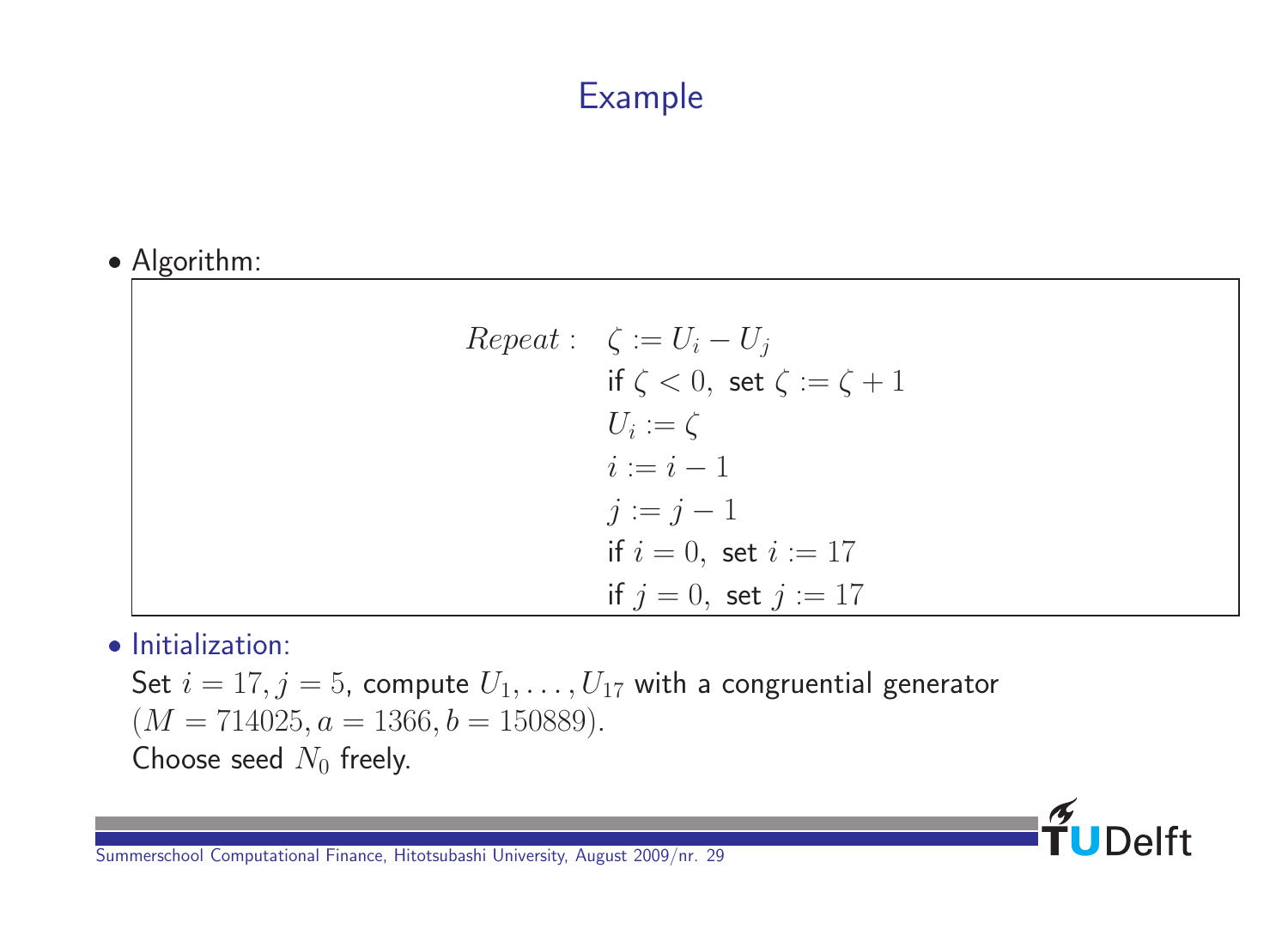#### Inversion

- Suppose  $U \sim \mathcal{U}[0, 1]$  and F be a continuously strictly increasing distribution function. Then  $F^{-1}(U)$  is a sample from  $F.$
- Proof:  $U \sim \mathcal{U}[0, 1]$  means  $P(U \leq \xi) = \xi$  for  $0 \leq \xi \leq 1$ . Consequently,  $P(F^{-1}(U) \le x) = P(U \le F(x)) = F(x)$ .
- $\bullet$  For the normal distribution there is no closed-form expression for  $F$ nor for inverse  $F^{-1}$ .
- $\Rightarrow$  A possibility is "numerical inversion", i.e, finding x in  $F(x) = u$ , with u prescribed.
	- Use Newton's method, or bisection to find x in  $F(x) u = 0$ .

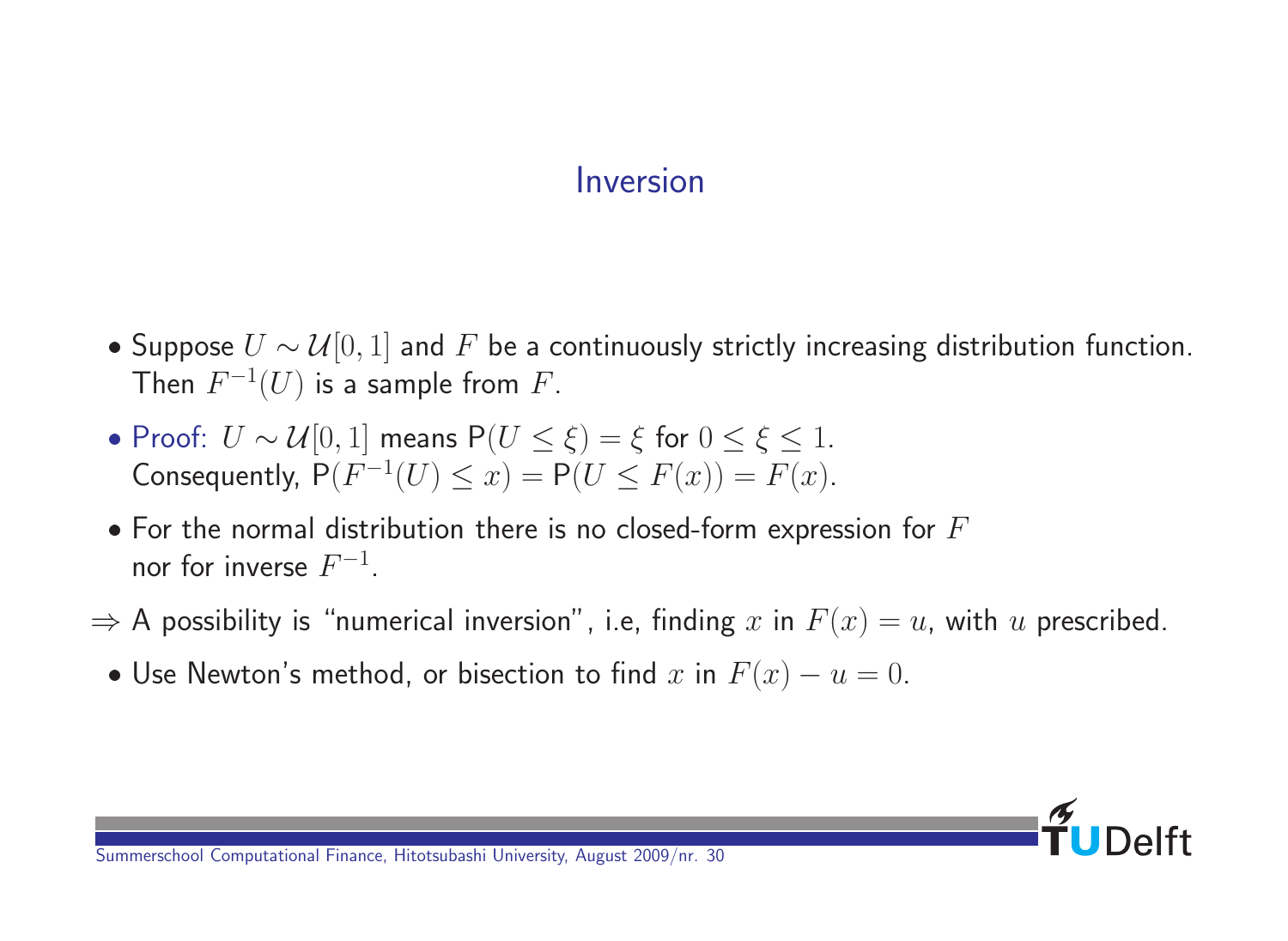# **Transformations**

# Between Random Variables

- Suppose X is random variable with density  $f(x)$  and distribution  $F(x)$ . Assume  $h : \Omega \to B$ , strictly monotonous with  $\Omega, B$  in  $\mathbb{R}$ , where  $\Omega$  is the support of  $f(x)$  (f is zero outside  $\Omega$ ).
	- (a) Then  $Y := h(X)$  is a random variable with distribution  $F(h^{-1}(y))$ .
	- (b) If  $h^{-1}$  is absolutely continuous then for almost all  $y$  the density of  $h(X)$  reads

$$
f(h^{-1}(y))\left|\frac{dh^{-1}(y)}{dy}\right|.
$$

– Proof: (a):  $P(h(X) ≤ y) = P(X ≤ h^{-1}(y)) = F(h^{-1}(y)).$ (b):  $h^{-1}$  absolutely continuous  $\Rightarrow$  The density of  $Y = h(X)$  equals the derivative of the distribution function almost everywhere. Evaluating  $dF(h^{-1}(y))/dy$  with the chain rule implies the assertion.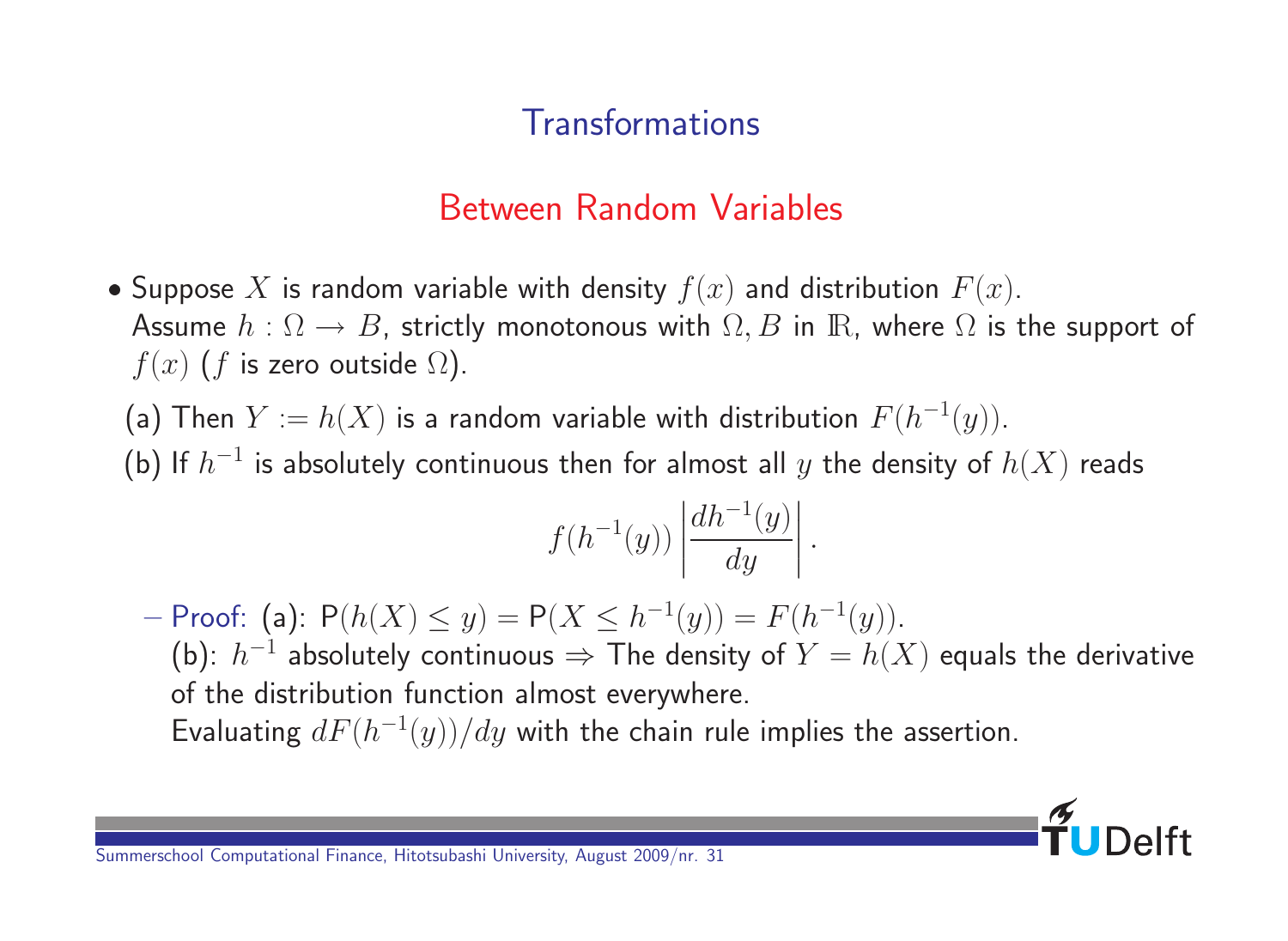#### Other intervals, Nonuniform Distributions

 $\bullet$  Uniform distribution on  $[a,b)$ : Transform  $N_i$  from  $[0,1)$  by:

 $(b-a)N_i + a$ 

- Sample nonuniform distributions: If the cumulative distribution function of desired probability density function is easily invertible, we can generate uniform random numbers and invert them.
- For example, we can take

 $-\log(U_i)/\lambda$ 

where the  $U_i$  are uniform on  $[0, 1)$ . These numbers are exponentially distributed:

$$
f(t) = \lambda e^{-\lambda t}, \quad t > 0
$$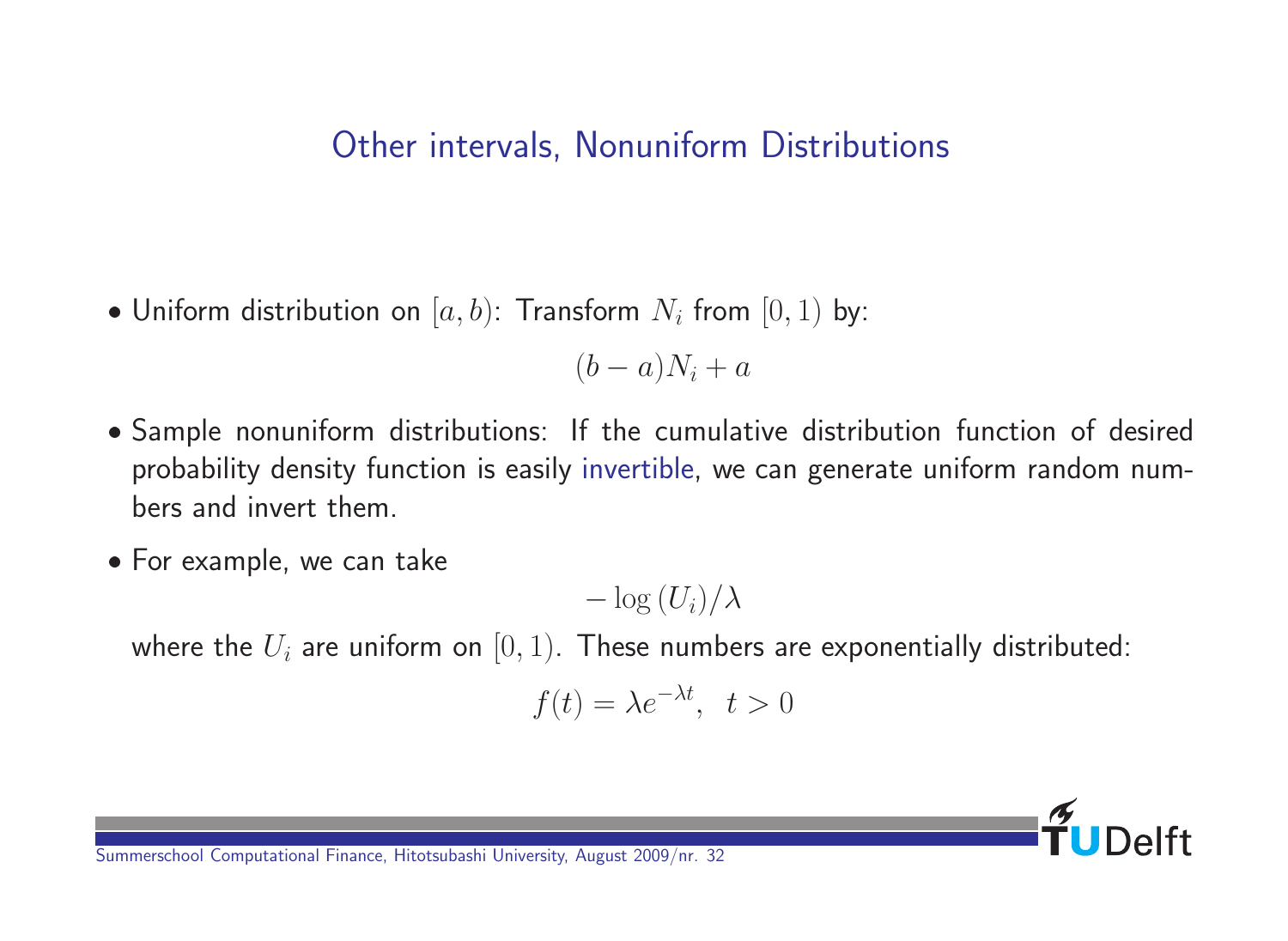# Transformation in higher D

- Suppose X is a random variable in  $\mathbb{R}^n$  with density  $f(x) > 0$  on the support  $\Omega$ . The transformation  $h : \Omega \rightarrow B$  is assumed to be invertible and the inverse continuously differentiable on  $B$ .
	- $Y := h(X)$  is the transformed variable. Then Y has the density

$$
f(h^{-1}(y))\left|\frac{\partial(x_1,\ldots,x_n)}{\partial(y_1,\ldots,y_n)}\right|,\ y\in B
$$

where  $x=h^{-1}(y)$  and  $\partial(x_1,\ldots,x_n)/\partial(y_1,\ldots,y_n)$  is the determinant of the Jacobian matrix of all first-order derivatives of  $h^{-1}(y).$ 

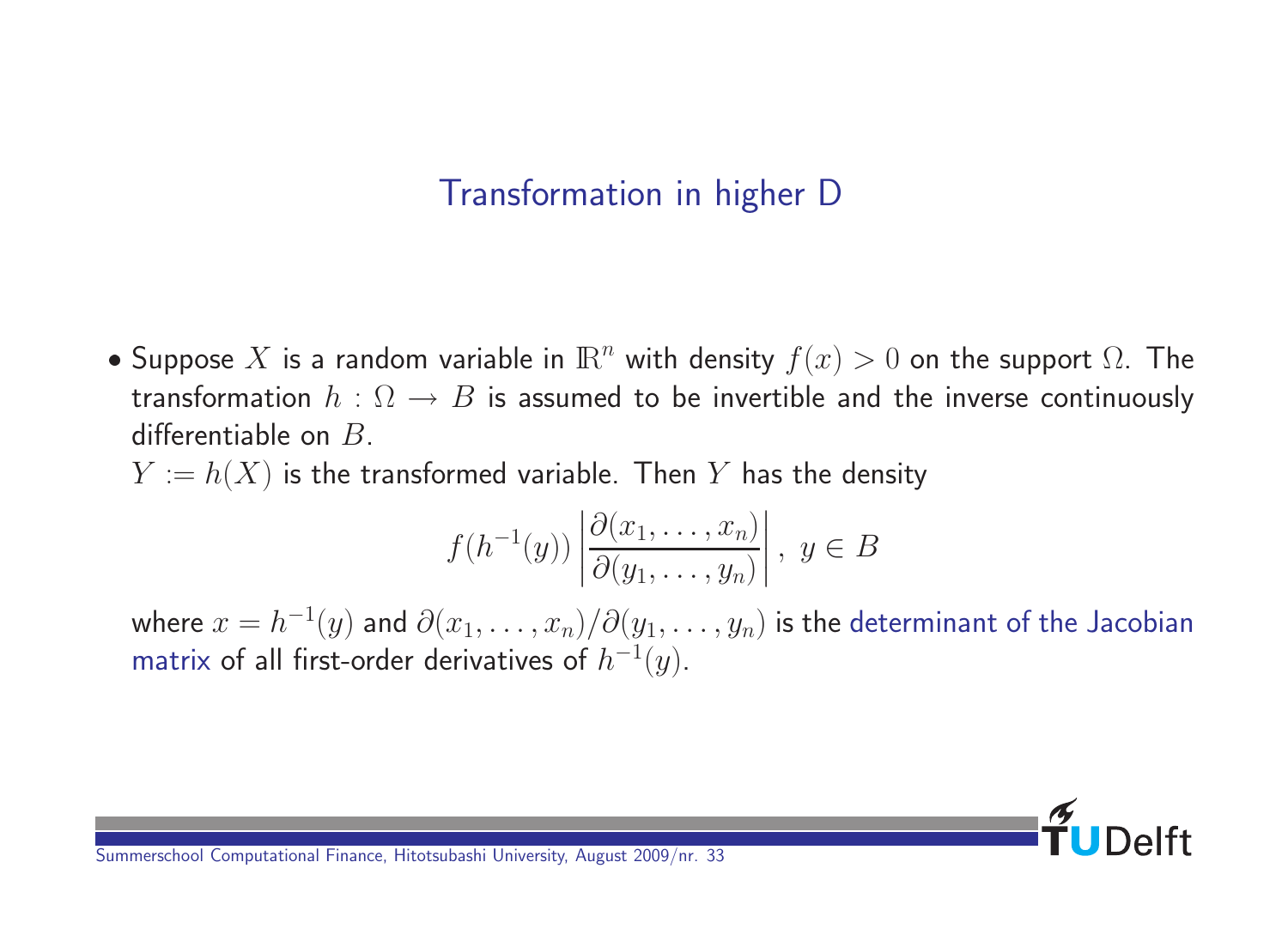#### Transformation to Normal Distribution

#### 2D

• Start with  $\Omega = [0,1]^2$  and the density of the uniform distribution  $f = 1$  on  $\Omega$ . **Transformation** 

$$
\begin{cases} y_1 = \sqrt{-2 \log x_1} \cos 2\pi x_2 =: h_1(x_1, x_2) \\ y_2 = \sqrt{-2 \log x_1} \sin 2\pi x_2 =: h_2(x_1, x_2) \end{cases}
$$

 $\bullet$  The inverse function  $h^{-1}$  is given by

$$
\begin{cases} x_1 = \exp(-1/2(y_1^2 + y_2^2)) \\ x_2 = \frac{1}{2\pi} \arctan \frac{y_2}{y_1} \end{cases}
$$

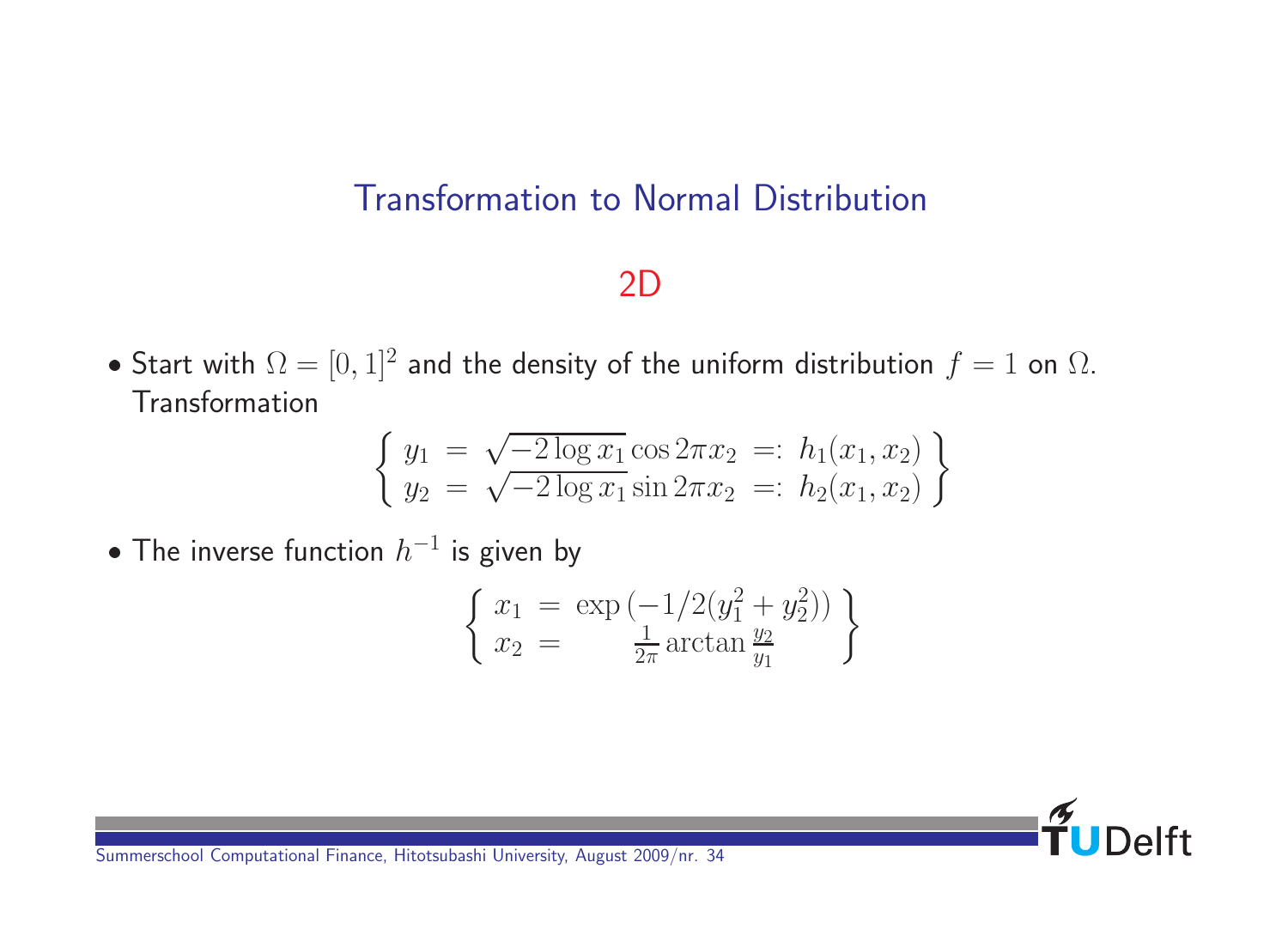#### Normal Distribution

The determinant of the Jacobian matrix is

$$
\frac{\partial(x_1, x_2)}{\partial(y_1, y_2)} = det \left( \frac{\frac{\partial x_1}{\partial y_1}}{\frac{\partial x_2}{\partial y_1}} \frac{\frac{\partial x_1}{\partial y_2}}{\frac{\partial x_2}{\partial y_2}} \right) =
$$
\n
$$
\frac{1}{2\pi} exp(-0.5(y_1^2 + y_2^2)) (-y_1 \frac{1}{1 + \frac{y_2^2}{y_1^2}} \frac{1}{y_1} - y_2 \frac{1}{1 + \frac{y_2^2}{y_1^2}} \frac{y_2}{y_1^2}
$$
\n
$$
= -\frac{1}{2\pi} exp(-0.5(y_1^2 + y_2^2)).
$$

- This shows that  $|\partial(x_1,x_2)/\partial(y_1,y_2)|$  is the density of the standard normal distribution in  $\mathbb{R}^2$ .
- $\bullet$  Since this density is the product of two 1D densities, the two components of  $y$  are independent.

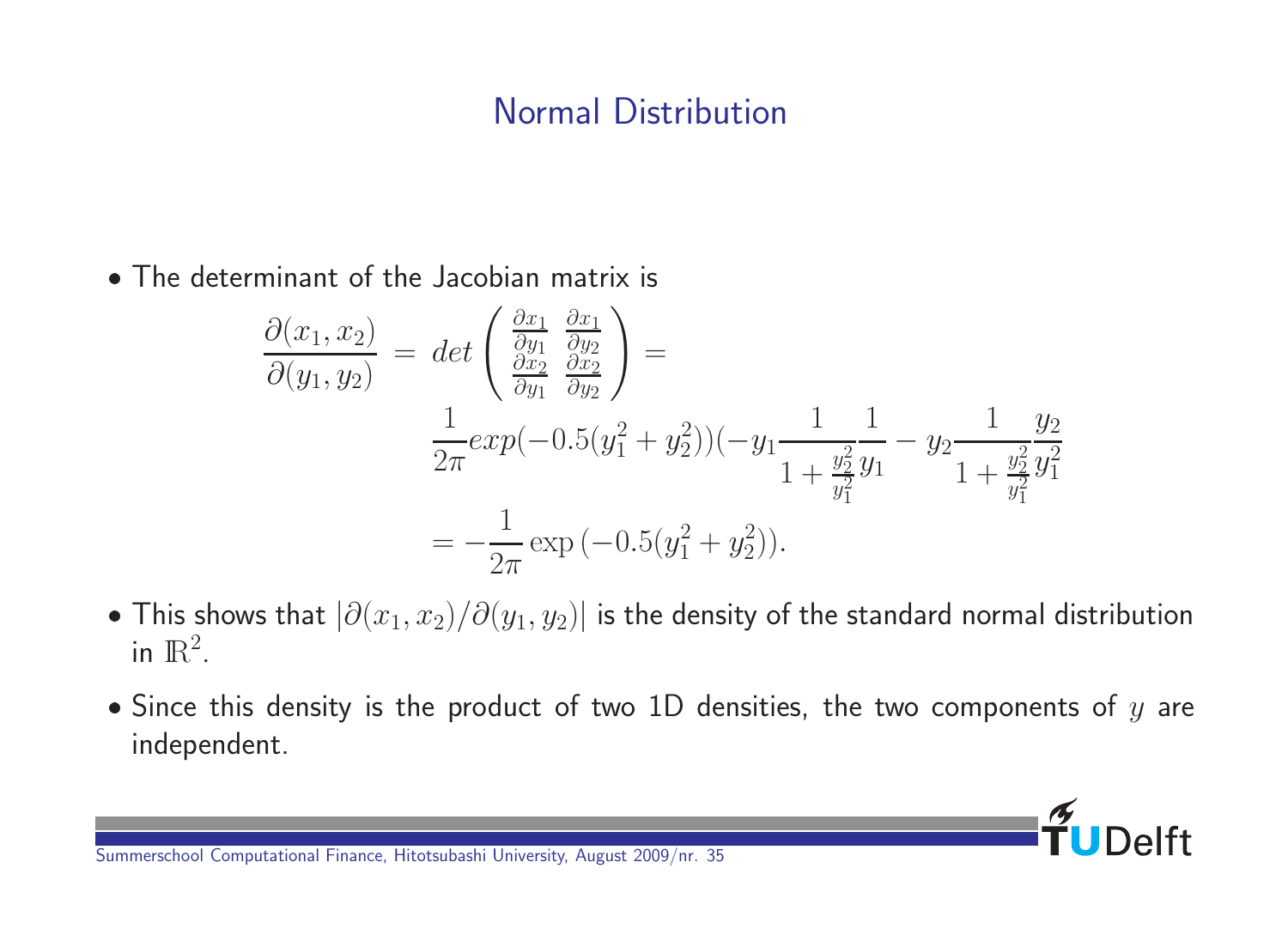

Fig. 2.5. 10000 numbers  $\sim \mathcal{N}(0, 1)$  (values entered horizontally and separated vertically with distance  $10^{-4}$ )

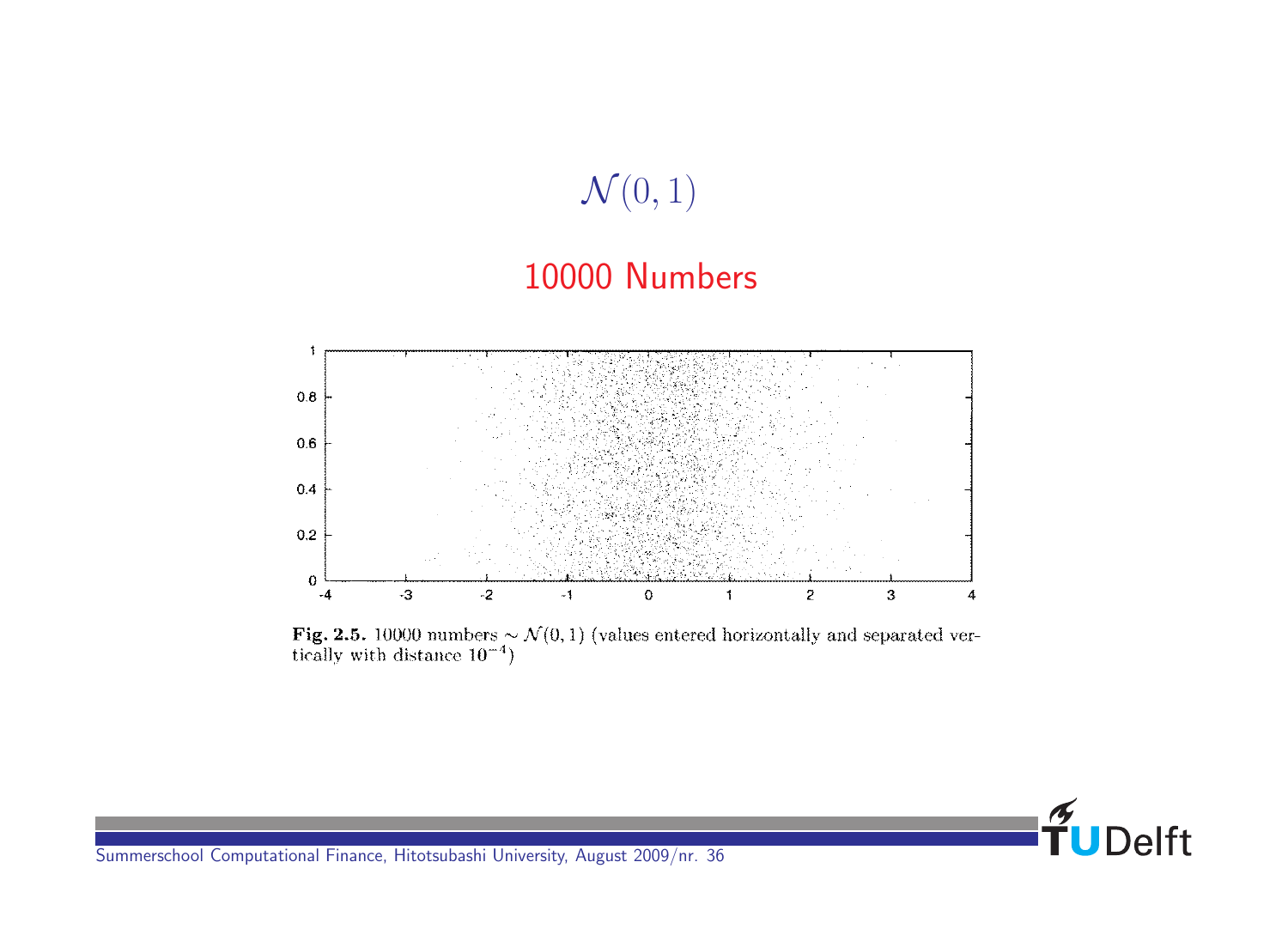## Normal Distribution

- An important example is the generation of random numbers that are normally distributed with given mean and variance.
- Available routines often assume mean of 0 and a variance of 1
- $\bullet$  If some other mean  $\mu$  and variance  $\sigma^2$  are desired then each value  $x_i$  produced by a routine can be modified by a transformation  $\sigma x_k + \mu$  to achieve the desired normal distribution.

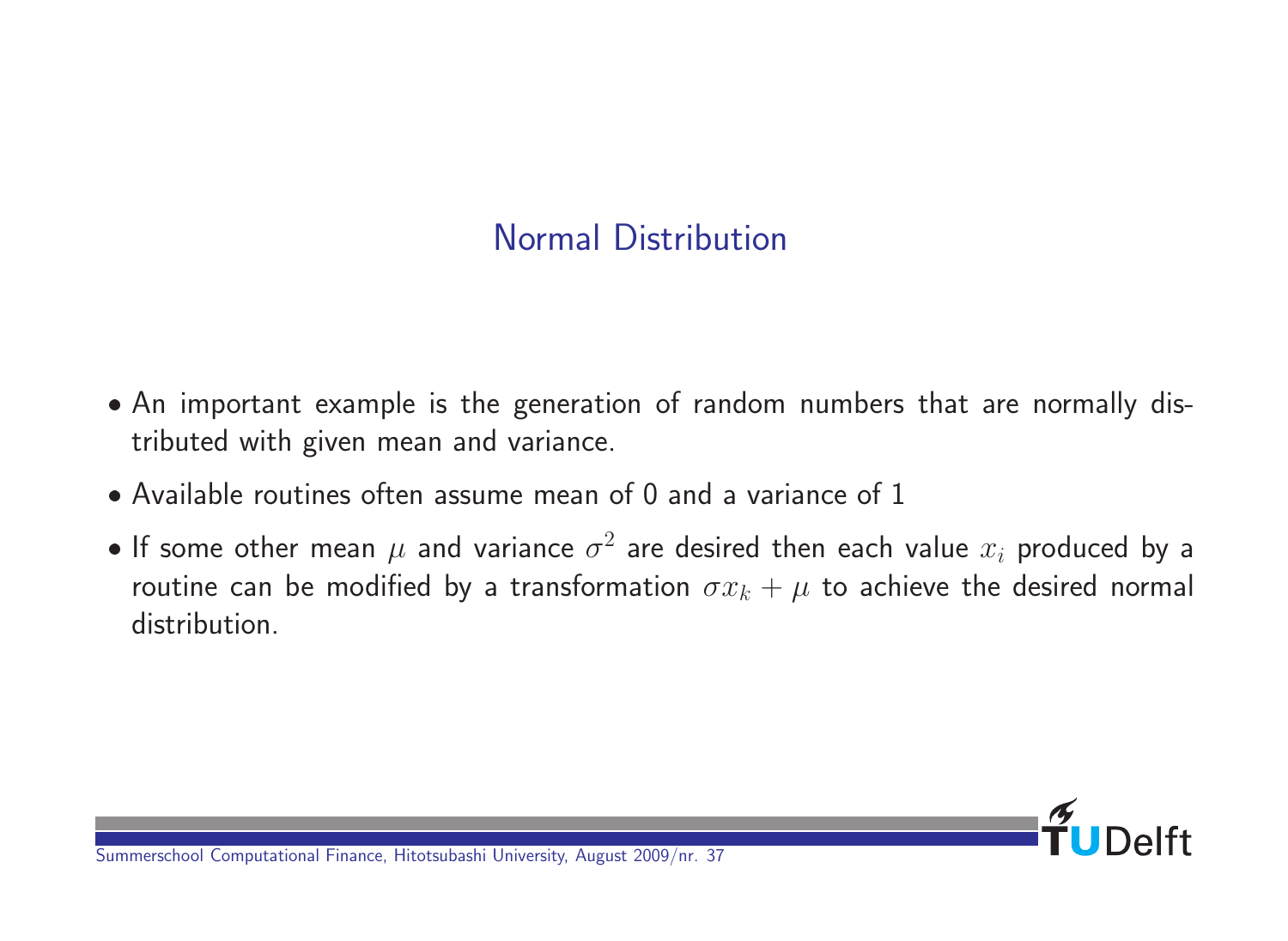# Exotic Options

# A Potpourri of options and equations !

- Compound, chooser, binary
- Path dependent: Barrier options, lookback, Asian
- Equations and numerics for Asians

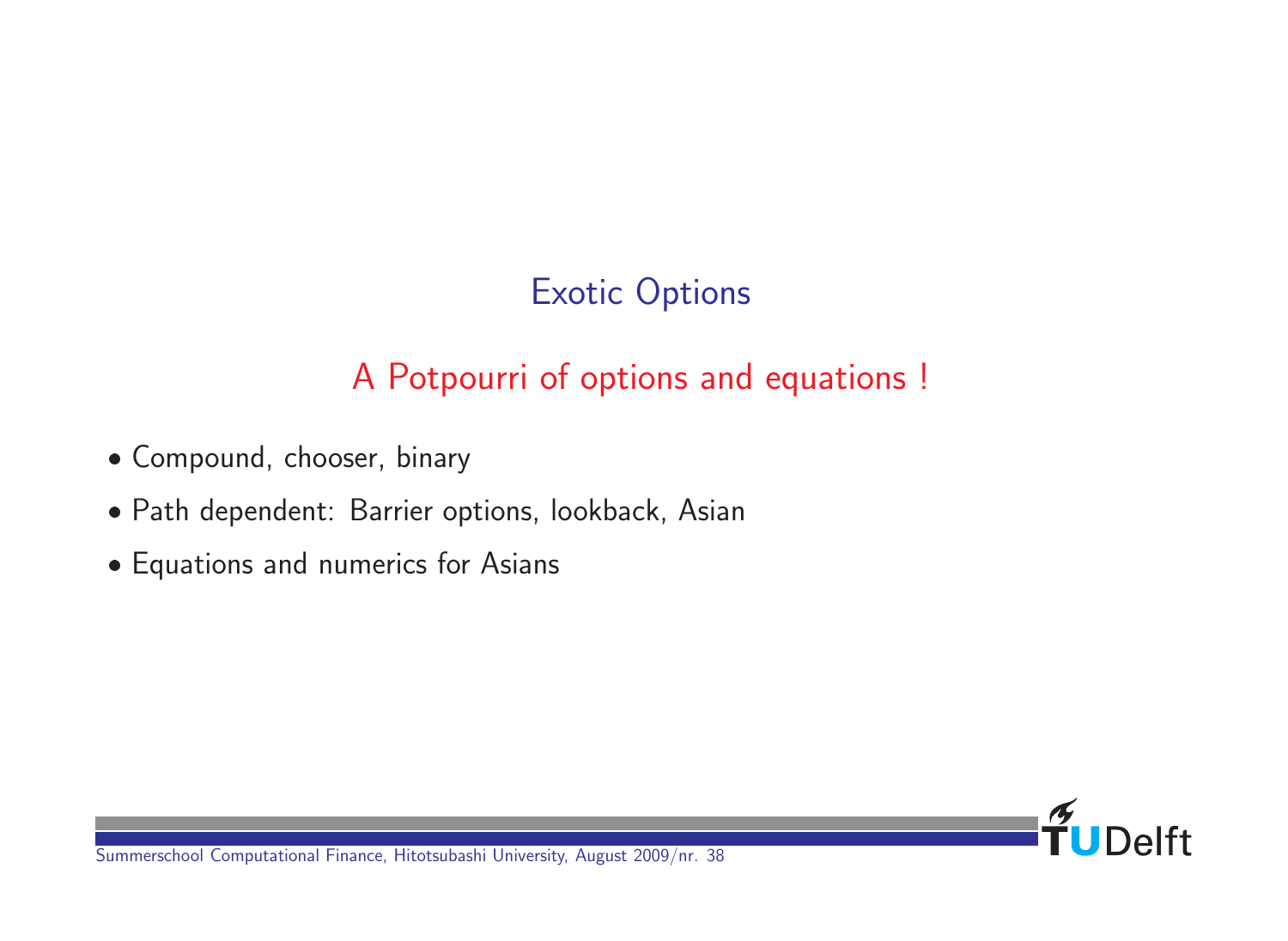## Compound, chooser, binary

• Compound option: Call on a call: right to buy a 'call with maturity  $T$  and strike  $K'$ at time  $T_0$  for the price  $K_0$ . Payoff:

$$
CC(S, T_0, K_0, K, T) = \max [C(S, K, T) - K_0, 0]
$$

• Chooser option: Gives the holder the right to choose whether the underlying option at time  $T_0$  is a Call or a Put with the same strike K and maturity T. The payoff of a chooser option is

$$
CH(S, K, T_0, T) = \max [C(S, K, T), P(S, K, T)]
$$

• Binary: Cash or Nothing: Pays out Q at expiry T if option is in the money  $S > K$ , otherwise expires worthless. Payoff:

$$
B(S, Q, K, T) = Q1_{S \geq K}
$$

variation: Asset or nothing, where  $Q$  is the asset itself.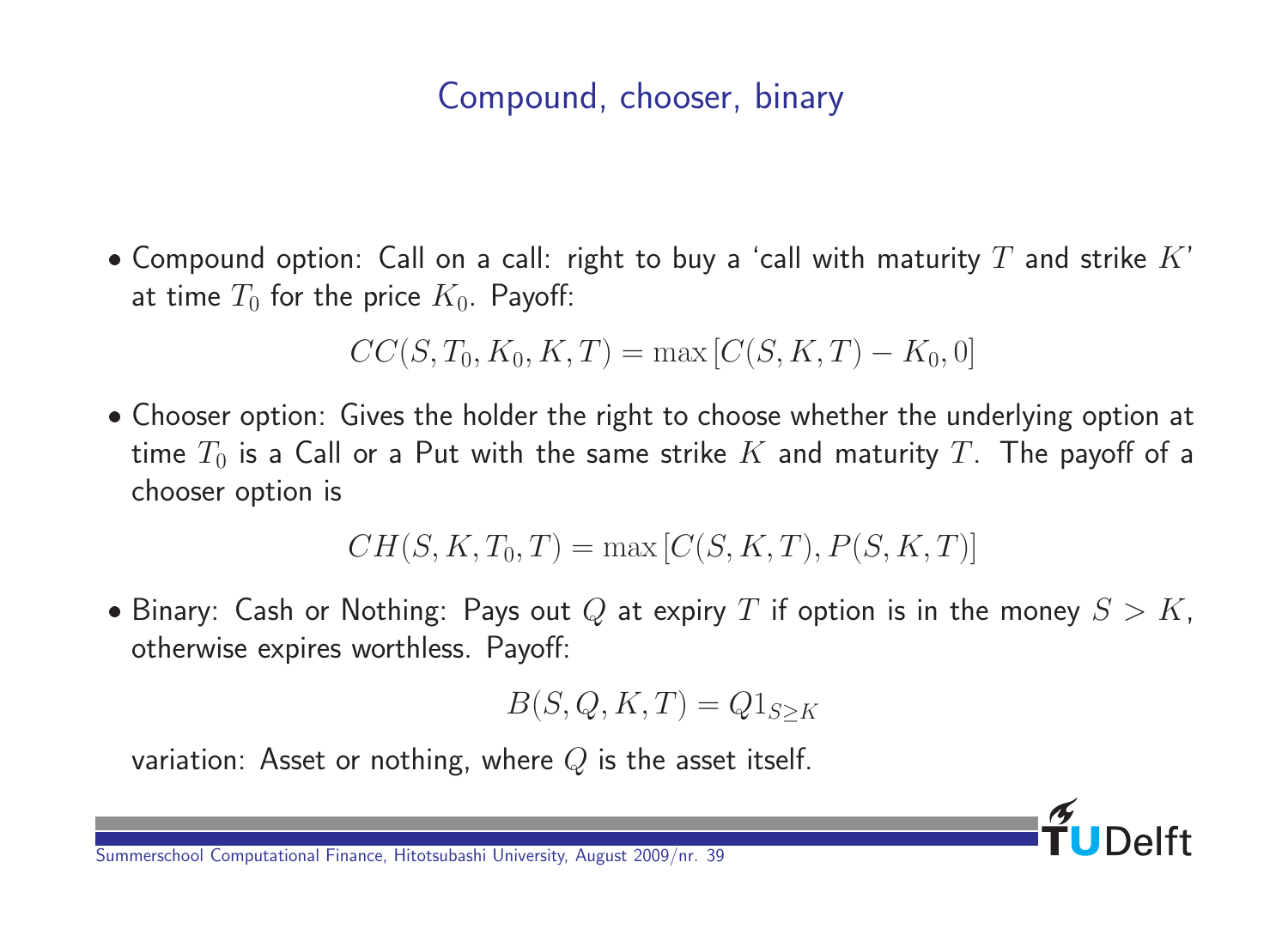## Binaries or Digitals

- Binary options have a discontinuous payoff at expiry.
- An example for a binary call, is: The contract pays 1 at  $T$ , if the asset price is then greater than the exercise price  $E$ .
- The to the binary call belonging final condition is

$$
V(S,T)=\mathcal{H}(S-E)
$$

where  $\mathcal{H}(\cdot)$  is the Heaviside function.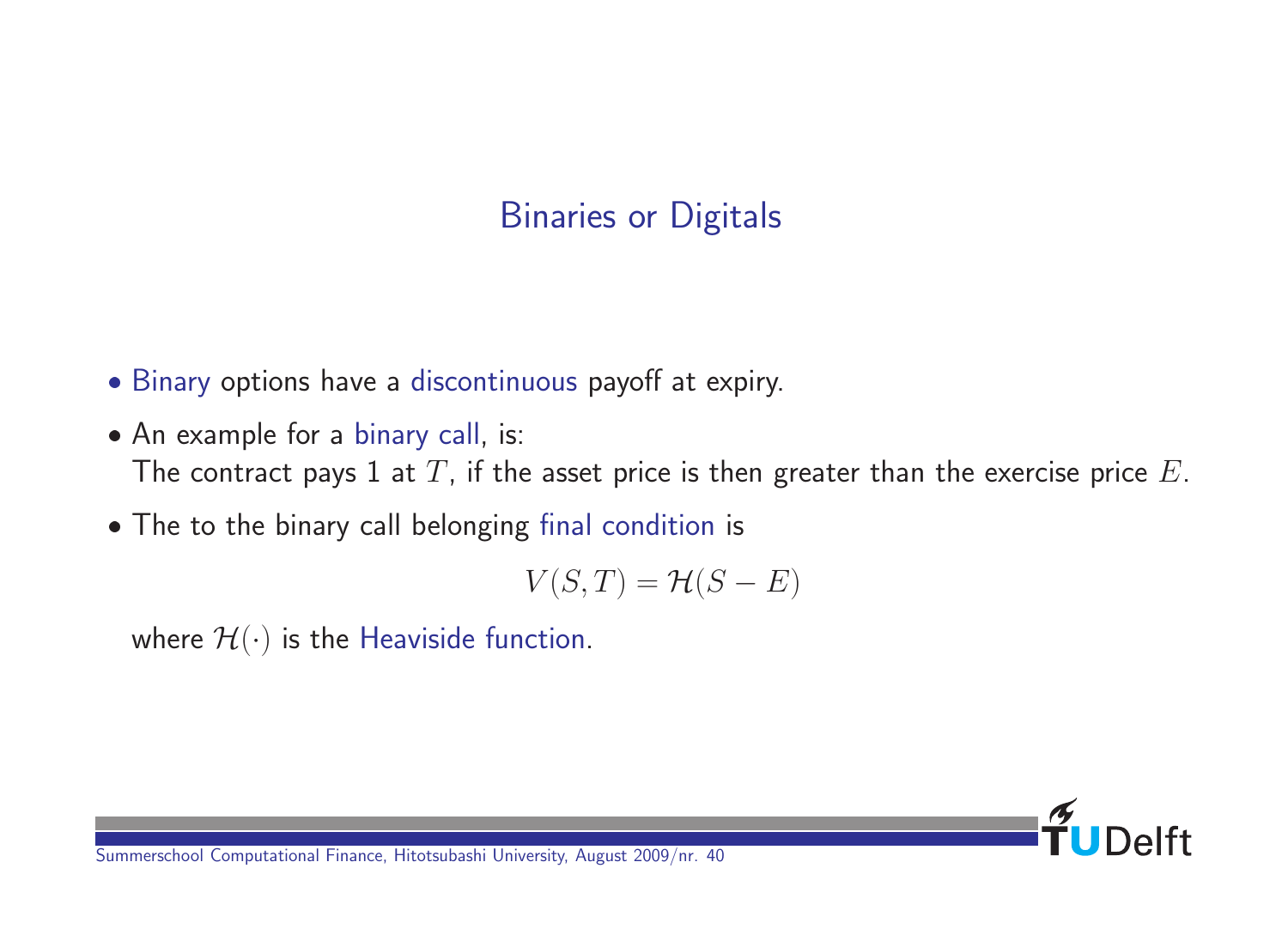# Path-dependency

- Options whose value depends on the asset history, but can still be written as  $V(S,t)$ are said to be weakly path dependent.
- American options, with early exercise, are considered to be weakly path dependent. The next common reason for weak path dependence in a contract is a barrier.
- Strongly path-dependent contracts are of particular interest. These have payoff that depend on some property of the asset price path in addition to the value of the underlying at the present time. So,  $V \neq V(S, t)$ . The contract value is a function of at least one more independent variable, such as a 'running average' of asset prices.
- Weakly path-dependent contracts have the same number of dimensions as the nonpath-dependent versions
- Strongly path dependent contracts are governed by an extra dimension. The new independent variable is a measure of the path-dependent quantity.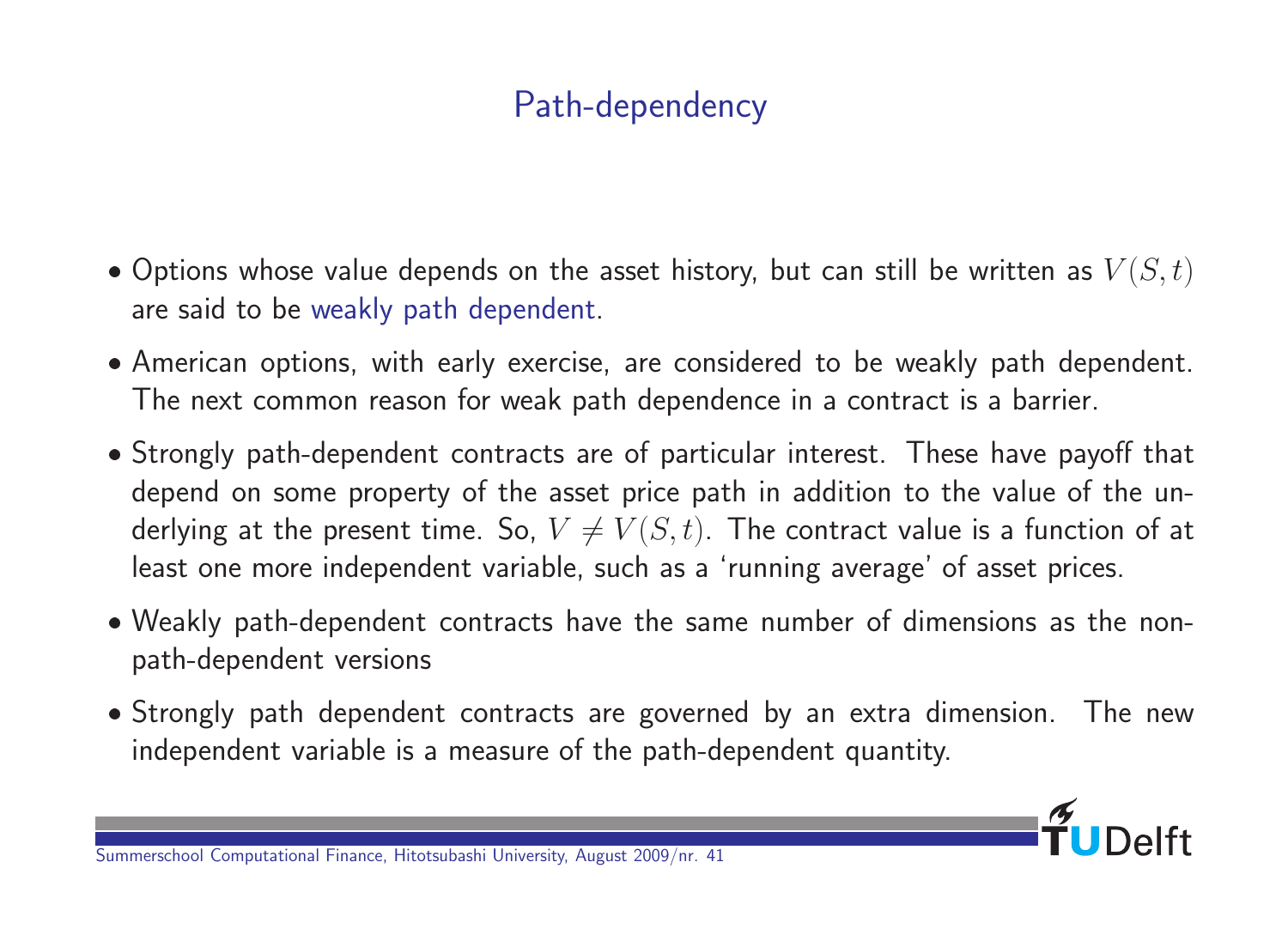### Path-dependent options

 Barrier options (US, 1967) are options that either come alive or die when predetermined trigger points (barriers) are reached. Down-and-out call: Option is knocked out if S hits a certain barrier  $H$ . Payoff:

 $C_{DO}(S, K, T) = \max(S - K, 0)$  if  $S \geq H$ ; else ceases to exist

 Lookback options: Path dependent options whose payoffs depend on the max or min of the asset during a certain period (lookback period  $[T_0, T]$ ). Payoff European fixed strike lookback call:  $(\max_{[T_0,T]}(S_t) - K)^+$ Payoff European fixed strike lookback put:  $(K-\min_{[T_0,T]}(S_t))^+$ 

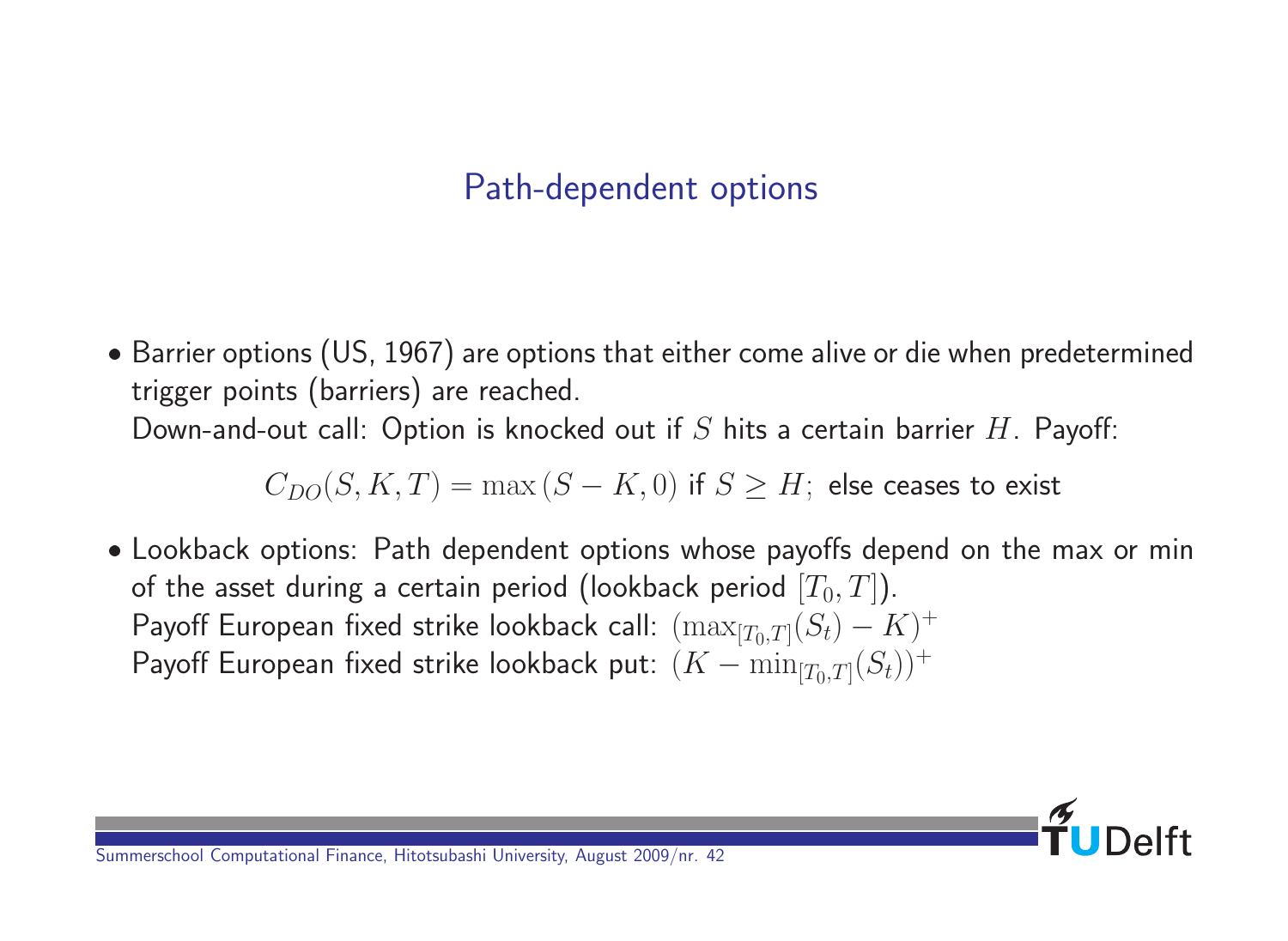## Barrier options

- Barrier options come in two main varieties, the 'in' barrier option (or knock-in) and the 'out' barrier option (knock-out). The former only have a payoff if the barrier level is reached before expiry and the latter only have a payoff if the barrier is not reached.
- Barrier options are popular for various reasons.
- Usually, a purchaser has very precise views about the direction of the market. If he wants the payoff from a call option but does not want to pay for all the upside potential, believing that the upward movement of the underlying will be limited prior to expiry, then he may choose to buy an up-and-out call. It will be cheaper than a similar vanilla call, since the upside is severely limited.
- Conversely, an 'in' option will be bought by someone who believes that the barrier level will be realized. Again the option is cheaper then the equivalent vanilla option.

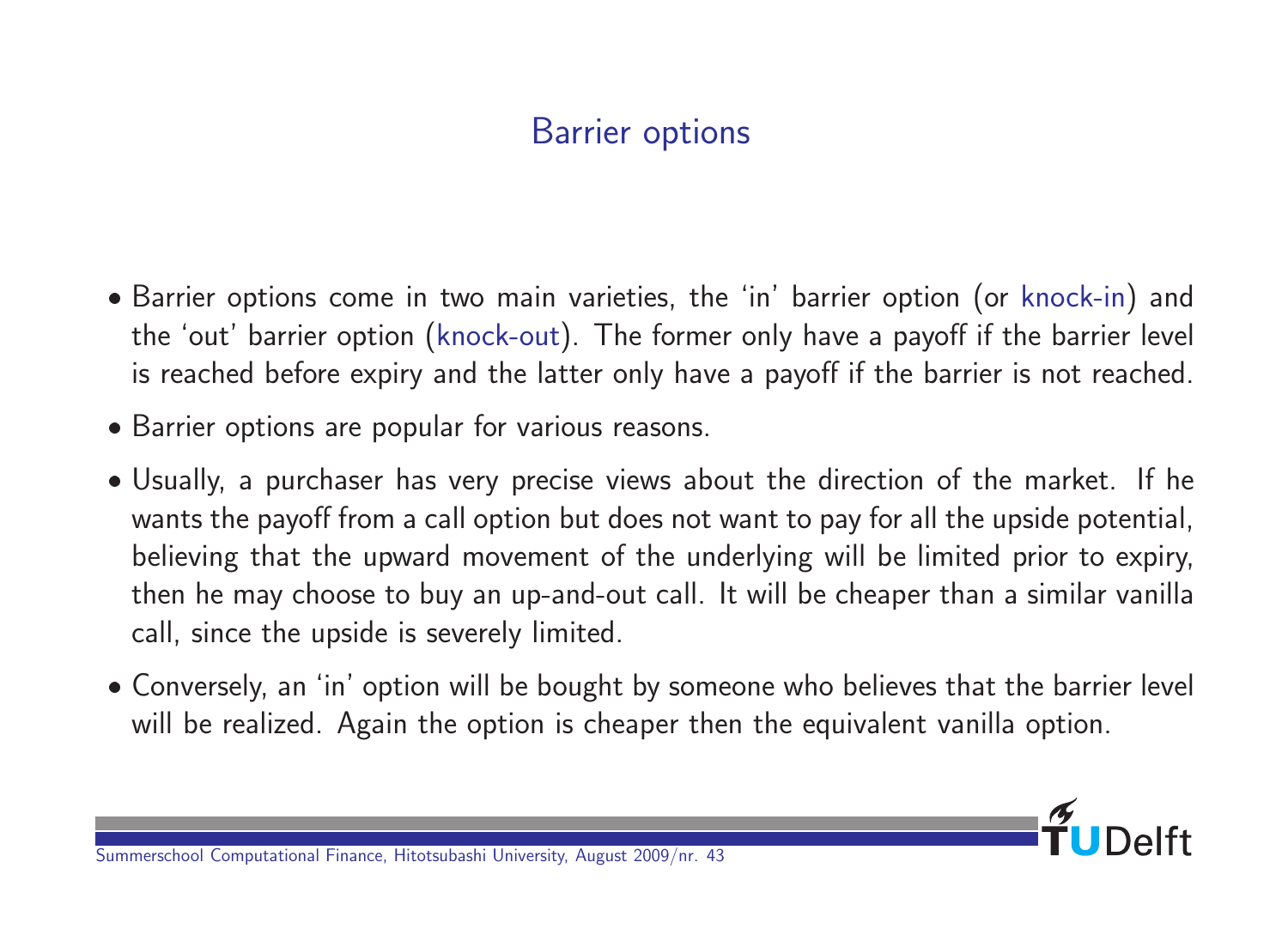### Different types of barriers

- The out option only pays off if a level is not reached. If the barrier is reached the option is said to have knocked out.
- The in option pays off as long as a level is reached before expiry. If the barrier is reached then the option is said to have knocked in.
- If the barrier is above the initial asset value, we have an up option
- If the barrier is below the initial value, we have a down option
- The payoffs are the usual ones
- Barrier can be time dependent

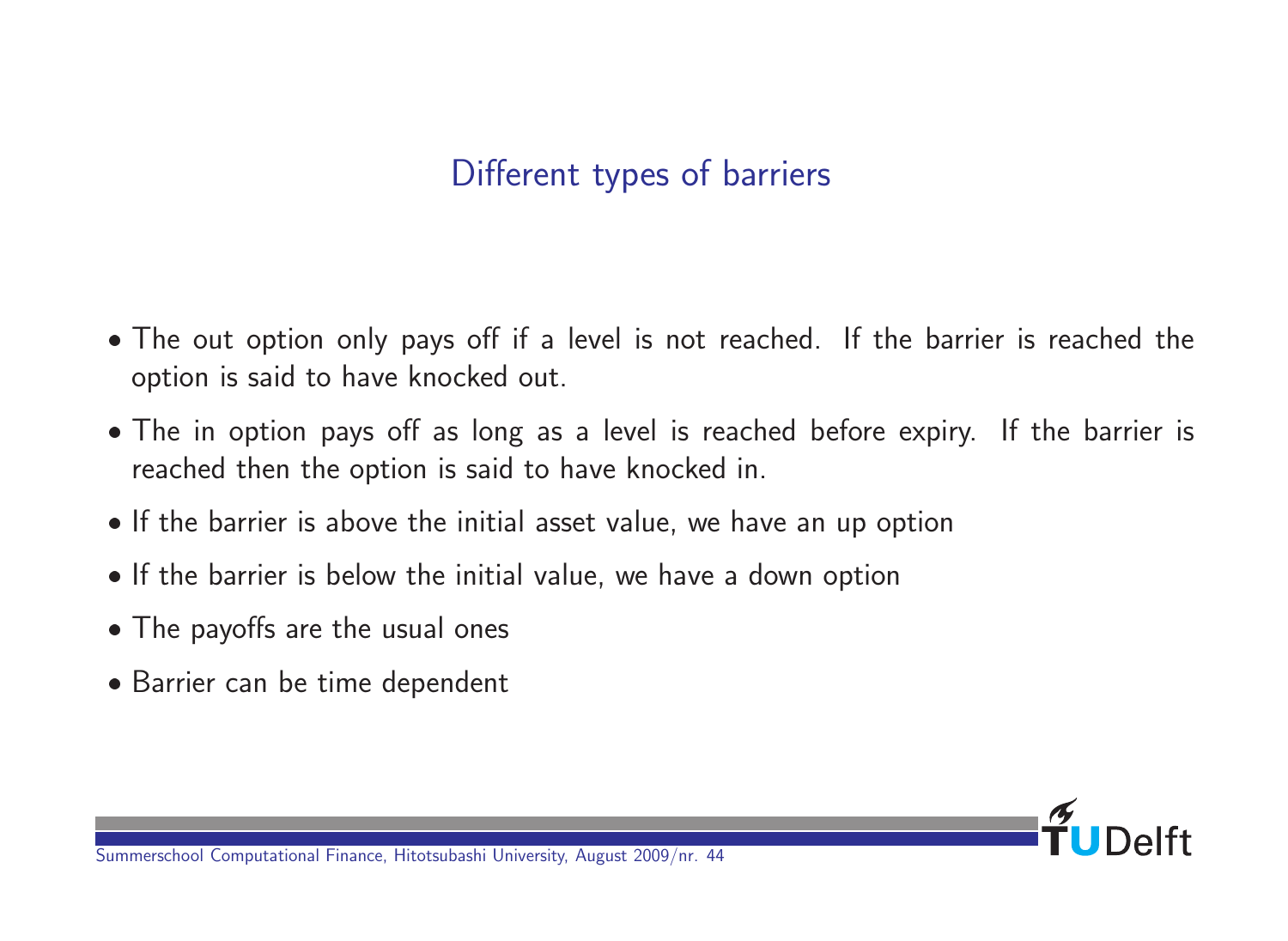### PDE for Barrier options

- These options satisfy the Black-Scholes equation, on a special domain, with special boundary conditions
- The details of the barrier feature come in through the specification of the boundary conditions
- If the asset reaches the barrier  $S_u$  in an 'out' barrier option then the contract becomes worthless:

$$
V(S_u,t)=0 \,\, \text{for}\,\, t
$$

• If we have a down-and-out option with a barrier at  $S_d$  we solve for  $S_d < S < \infty$  with

$$
V(S_d, t) = 0
$$

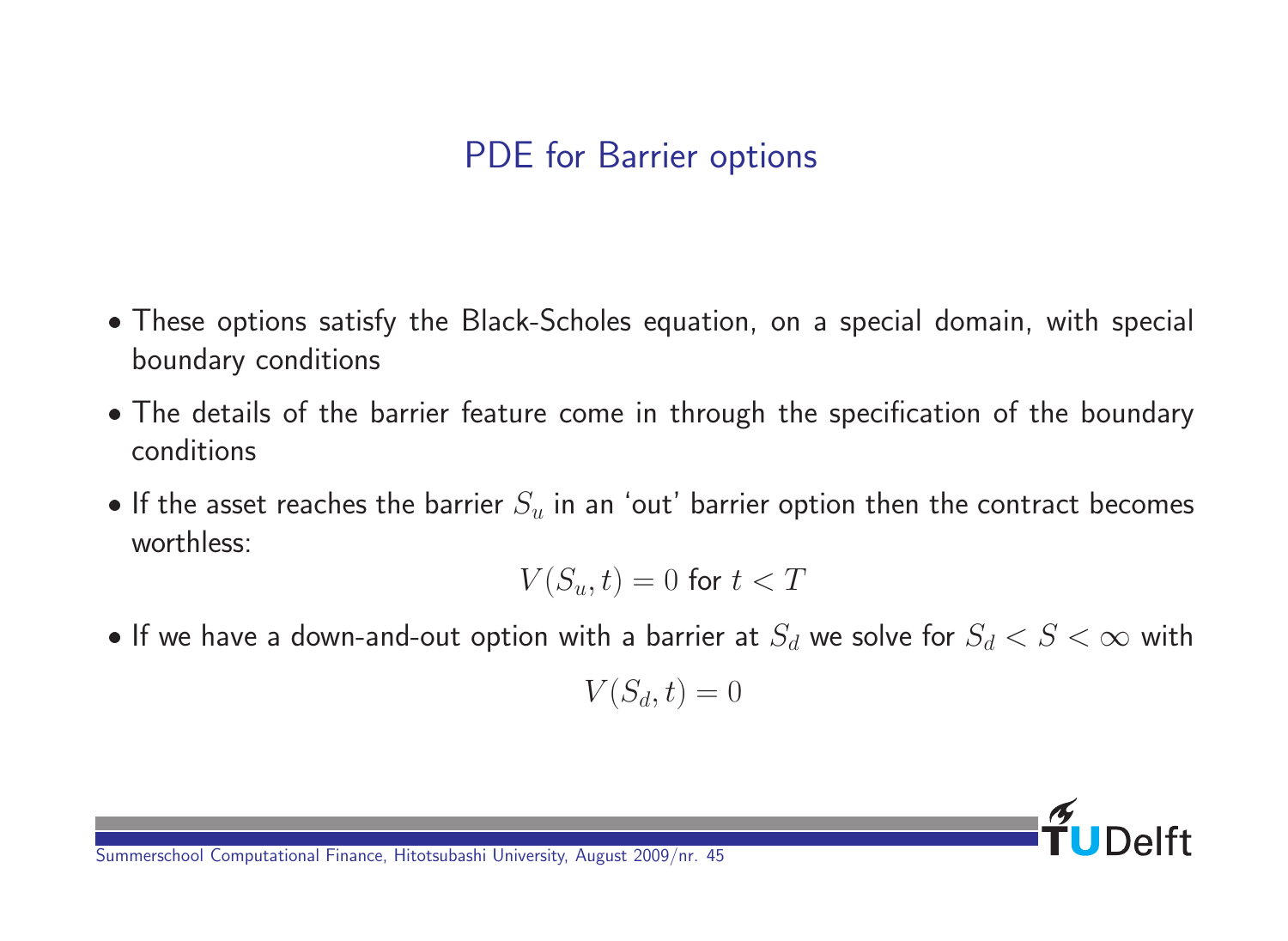# 'In' Barriers

- An 'in' option only has a payoff if the barrier is triggered. If the barrier is not triggered we have  $V(S,T) = 0$
- The value in the option is in the potential to hit the barrier. If the option is an upand-in contract then on the upper barrier the contract must have the same value as a vanilla contract:

 $V(S_u, t) =$  value of vanilla contract, function of t

So,

$$
V(S_u,t)=V_{van}(S_u,t) \text{ for } t
$$

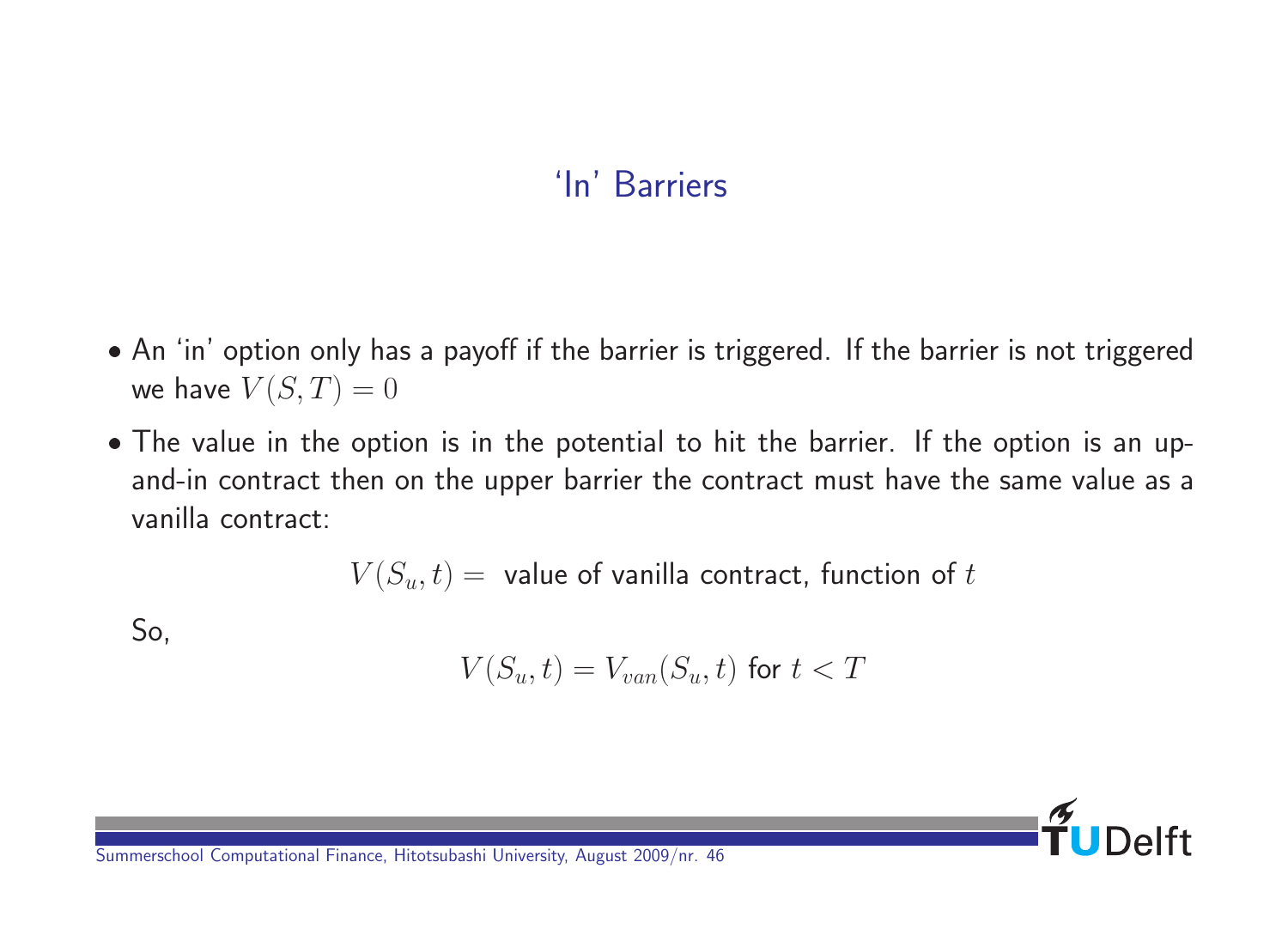## Hedging barrier options

Barrier options have discontinuous delta at the barrier

For a knock-out, the option value is continuous, decreasing approximately continuously towards the barrier, then being zero beyond the barrier.

- A discontinuity in the delta means that the gamma is instantaneously infinite at the barrier. Delta hedging through the barrier is virtually impossible, and costly.
- There have been a number of suggestions made for ways to statically hedge barrier options. These methods try to mimic as closely as possible the value of a barrier option with vanilla calls and puts or with binary options.

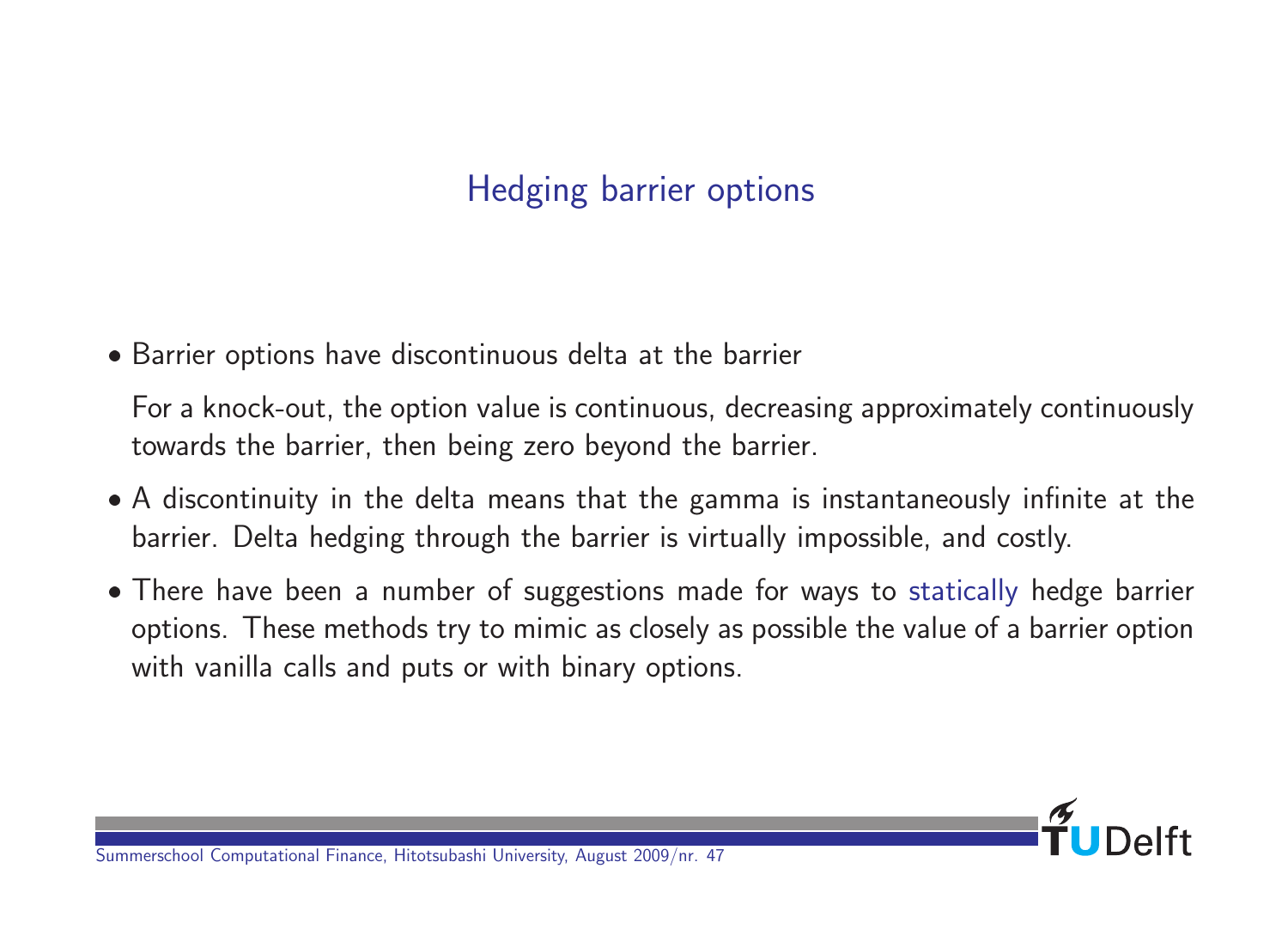#### Asian options

- Asian options: The payoff depends on the average of the underlying. Types of averages:
- Arithmetic average:

$$
A = \frac{1}{n} \sum_{i=1}^{n} S_{t_i}
$$

- $\bullet$  Geometric average:  $A=(\Pi_{i=1}^{n}S_{t_{i}})^{1/n}$
- Continuous average

$$
A = \frac{1}{t} \int_0^t S_\tau d\tau
$$

 $\bullet$  All the above may be expressed as  $A_t = \int_0^t$  $\int_0^{\tau} f(S_{\tau}, \tau) d\tau$ 

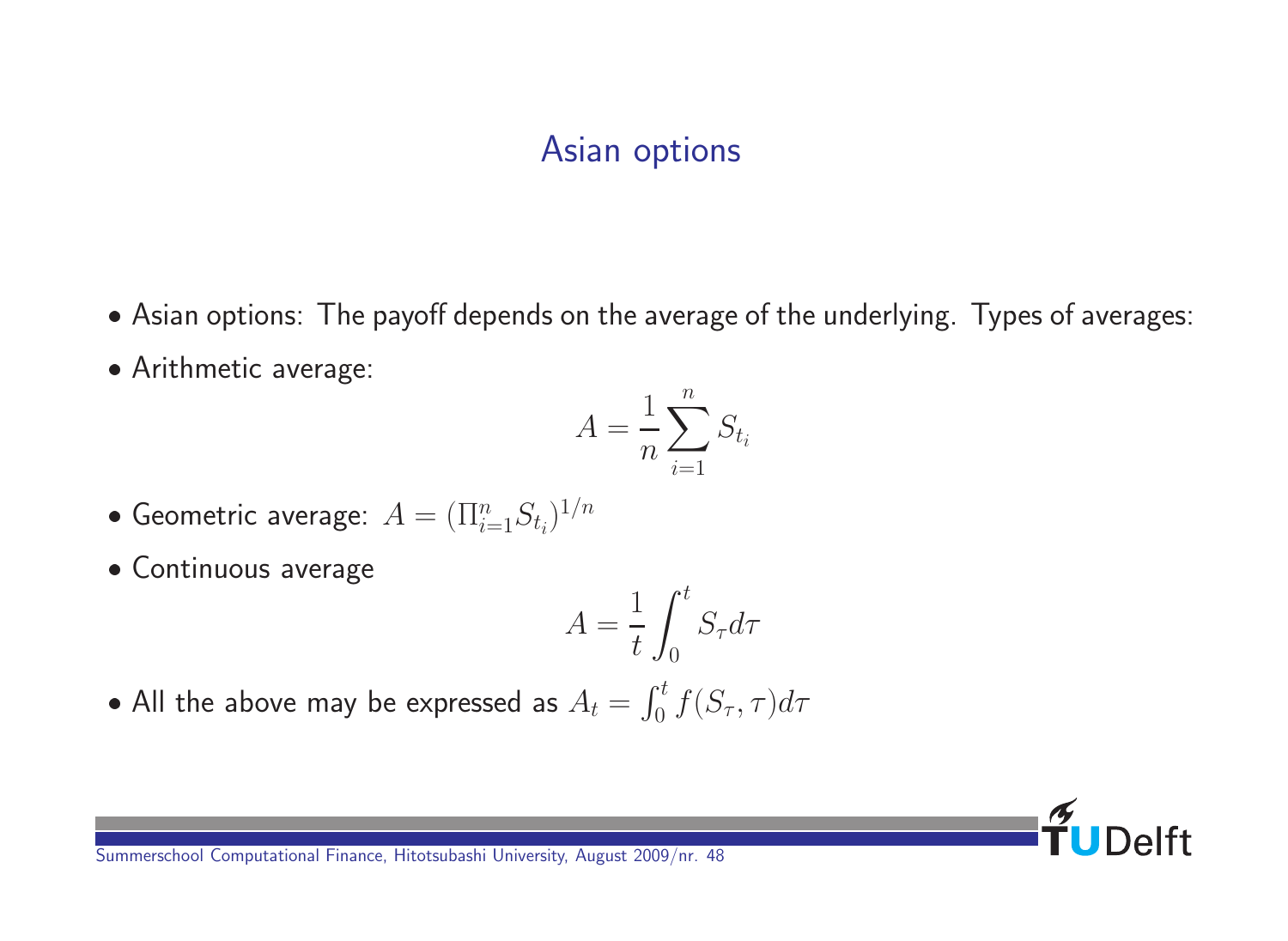### Asian payoffs

- $\bullet$   $(A K)^+$ : fixed strike call
- $\bullet$   $(K-A)^+$  : fixed strike put
- $\bullet$   $(S_T A)^+$  : floating strike call
- $\bullet$   $(A S_T)^+$  : floating strike put
- The PDE reads:

$$
\frac{\partial V}{\partial t} + \frac{1}{2}\sigma^2 S^2 \frac{\partial^2 V}{\partial S^2} + rS \frac{\partial V}{\partial S} + f(S, t) \frac{\partial V}{\partial A} - rV = 0
$$

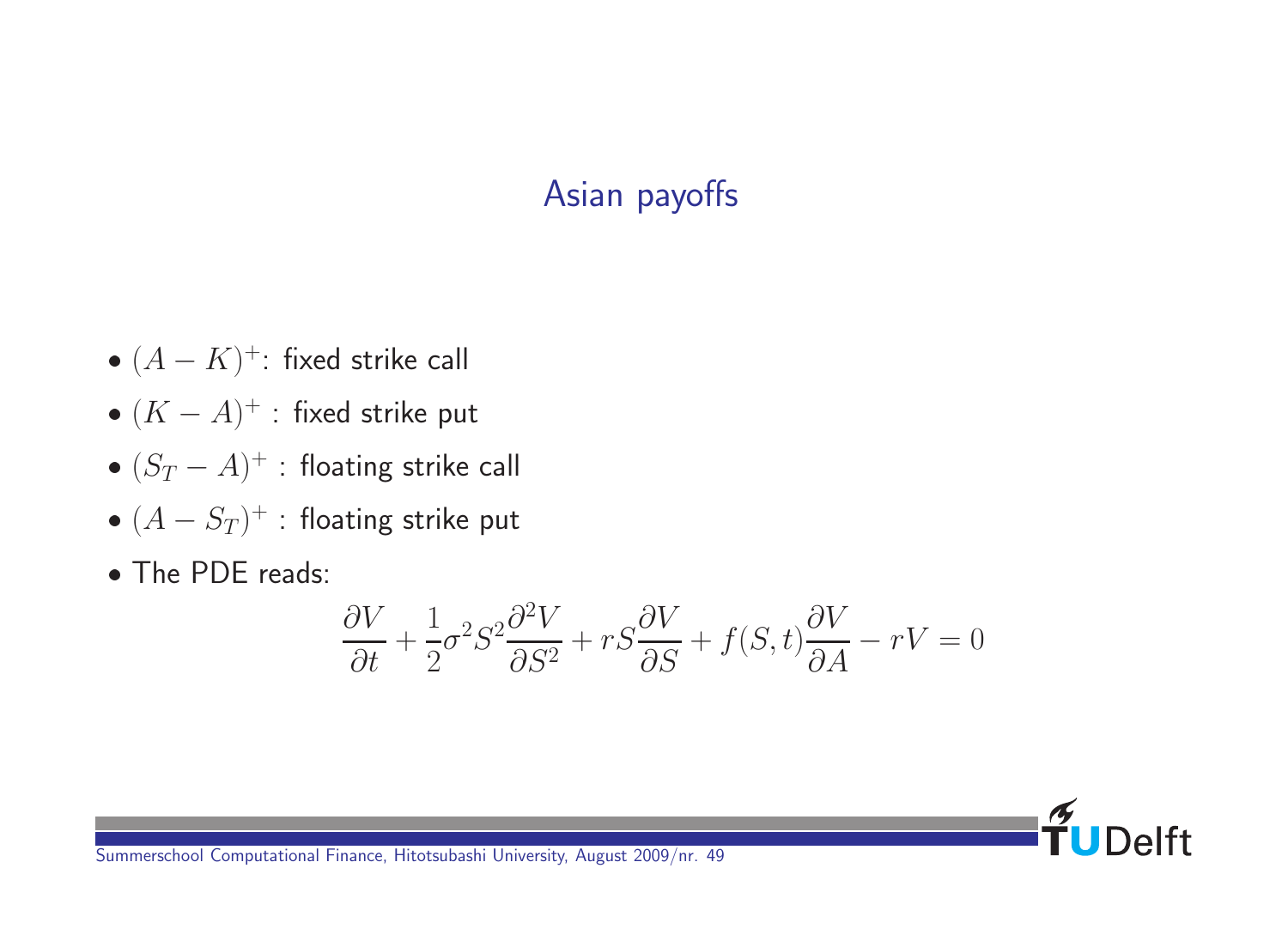### Discrete Averaging

 $\bullet$  A discrete averaging is most used in practice. Let sampling times  $t_1, \ldots, t_N$ , and define the averages by:

$$
A_n = \frac{1}{n} \sum_{i=1}^n S(t_i)
$$

- Notice that  $A_n = A_{n-1} + \frac{S(t_n) A_{n-1}}{n}$  $\overline{n}$
- $\bullet$  Denoting  $t^+$  and  $t^-$  the times before and after the date  $t_n$ :

$$
A(S, t^+) = A(S, t^-) + \frac{S - A(S, t^-)}{n}
$$

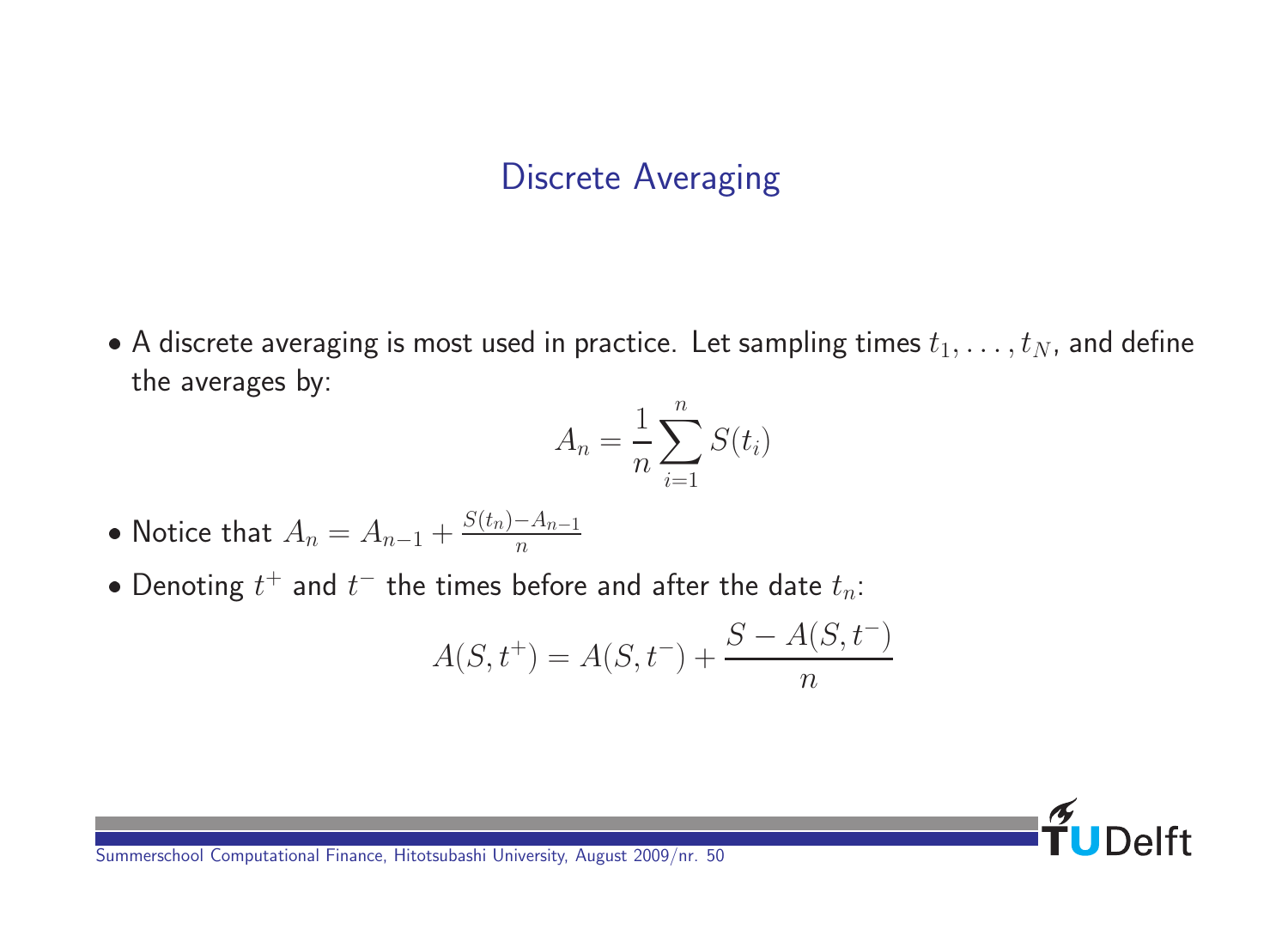## Discrete Averaging (cont.)

- Simplifying notation:  $A^+ = A^- + \frac{S-A^-}{n}$  $\overline{n}$
- From no-arbitrage one has

$$
V(S,A^+,t^+) = V(S,A^-,t^-)
$$

- However, for fixed  $(S, A)$  this defines a jump across  $t_n$
- Away from the observation dates one solves the plain BS equation

$$
\frac{\partial V}{\partial t} + \frac{1}{2}\sigma^2 S^2 \frac{\partial^2 V}{\partial S^2} + rS \frac{\partial V}{\partial S} - rV = 0
$$

and apply at jump times the jump condition. Summarizing: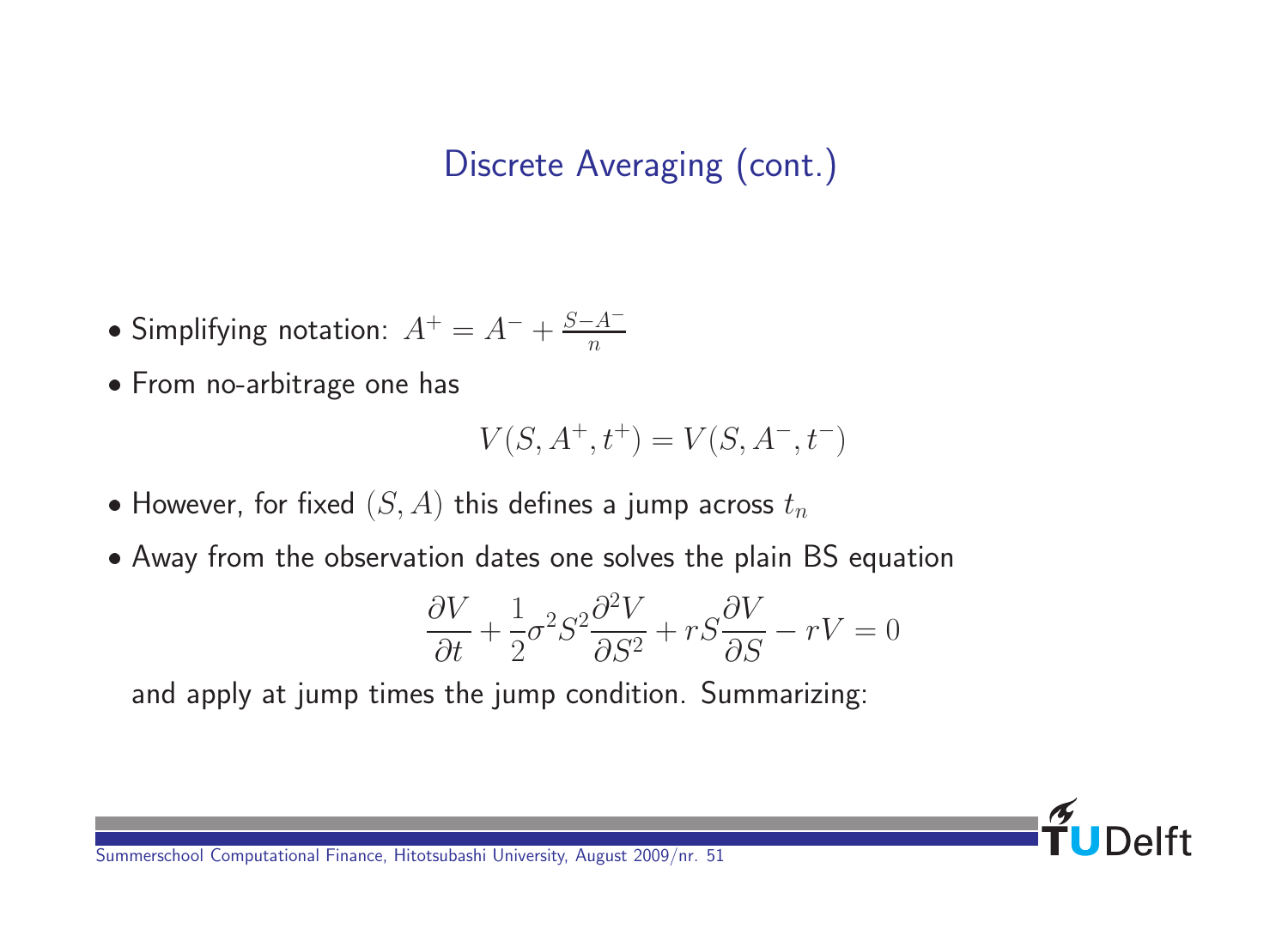#### Algorithm for fixed strike Asian put

Take a time slice  $[t_N, T]$ :

- Divide  $[0, A_{max}]$  and  $[0, S_{max}]$  with grid  $A_i$  and  $S_i$
- $-$  Solve for each  $A_j$  the BS equation with final condition  $(K-A)^+$  (say  $J$  equations simultaneously) and boundary conditions  $(K-A_j)^+, S \to \infty$
- $-$  The surface obtained at time  $t_N$  (call it  $t_N^\pm$  $_{N}^{+})$  is then shifted by interpolation:

$$
V(S, A, t_n^-) = V(S, A + \frac{S - A}{N}, t_N^+)
$$

 $-$  The new surface  $V(S, A, t_N^-)$  is used as new final condition for the new set of BS equations on time slice  $[t_{N-1}, t_N]$  and so on...

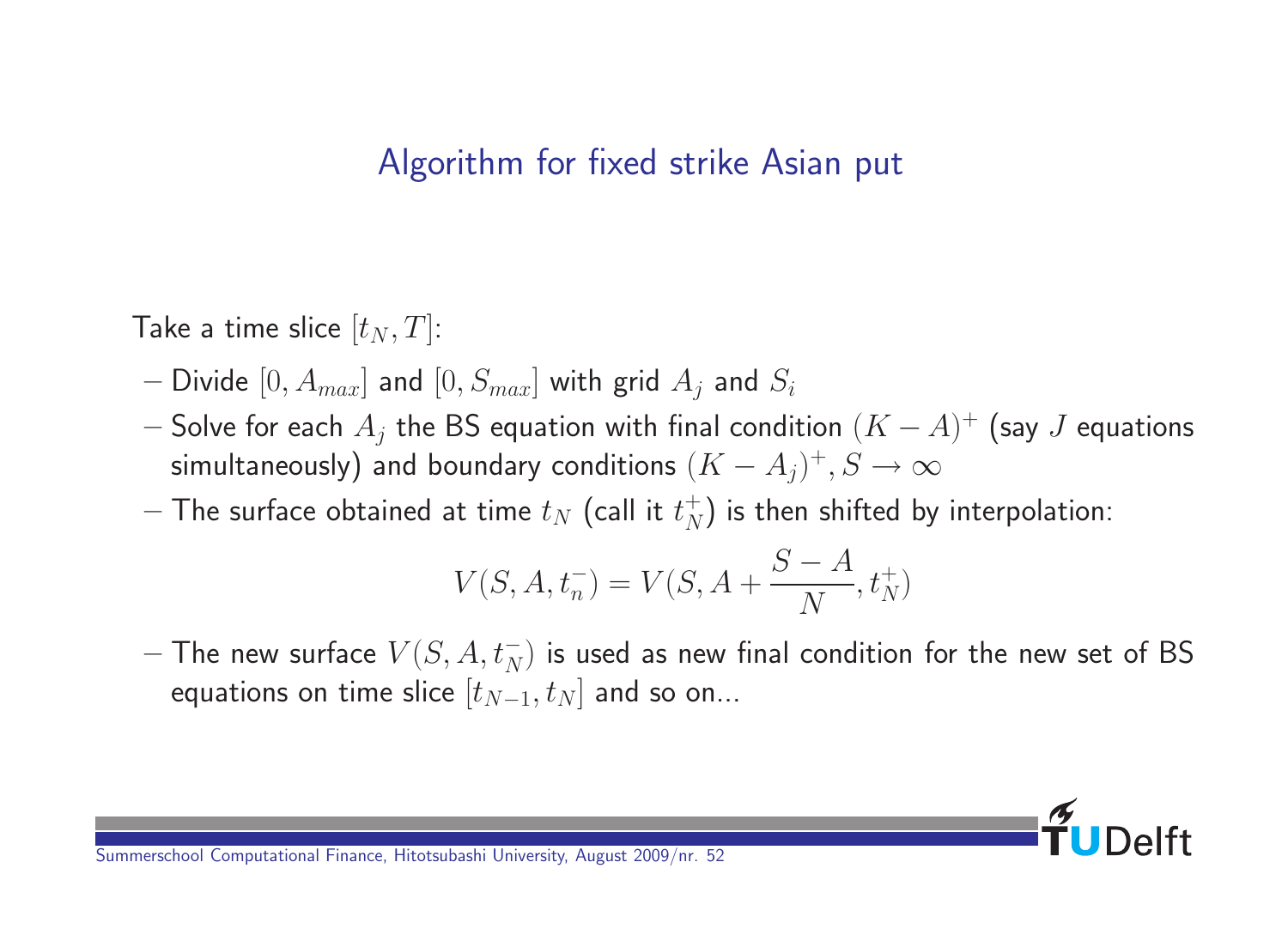# Asian Options

### Option depending on continuous average

- Previously details on Asian options with discrete averaging. Now, continuous averaging.
- The exercise price or the asset price is replaced by an average of the asset price:
- Final conditions for an arithmetic-average floating strike call:  $u(S,T) = \max(S - \frac{1}{T})$  $\mathcal I$  $\int_{0}^{T}$  $\int_{0}^{1} S(\tau)d\tau, 0$
- $\bullet$  With a new variable:  $I(t):=\int_0^t S(\tau)d\tau$ , one finds a similar Black-Scholes type equation for Asian options:

$$
\frac{\partial V}{\partial t} + \frac{1}{2}\sigma^2 S^2 \frac{\partial^2 V}{\partial S^2} + rs \frac{\partial V}{\partial S} + S \frac{\partial V}{\partial I} - rV = 0
$$

• There is no diffusion term in the *I*-direction.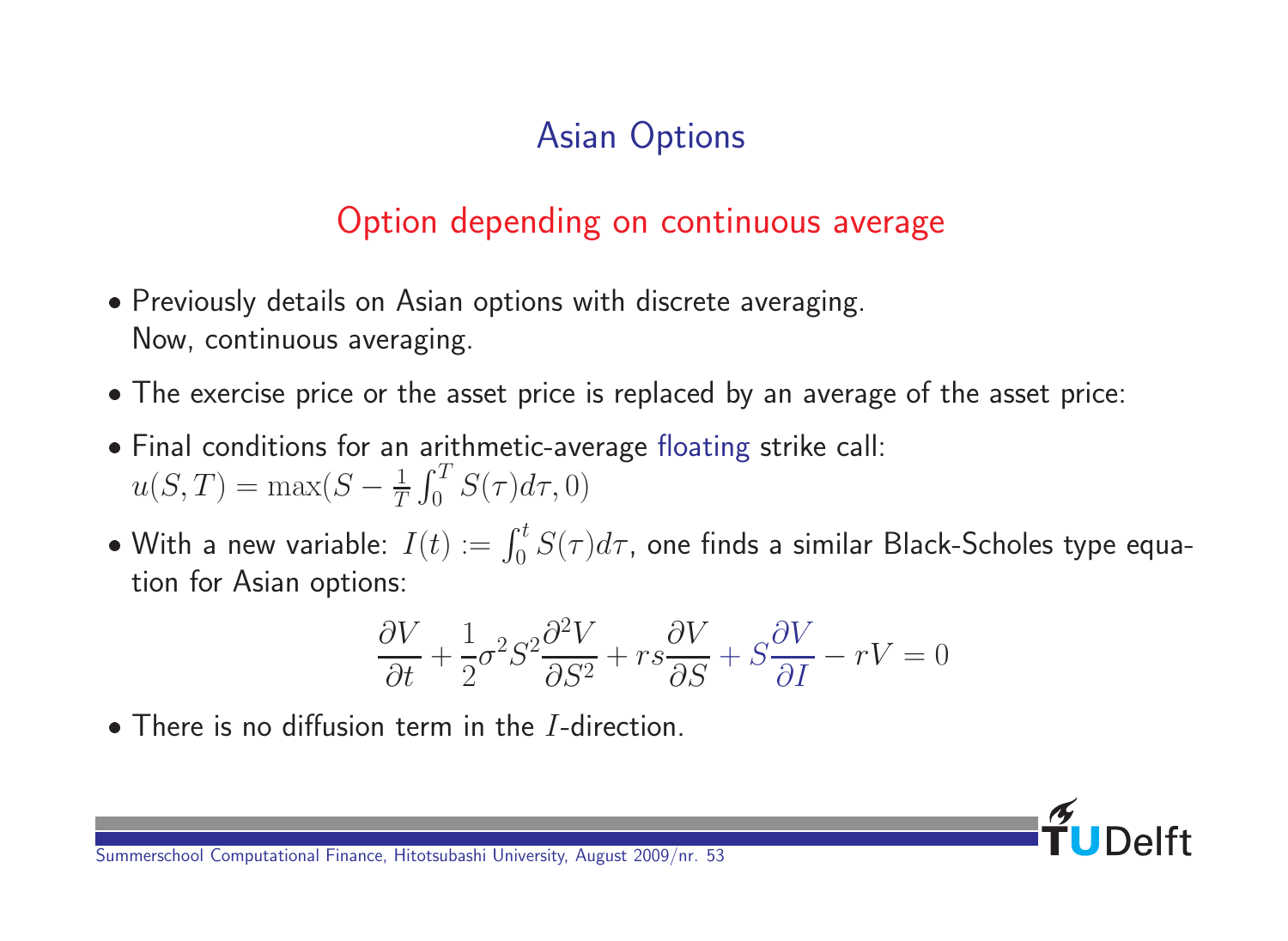#### Path dependency and the integral

We start by assuming that the underlying asset follows the lognormal random walk:

$$
dS = \mu S dt + \sigma S dW
$$

Imagine a contract that pays off at maturity  $T$  an amount that is a function of the path taken by the asset between zero and maturity

• Suppose that this path-dependent quantity can be represented by an integral of some function of the asset over the period zero to  $T$ :

$$
I(T) = \int_0^T f(S, \tau) d\tau
$$

 Most path-dependent quantities in exotic derivative contracts can be written in this form with a suitable choice of  $f(S, t)$ .

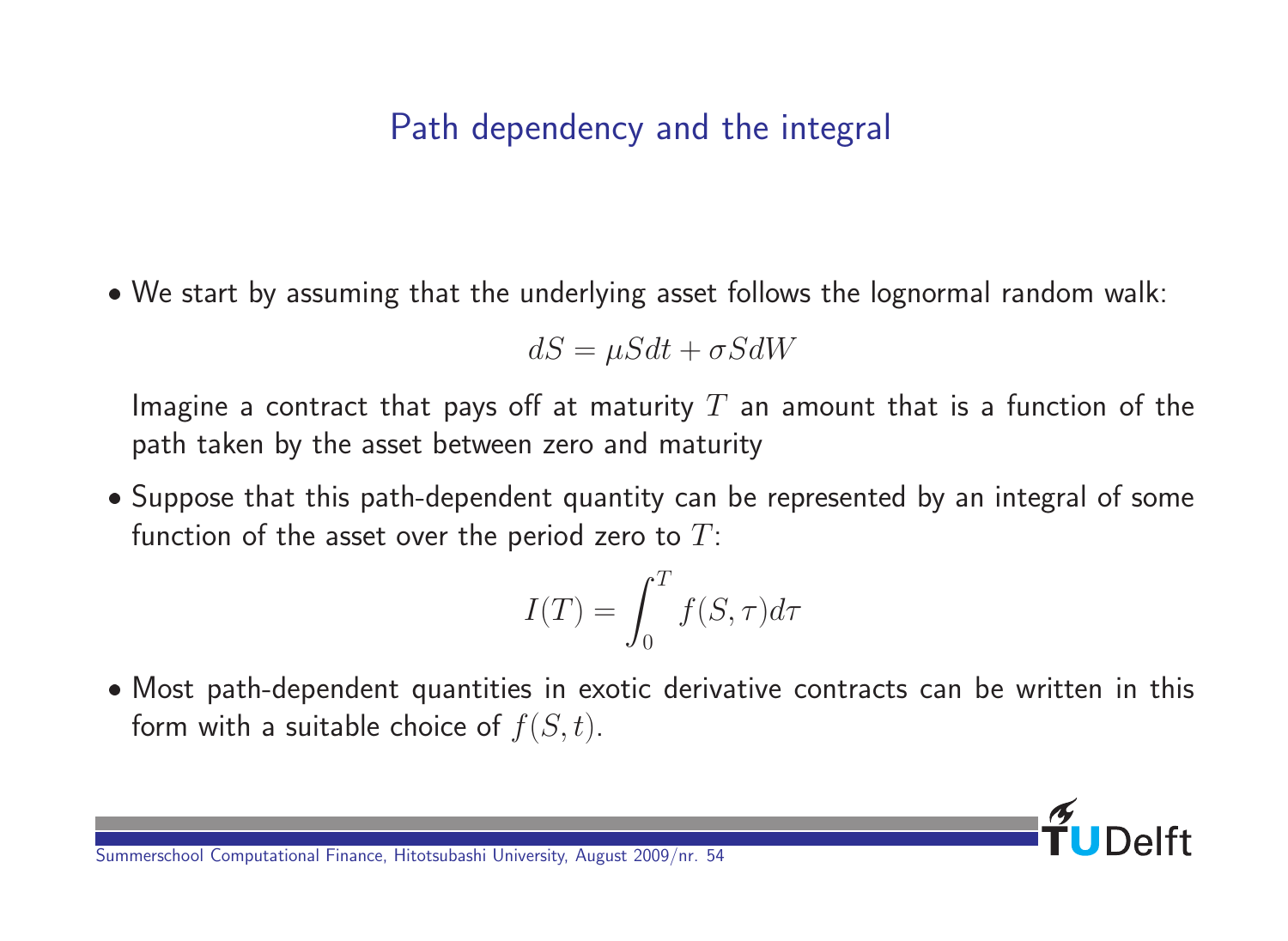• Prior to maturity we have information about the possible final value of  $S$  (at time  $T$ ) in the present value of S at time t. For example, the higher S is today, the higher it will probably end up at maturity.

Similarly we have information about the possible final value of  $I$  in the value of the integral to date:

$$
I(t) = \int_0^t f(S, \tau) d\tau
$$

As we get closer to maturity, we become more confident about the final value of  $I$ .

• The value of the option is therefore not only a function of  $S$  and  $t$ , but also a function of  $I$ ;  $I$  will be our new independent variable, called a state variable

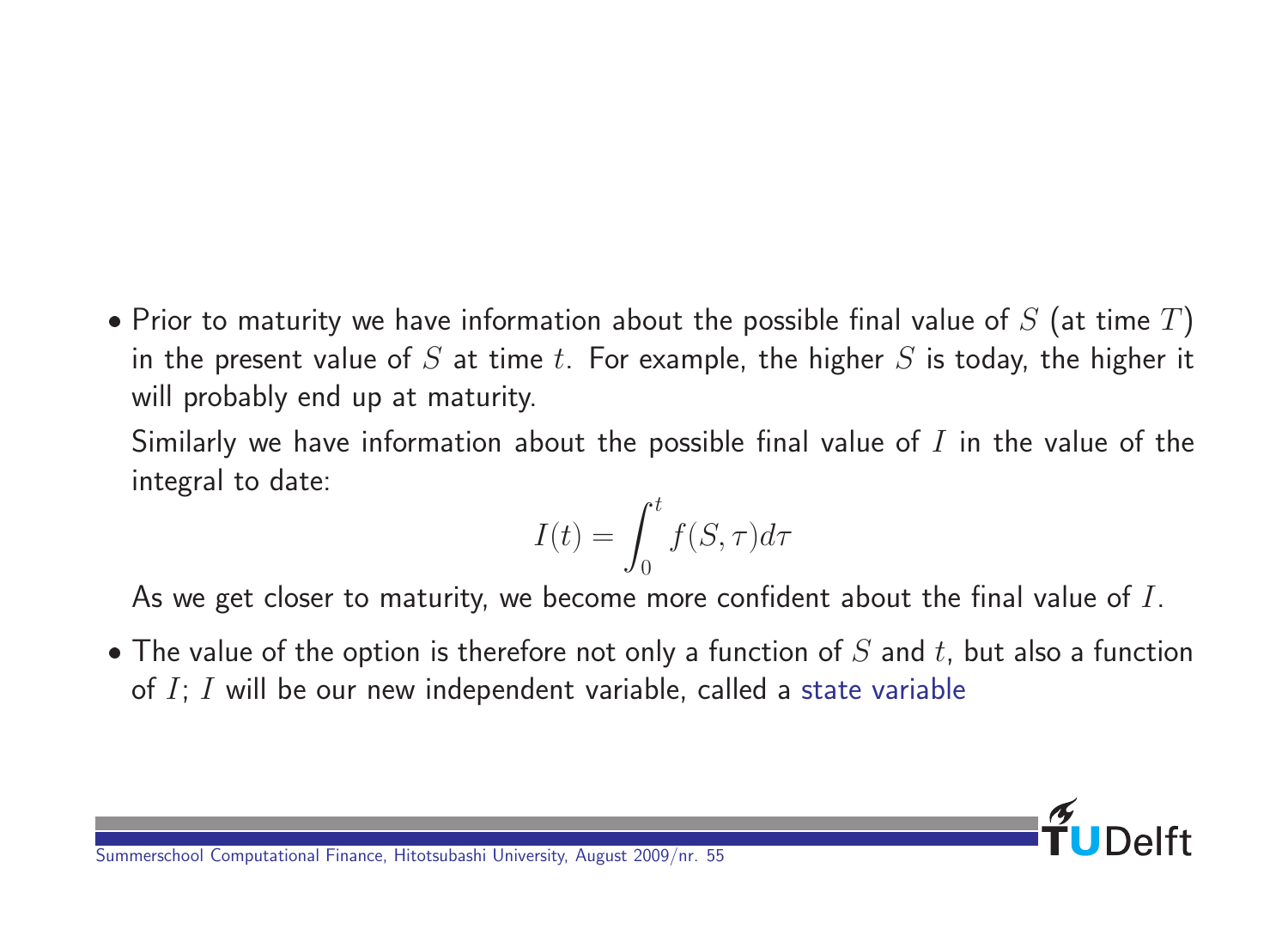• As we will use Itô's lemma, we need to know the stochastic differential equation satisfied by I. This is simply (incrementing t by  $dt$  we find that):

$$
dI = f(S, t)dt
$$

 $\bullet$  I is thus a smooth function, and the equation for  $dI$  does not contain stochastic terms

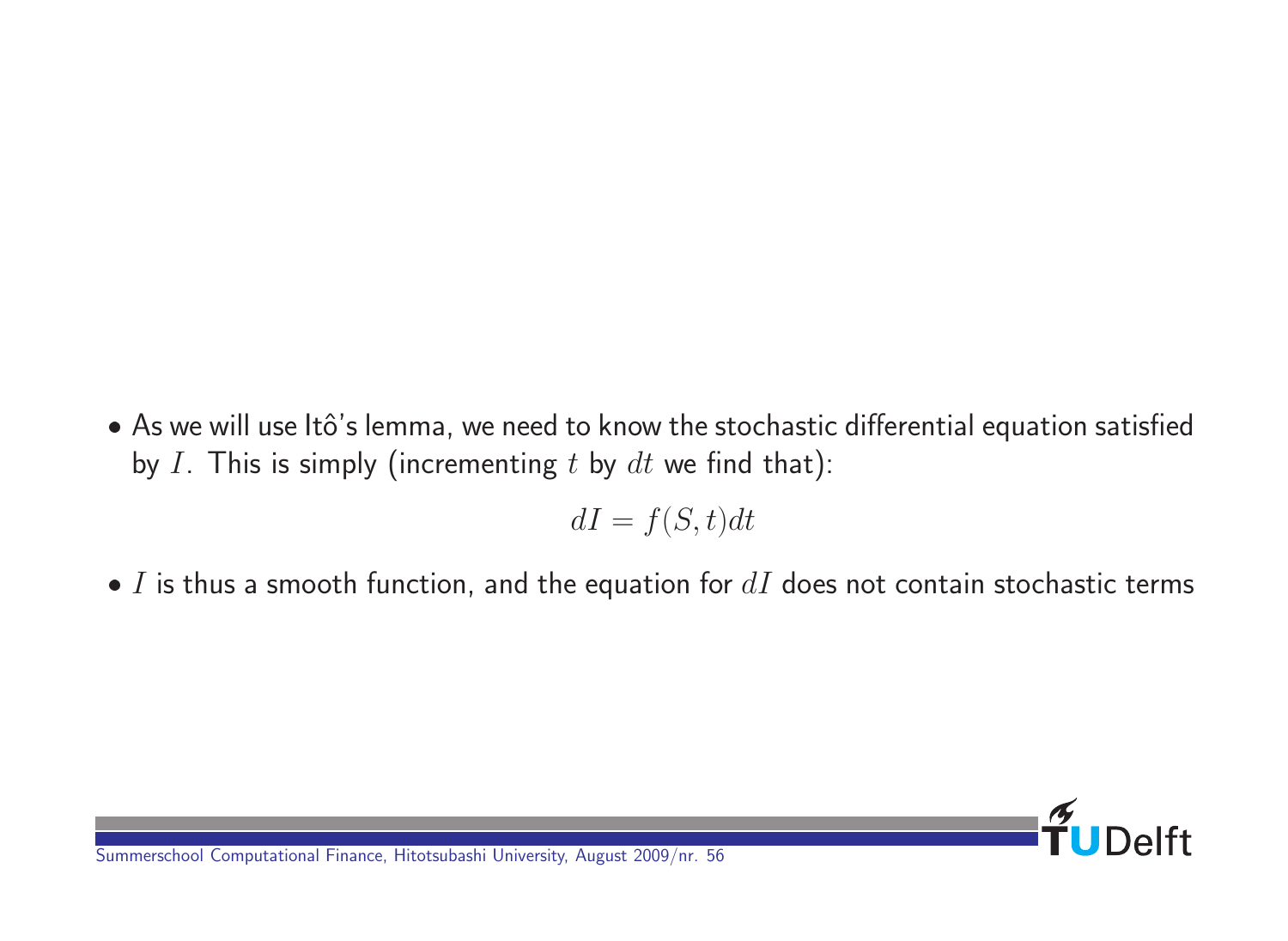#### **Examples**

 An Asian option has a payoff that depends on the average of asset price over some period. If that period is from time zero to maturity and the average is arithmetic then:

$$
I = \int_0^t S d\tau
$$

The payoff may then be, (a floating strike put), for example,

$$
\max{(\frac{I}{T}-S,0)}
$$

 Another example: Imagine a contract that pays off a function of the square of the underlying asset, but only counts those times for which the asset is below  $S_u$ . Then

$$
I = \int_0^t S^2 \mathcal{H}(S_u - S) d\tau
$$

where  $H$  is the Heaviside function.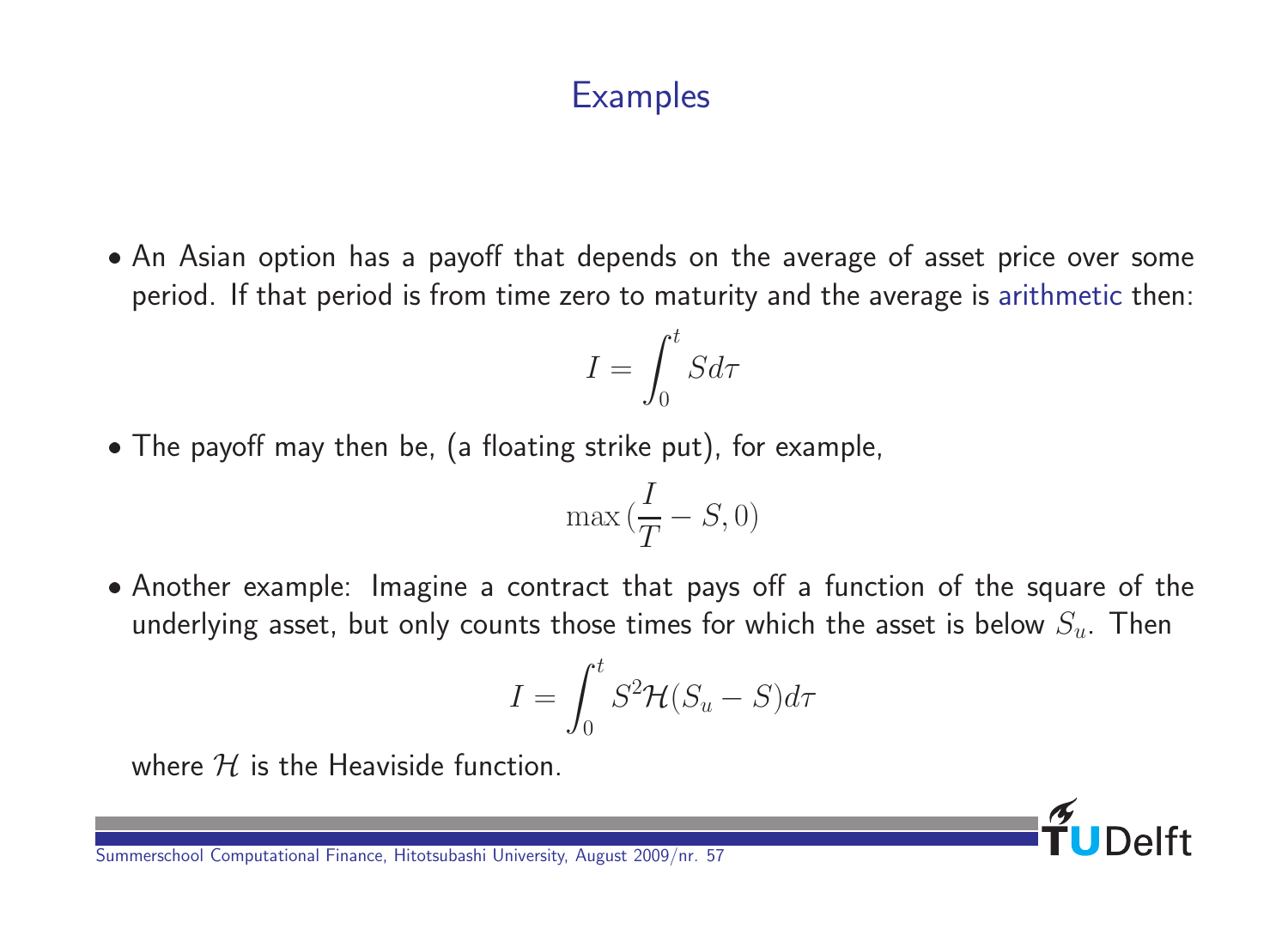### Continuous sampling

## The pricing equation

- $\bullet$  We derive the pricing PDE for a contract that pays some function of new variable  $I$
- The value of the contract is now a function of the three variables:  $V(S,I,t)$ .
- Set up a portfolio containing one of the path-dependent options and short a number  $\Delta$  of the underlying asset:

$$
\Pi = V(S, I, t) - \Delta S
$$

• The change in the value of this portfolio is given by

$$
d\Pi = \left(\frac{\partial V}{\partial t} + \frac{1}{2}\sigma^2 S^2 \frac{\partial^2 V}{\partial S^2}\right) dt + \frac{\partial V}{\partial I} dI + \left(\frac{\partial V}{\partial S} - \Delta\right) dS
$$

• Choosing  $\Delta = \partial V/\partial S$  to hedge the risk, we find:

$$
d\Pi = \left(\frac{\partial V}{\partial t} + \frac{1}{2}\sigma^2 S^2 \frac{\partial^2 V}{\partial S^2} + f(S, t) \frac{\partial V}{\partial I}\right) dt
$$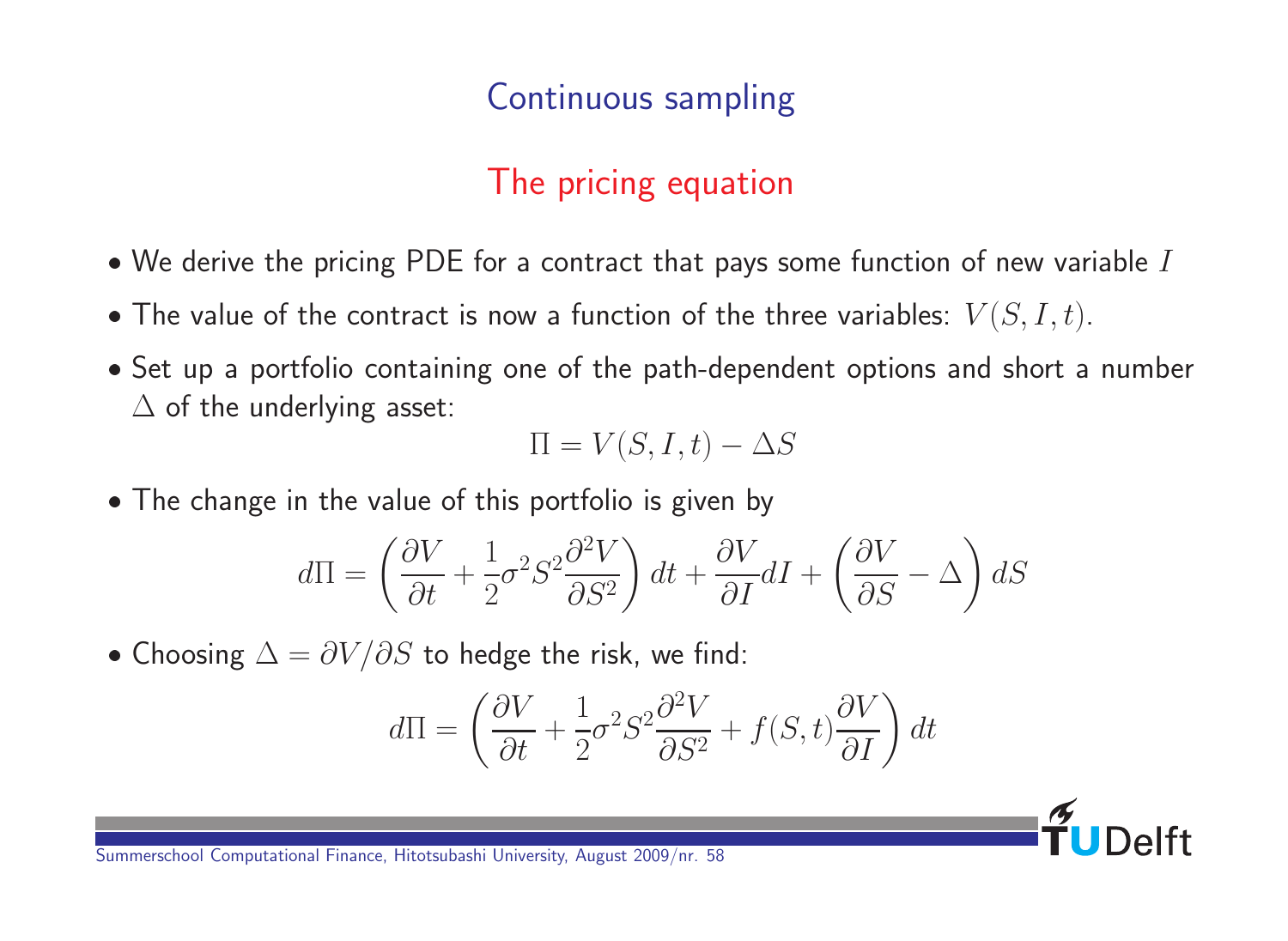$\bullet$  This change is risk free and thus earns the risk-free rate of interest  $r$ , leading to the PDE:

$$
\frac{\partial V}{\partial t} + \frac{1}{2}\sigma^2 S^2 \frac{\partial^2 V}{\partial S^2} + f(S, t) \frac{\partial V}{\partial I} + rS \frac{\partial V}{\partial S} - rV = 0
$$

This is to be solved subject to

$$
V(S,I,t) = \text{ payoff}
$$

This completes the formulation of the valuation problem.

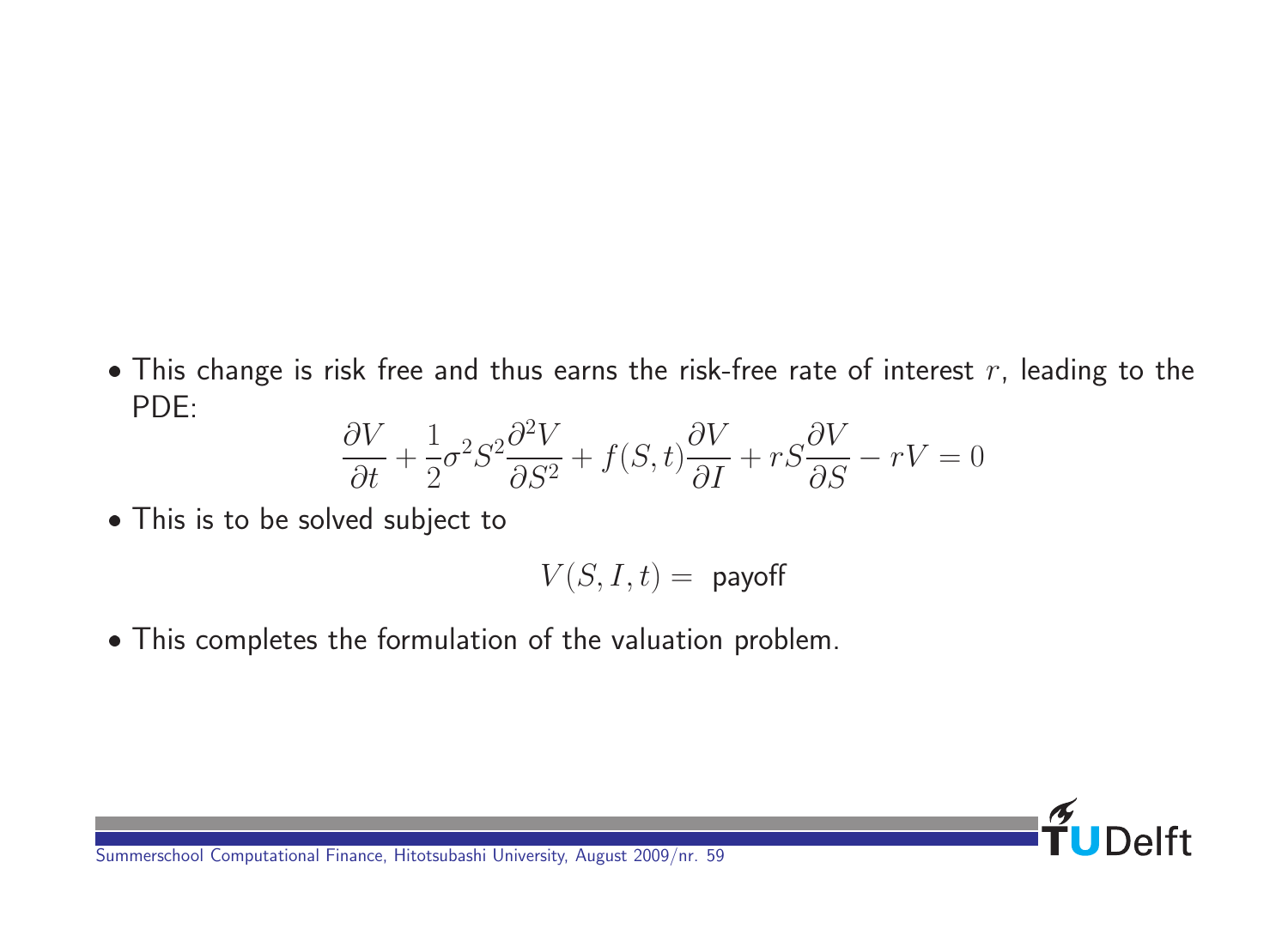### Higher dimensions

- The methods outlined are not restricted to a single path-dependent quantity. Any finite number of path-dependent variables can be accomodated, theoretically.
- Imagine that a contract pays off the difference between a continuous geometric and a continuous arithmetic average. To price this one would need to introduce  $I_q$  and  $I_q$ , defined by

$$
I_g = \int_0^t \log(S) d\tau, \quad I_a = \int_0^t S d\tau
$$

- The solution would be a function of four variables  $V(S, I_q, I_a, t)$ .
- This growth in dimensionality may be difficult for solving a PDE with numerical techniques !

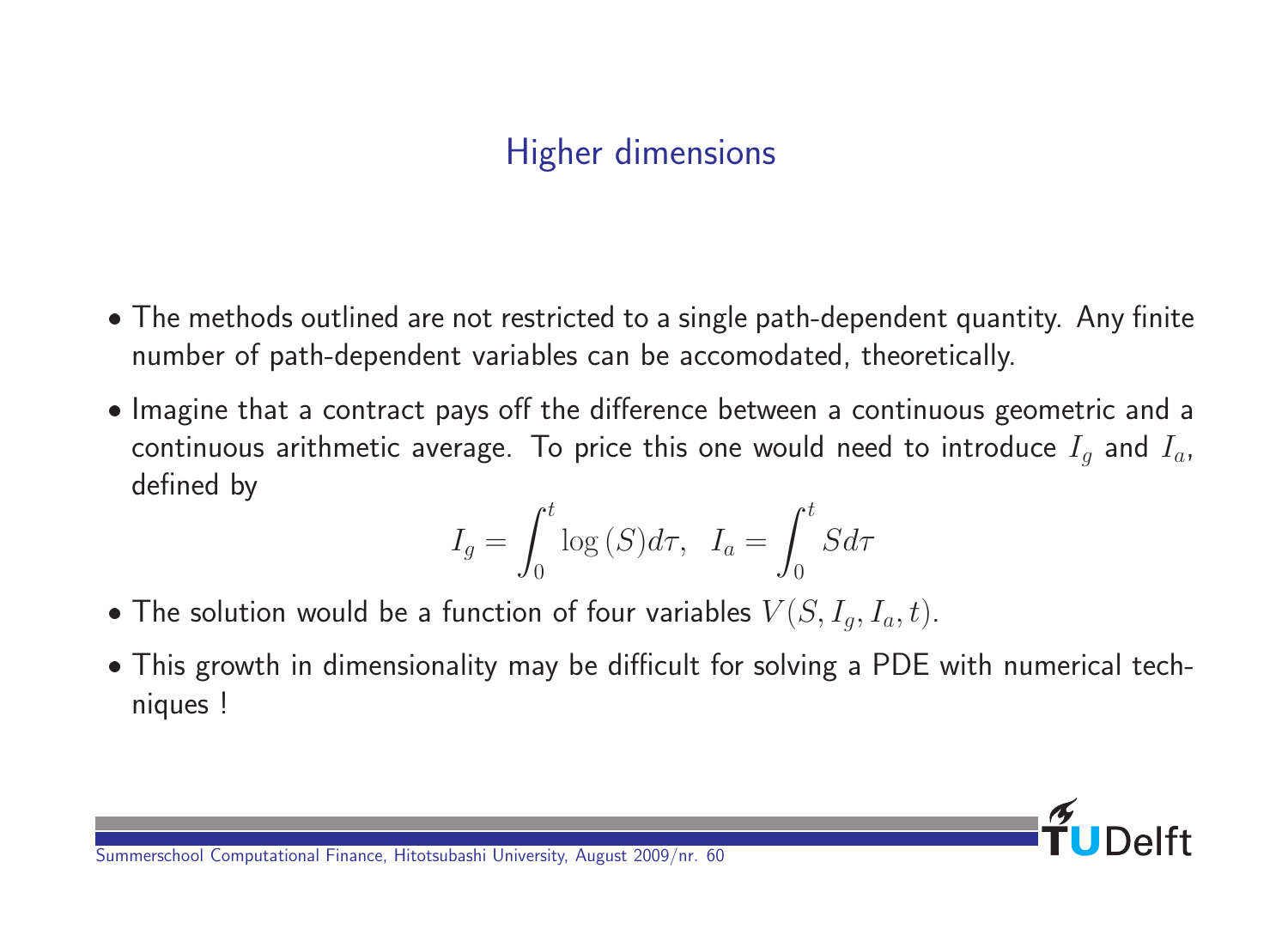# Similarity reductions

- Some options have a particular structure that permits a reduction in the dimensionality of the problem by use of a similarity variable.
- The dimensionality of the continuously-sampled artihmetic floating strike option can be reduced from three to two.
- The payoff for the call option is

$$
\max\left(S - \frac{1}{T} \int_0^T S(\tau) d\tau, 0\right)
$$

We can write the running payoff for the call option as

$$
I\max\left(R-\frac{1}{t},0\right),\text{ where }I=\int_0^tS(\tau)d\tau,\text{ and }R=\frac{S}{\int_0^tS(\tau)d\tau}
$$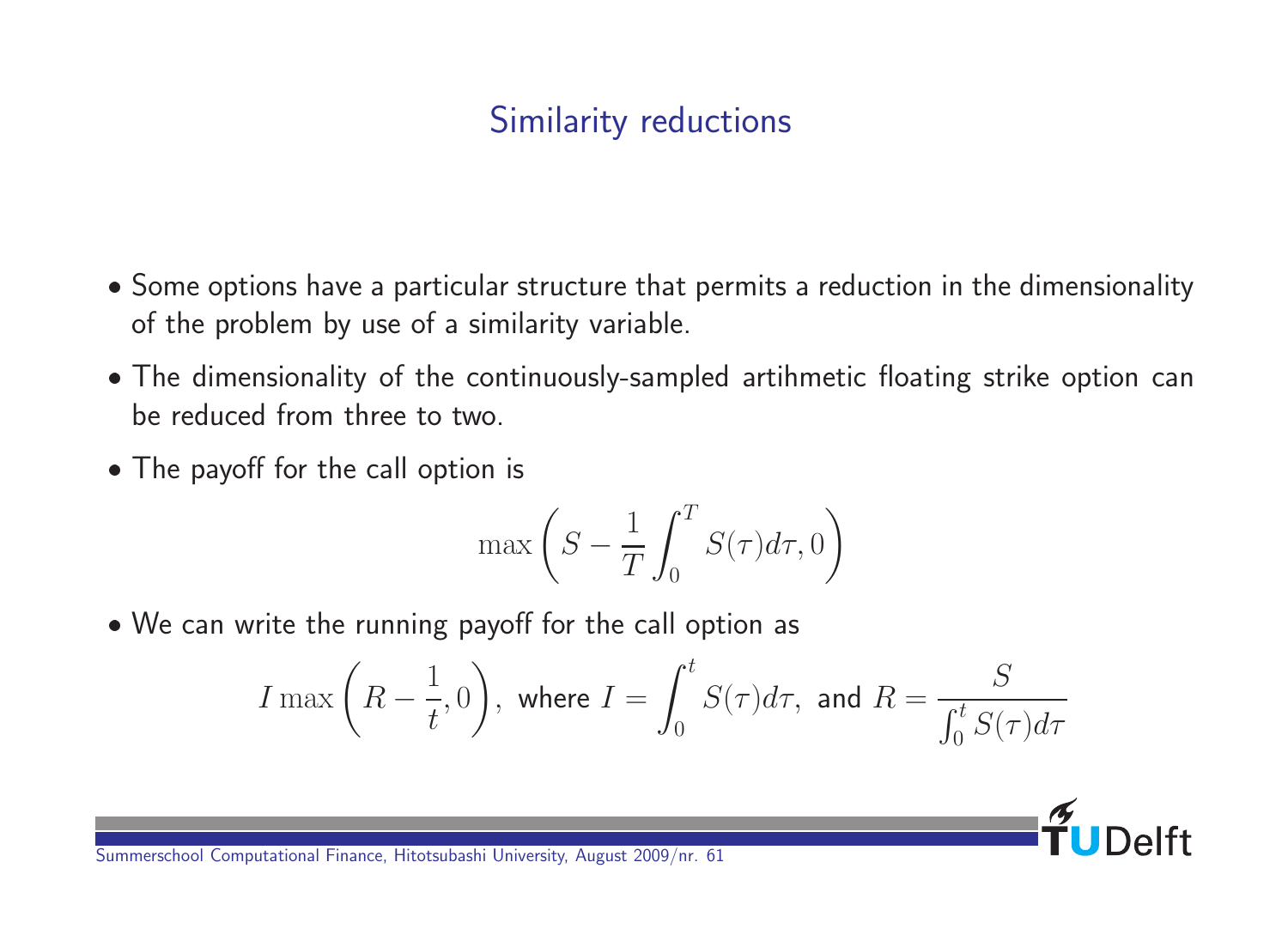The payoff at maturity may then be written as

$$
I\max\left(R-\frac{1}{T},0\right)
$$

• In view of the form of the payoff, it is plausible that the option value takes the form:

$$
V(S, R, t) = IW(R, t). \text{ with } R = \frac{S}{I}
$$

 $\bullet$  We find that  $W$  satisfies:

$$
\frac{\partial W}{\partial t} + \frac{1}{2}\sigma^2 R^2 \frac{\partial^2 W}{\partial R^2} + R(r - R) \frac{\partial W}{\partial R} - (r - R)W = 0
$$

 $\frac{5}{111}$ 

 $\overline{Q}$ 

This reduction is not possible for American variants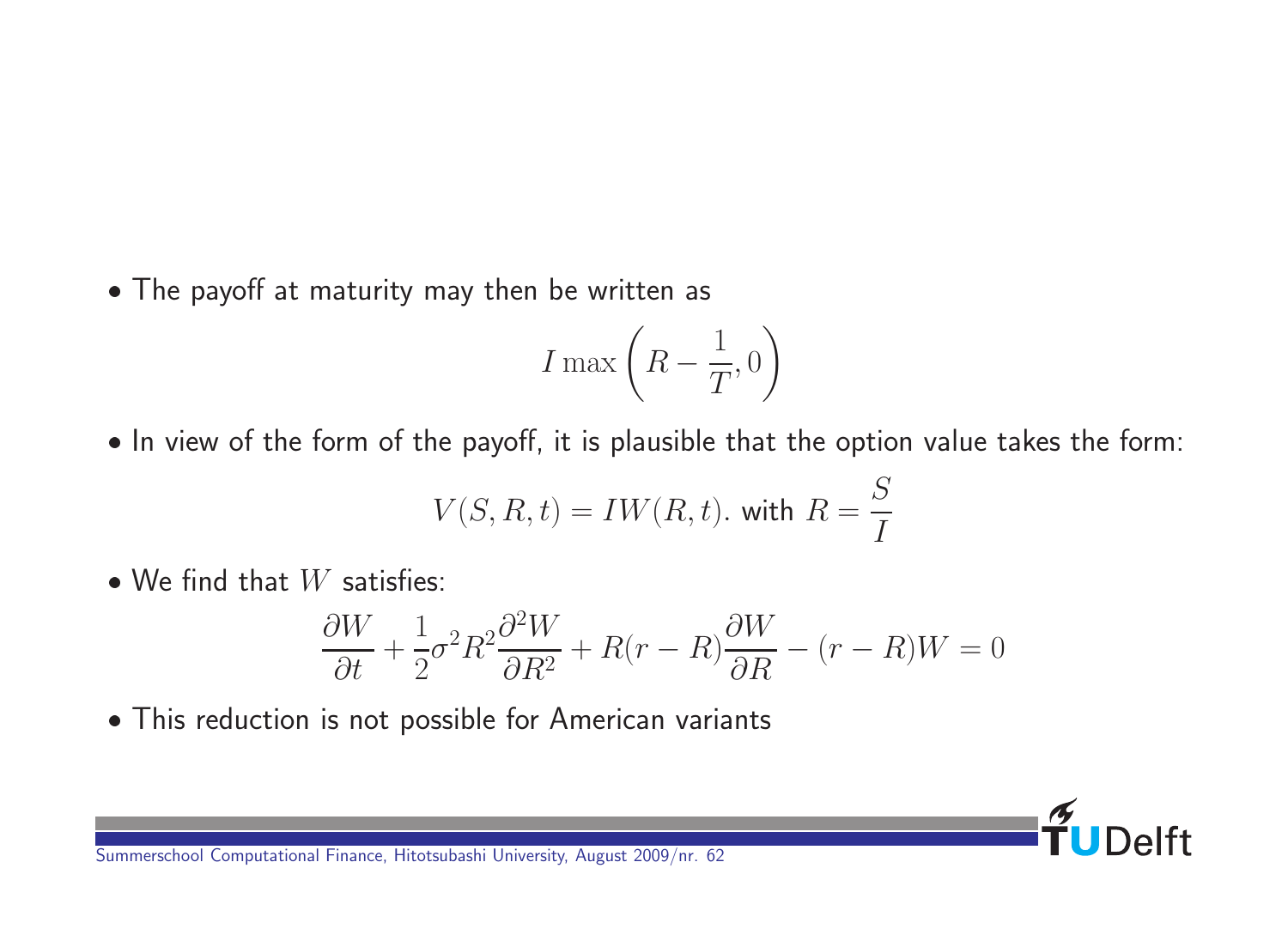#### Put-Call Parity for European Floating Strike

 The payoff at maturity for a portfolio of one European floating strike call held long and one put held short is

$$
I\max\left(R-\frac{1}{T},0\right)-I\max\left(\frac{1}{T}-R,0\right)
$$

• Whether  $R$  is greater or less than  $T$  at maturity, this payoff is simply:

$$
S-\frac{I}{T}
$$

 The value of this portfolio is identical to one consisting of one asset and a financial product whose payoff is  $-I/T$ 

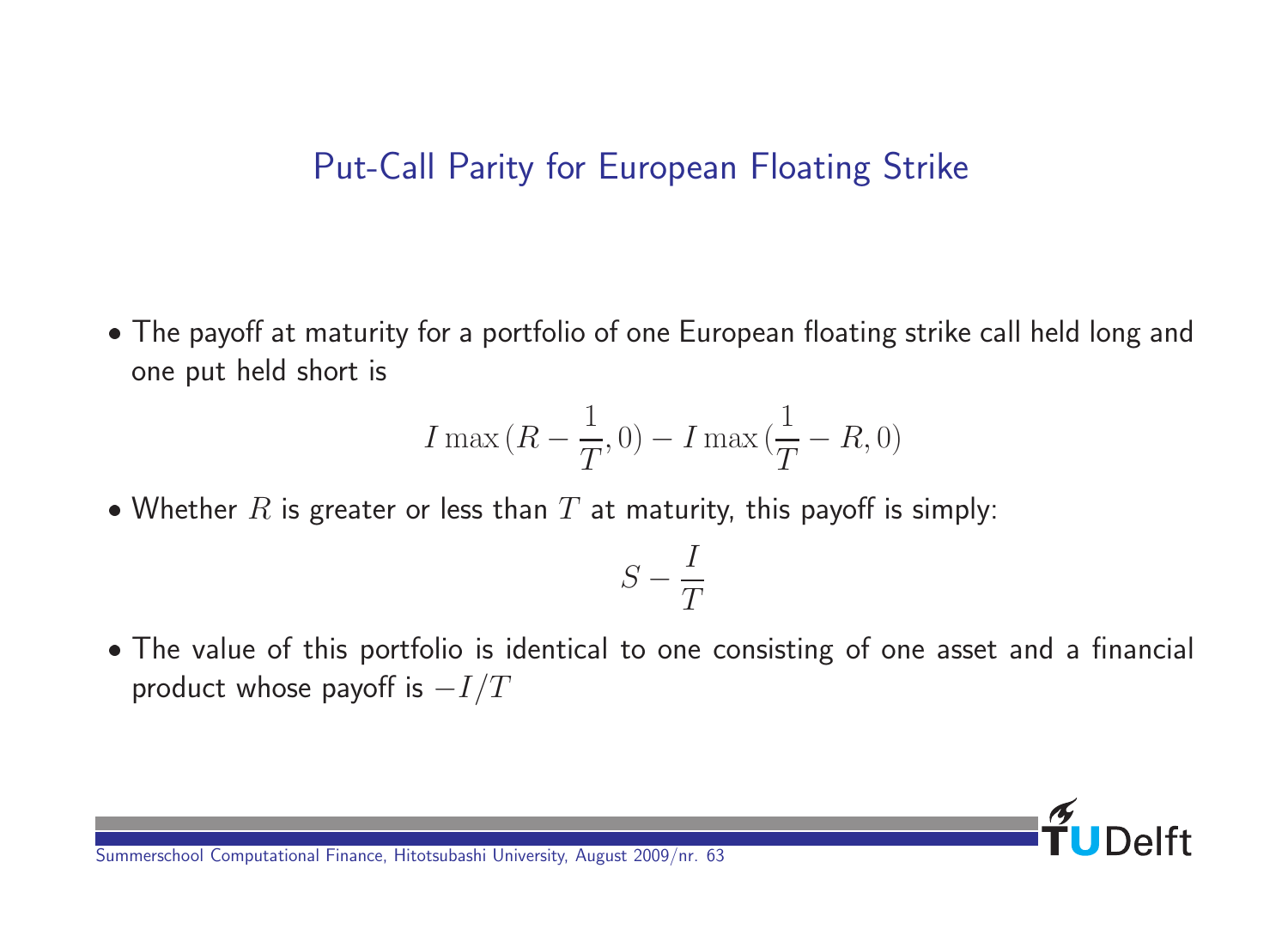• In order to value this product find a solution of the floating strike equation of the form

$$
W(R,t) = b(t) + a(t)R
$$

and with  $a(T) = 0$  and  $b(T) = -1/T$ ; such a solution would have the required payoff of  $-I/T$ .

Substitution and satisfying the boundary conditions, we find that

$$
a(t) = \frac{-1}{rT} \left( 1 - e^{-r(T-t)} \right), \quad b(t) = -\frac{1}{T} e^{-r(T-t)}
$$

We conclude that

$$
V_c - V_p = S - \frac{S}{rT}(1 - e^{-r(T-t)}) - \frac{1}{T}e^{-r(T-t)}\int_0^t S(\tau)d\tau
$$

where  $V_c$  and  $V_p$  are the values of the European arithmetic floating strike call and put.

 $\overline{P}$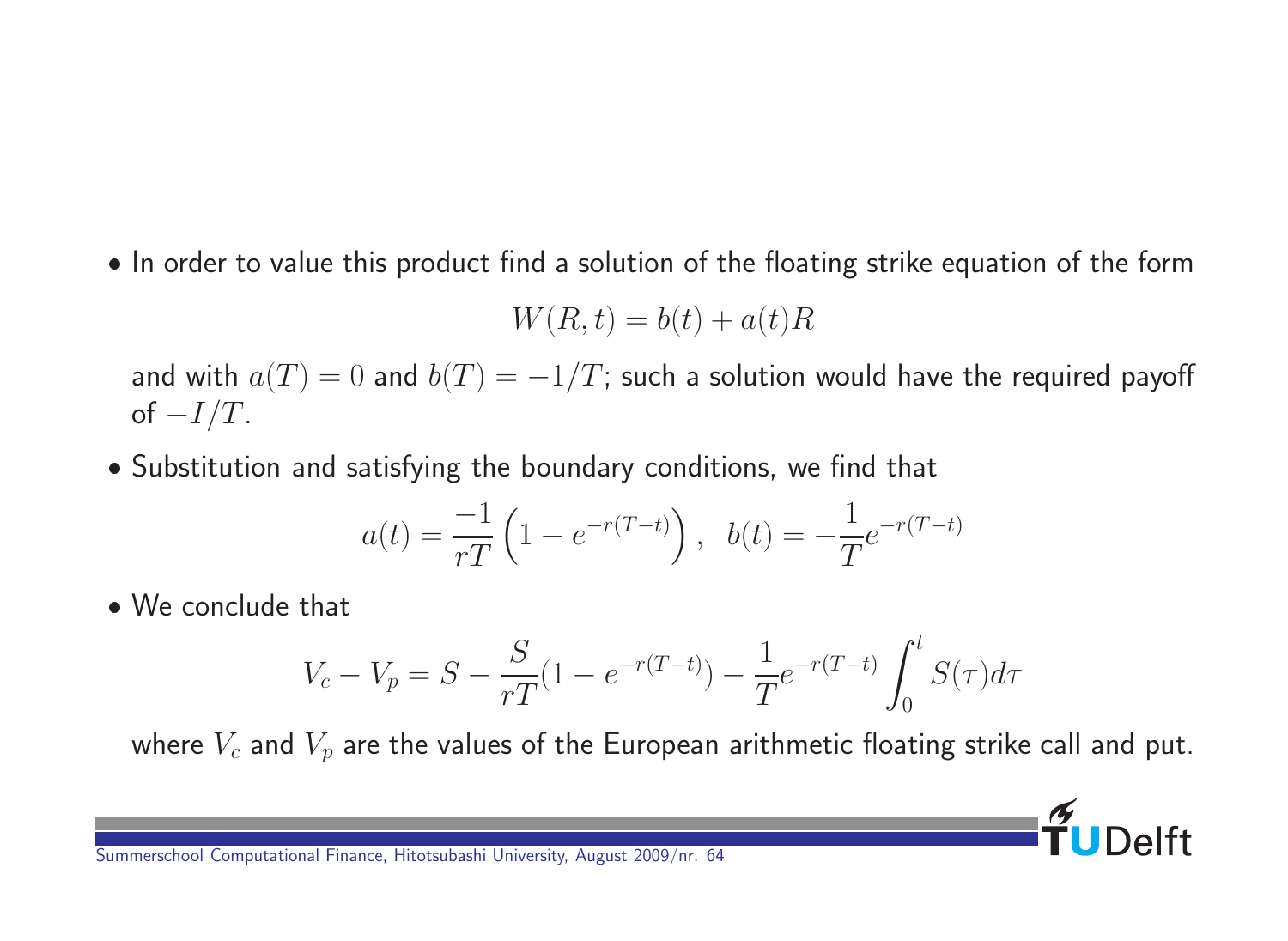$\bullet$  With a new variable:  $A(t):=(\int_0^t S(\tau)d\tau)/t$ , one obtains the following Black-Scholes type equation for Asian options:

$$
\frac{\partial V}{\partial t} + \frac{1}{2}\sigma^2 S^2 \frac{\partial^2 V}{\partial S^2} + rs \frac{\partial V}{\partial S} + \left(\frac{S-A}{t}\right) \frac{\partial V}{\partial A} - rV = 0
$$

- There is no diffusion term in the A-direction.
- $\Rightarrow$  In CFD, this situation often occurs and appropriate discretizations for such terms have been developed there.
- $\Rightarrow$  Ultraparabolic equation.
	- Moreover, American-style Asian options exist (combination of convection dominance and free boundary aspects)
	- We cannot transform the equation to a diffusion equation anymore. We need to discretization and solve the original equation.

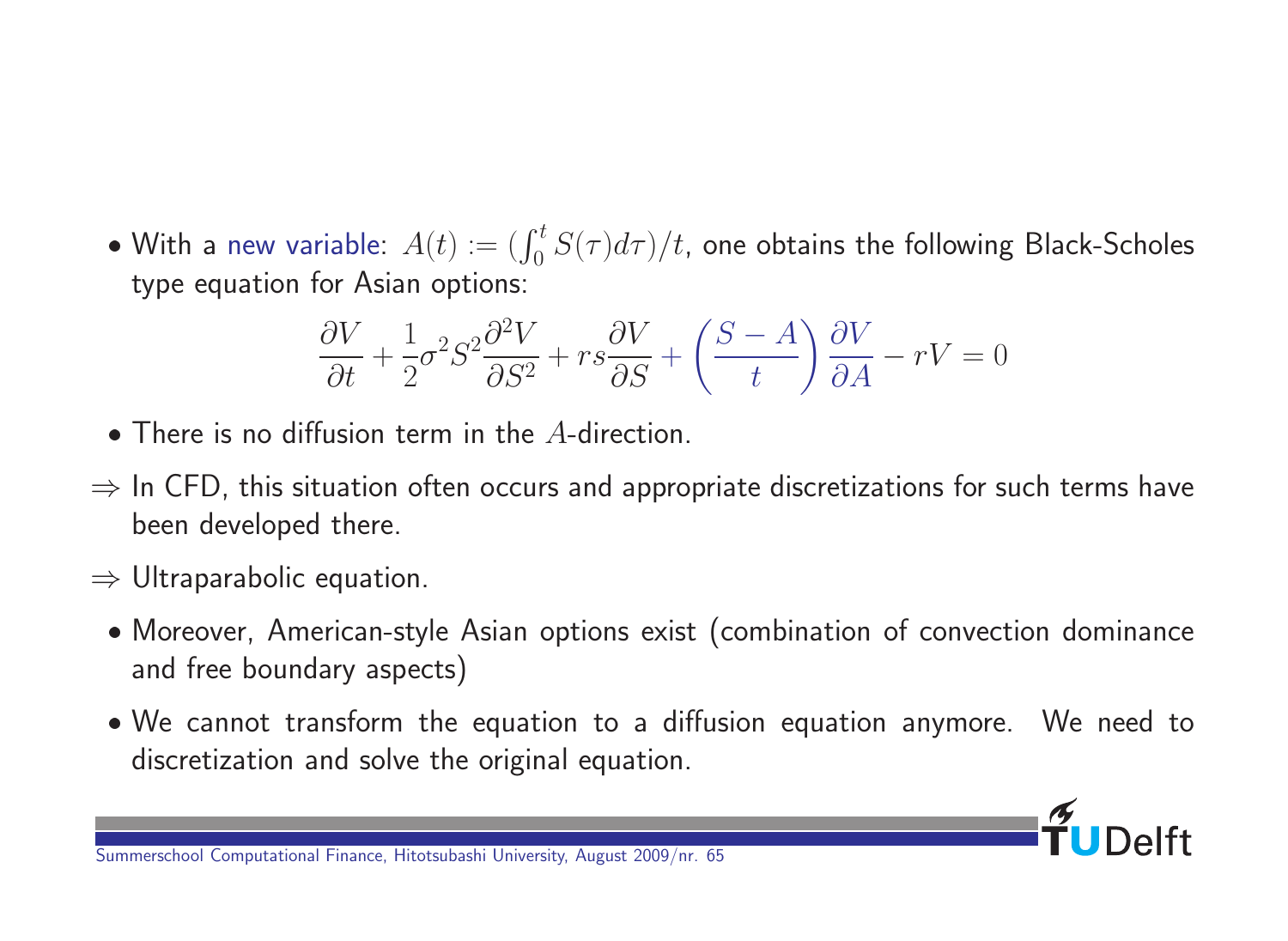## Definition of the problem

#### Examples of multi-asset options

- A basket option is an option whose payoff depends on the value of a portfolio (or basket) of assets. Basket options are growing in popularity as a means of hedging the risk of a portfolio and are highly interesting for banks nowadays.
- They are attractive because an option on a basket is cheaper than buying options on the individual assets. Furthermore, their payoff profile replicates the changes in a portfolio's value more closely than any combination of options on the underlying assets.
- $\bullet$  Basket options:  $u({\bf S}(T),T)=\left(\sum_{i=1}^dw_iS_i-K\right)$  $\gamma^+$
- Call option on the minimum of the underlying assets  $u({\bf S}(T),T)=\left(\min_i S_i-K\right)^+$
- $\bullet$  Put option on the maximum of the underlying assets  $u({\bf S}(T),T)=(K-\max_i S_i)^+$
- Exchange option (two-asset):  $u(S(T), T) = (S_1 S_2)^+$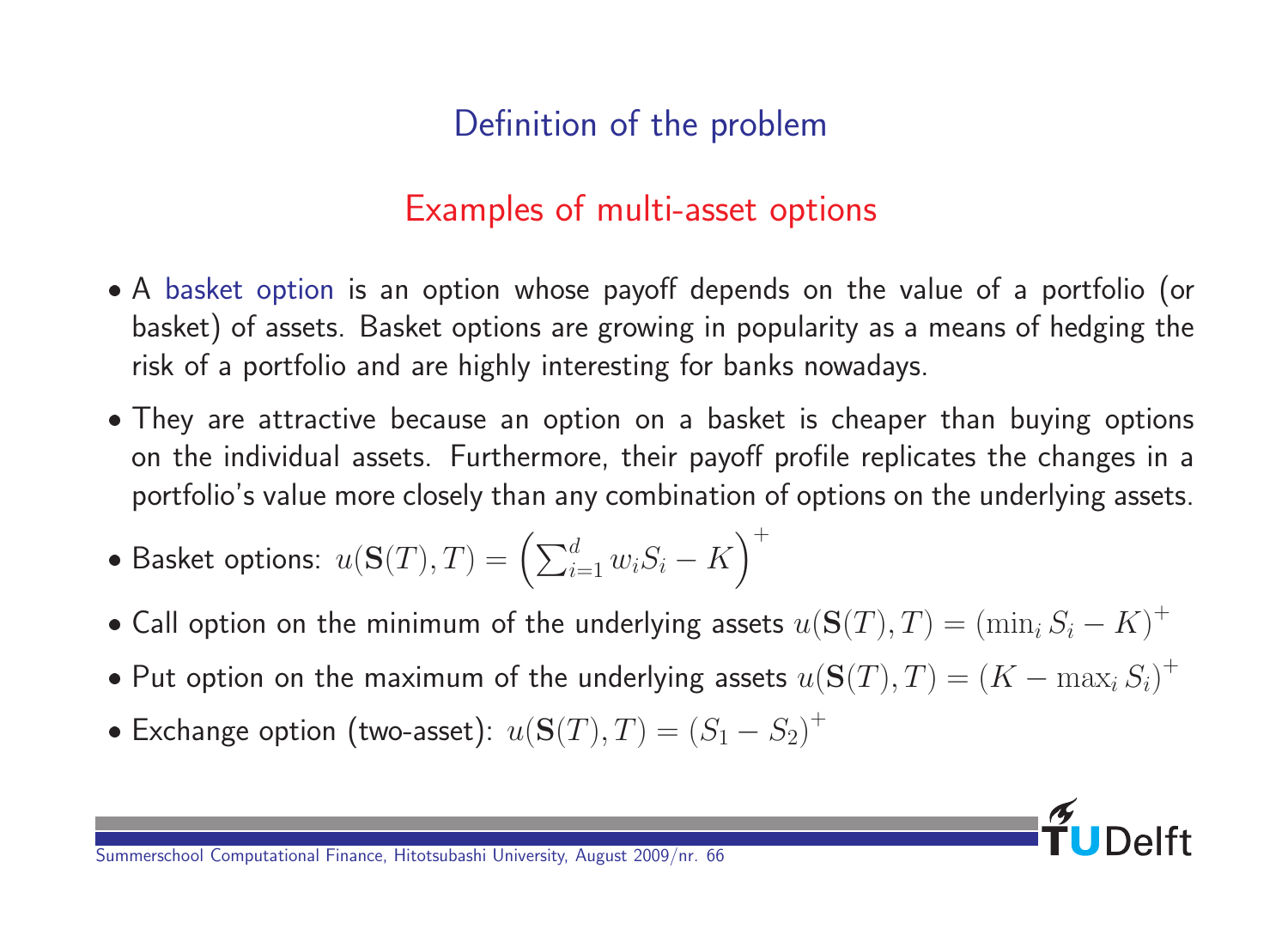### Multi-asset options

# Problem definition

- Multi-asset options are multi-dimensional. Using numerical techniques, the number of grid points grows exponentially  $\Rightarrow$  Curse of dimensionality. Problems are not solvable on nowadays machines unless advanced techniques are used.
- Sparse grid methods reduces the number of grid points per dimension, so larger problems can be computed. In finance, the sparse grid method for solving PDE's is used for the first time by C. Reisinger [4].
- Partitioning/Splitting and parallelization of the method reduces memory usage.

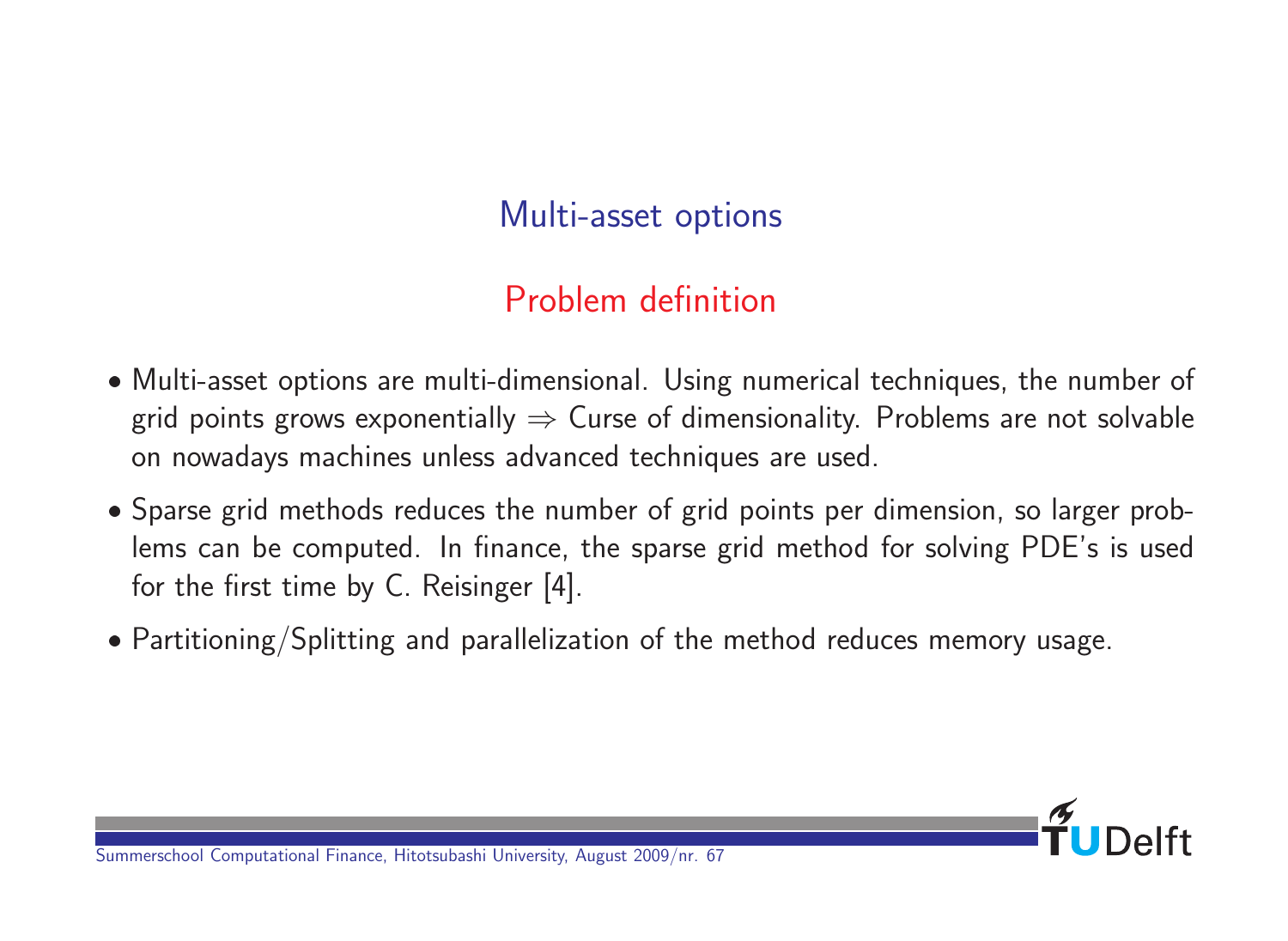### PDE methods

#### Multi-d Black-Scholes equation

The PDE-method is based on the solution of the multi-dimensional Black-Scholes equation:

$$
\frac{\partial u}{\partial t} + \frac{1}{2} \sum_{i=1}^{d} \sum_{j=1}^{d} \rho_{ij} \sigma_i \sigma_j S_i S_j \frac{\partial^2 u}{\partial S_i \partial S_j} + \sum_{i=1}^{d} (r - \delta_i) S_i \frac{\partial u}{\partial S_i} - ru = 0 \tag{1}
$$

**With** 

- $\bullet$   $S_i$ , the value of underlying asset  $i$
- $\bullet$   $\sigma_i$  volatility of asset i
- $\bullet$   $\rho_{ij}$  correlation between asset i and j
- $\bullet$  r risk-free interest rate
- $\bullet$   $\delta_i$  continuous dividend yield

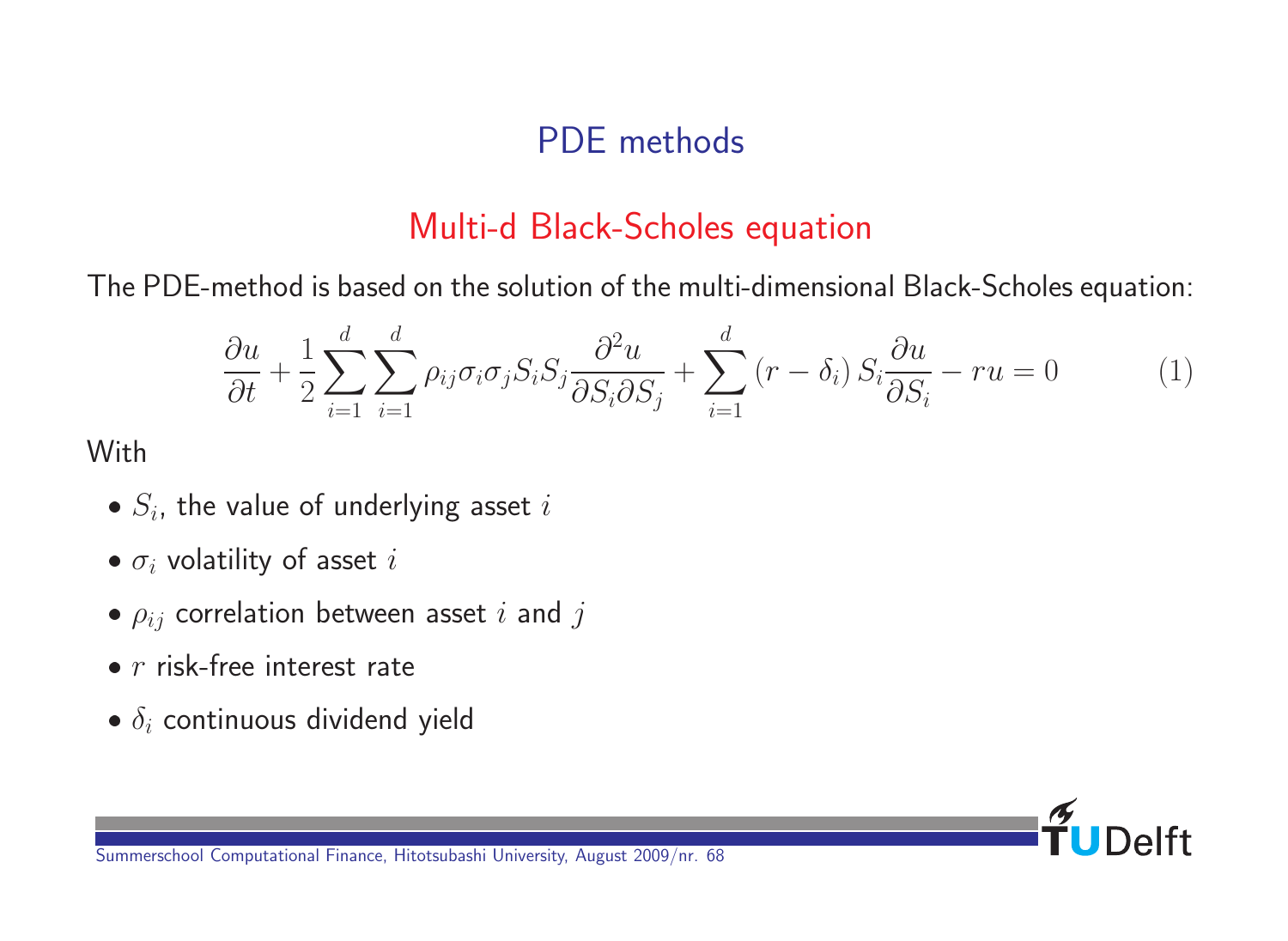### **Dividends**

- The owner of a stock theoretically owns a piece of the company. This ownership can only be turned into cash, if he owns so many of the stocks that he can take over the company and keep all profits for himself, which is unrealistically (for most of us).
- To the average investor the value in holding the stock comes from the dividends and any growth in the stock's value. Dividends are the lump payments, paid out every quarter or every six months, to the holder of the stock.
- The amount of dividend varies from year to year depending on the profitability of the company. Companies like to try to keep the level of dividends about the same.
- The amount of dividend is decided by the board of directors of the company and is usually set a month or so before the dividend is actually paid.
- When the stock is bought it either comes with its entitlement to the next dividend (cum) or not (ex). There is a date at around the time of dividend payment when the stock goes from cum to ex. The original holder of a stock gets the dividend but the person who buys it obviously does not.

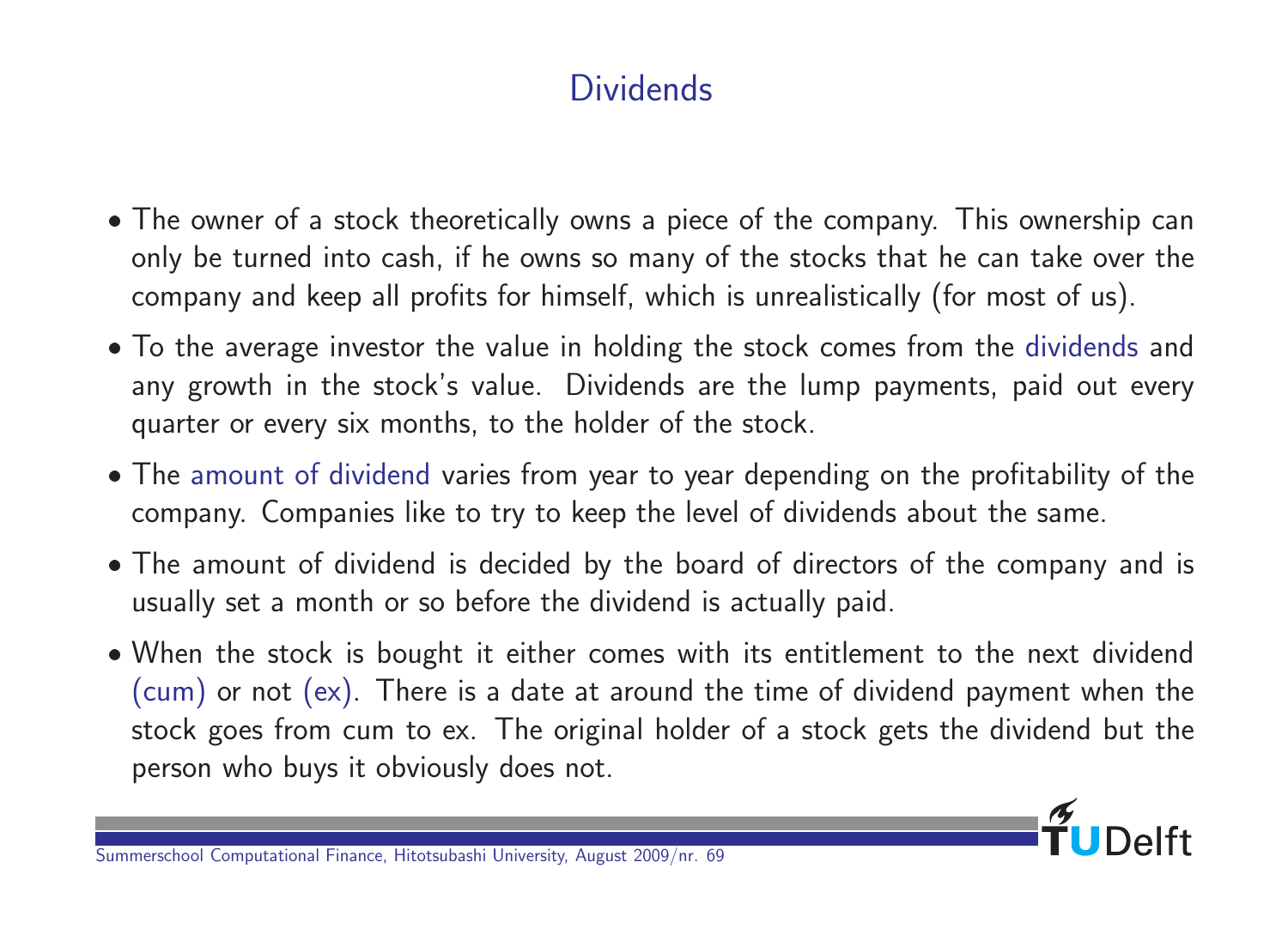## Options on dividend-paying equities

- A stock that is cum dividend is better than one that is ex dividend. Thus at the time that the dividend is paid there will be a drop in the value of the stock. (The jump in asset price is more complex in practice.)
- The price of an option on an dividend-paying asset is affected by these payments. Therefore we must modify the Black-Scholes analysis.
- Different structures are possible for the dividend payment
	- payments may be deterministic or stochastic
	- payments may be made continuously or at discrete times
- Here, we only consider deterministic dividends, whose amount and timing are known.
- Let's consider that in a time  $dt$  the underlying asset pays out a dividend  $DSdt$  with  $D$  constant. The payment is independent of time except through the  $S$ -dependence. It represents a continuous and constant dividend yield.
- This structure is a good model for index options.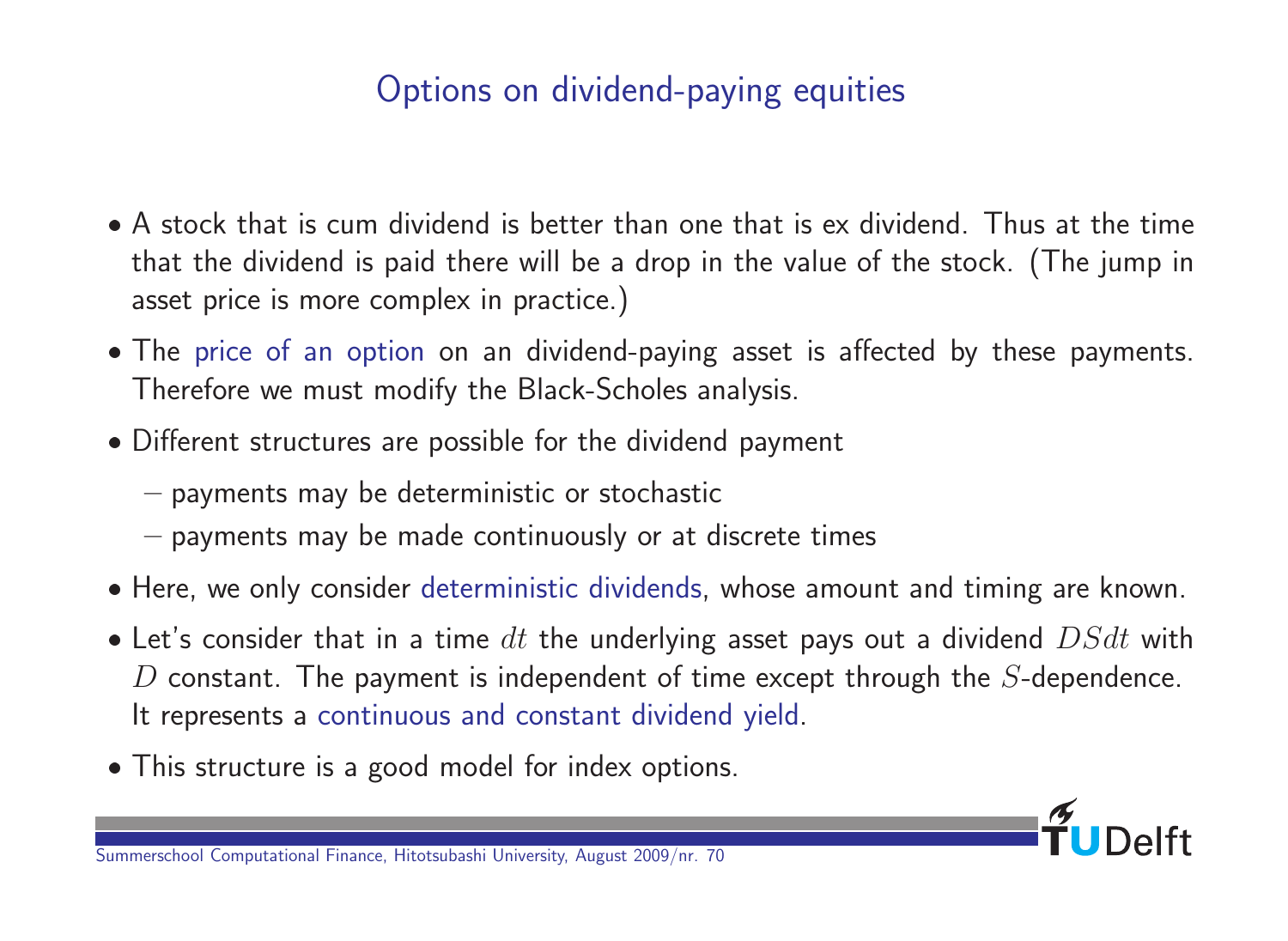- Arbitrage considerations show that the asset price must fall by the amount of dividend payment. This is modeled as:  $dS = \sigma Sdw + (\mu - D)Sdt$ .
- The dividend payment also has its effect on the hedged portfolio: Since we receive  $DSdt$  for every asset held and we hold  $-\Delta$  of the underlying, the portfolio changes by an amount  $-DS\Delta dt$ . Therefore, we add to our  $d\Pi$  from before this amount:

$$
d\Pi = dV - \Delta dS - DS\Delta dt.
$$

We find after similar reasoning as for European options that dividend is included in the following formulation:

$$
\frac{\partial V}{\partial t} + \frac{1}{2}\sigma^2 S^2 \frac{\partial^2 V}{\partial S^2} + (r - D)S \frac{\partial V}{\partial S} - rV = 0
$$

- This model is also applicable to options on foreign currencies, though only for short dated options. Since holding an amount of foreign currency yields interest at the foreign rate  $r_f$ , in this case  $D = r_f$
- A nonzero dividend yield also has an effect on the boundary and final conditions.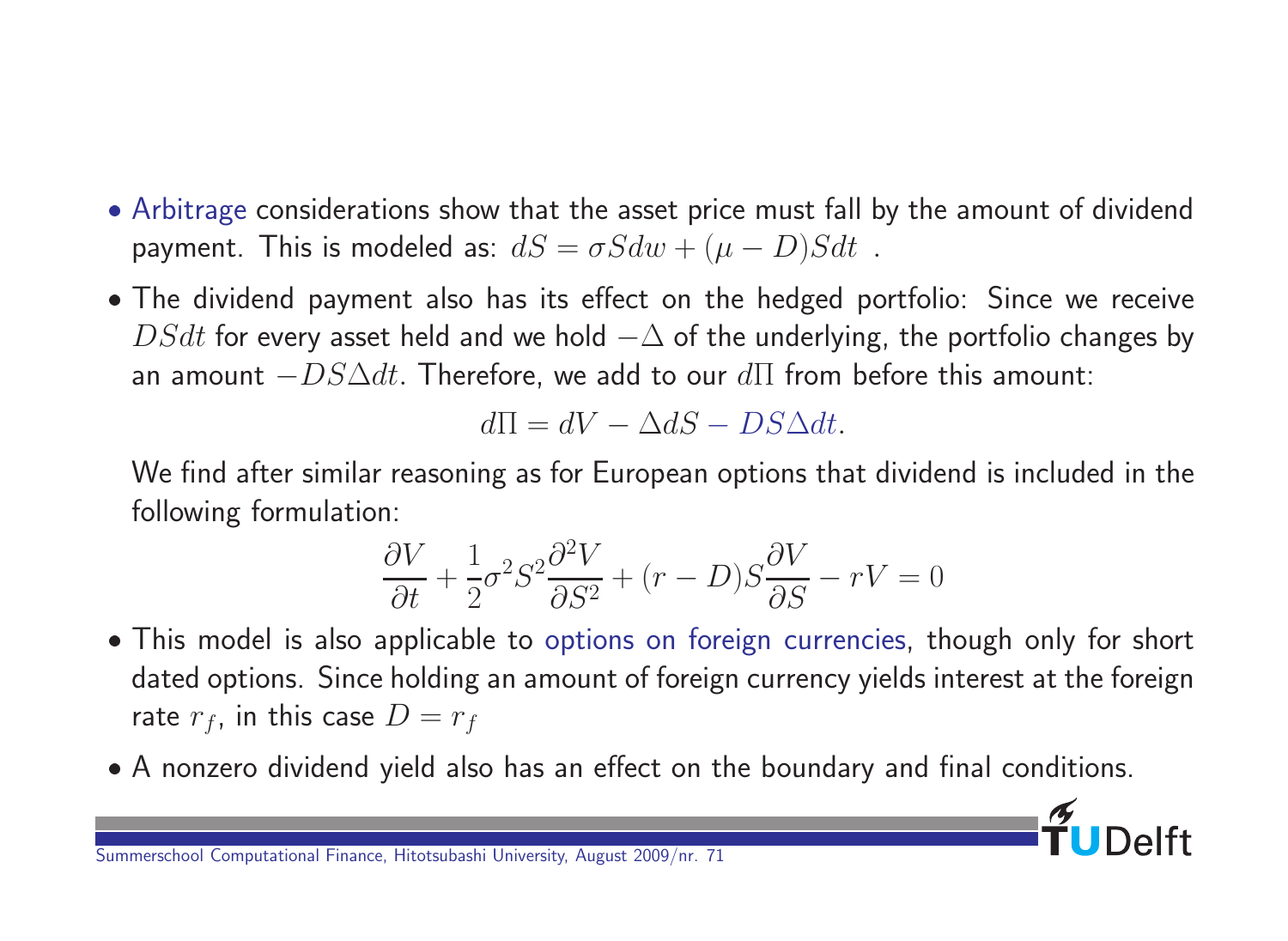## Options on dividend-paying equities

- At the time that a dividend is paid there will be a drop in the value of the stock.
- The price of an option on an dividend-paying asset is affected by these payments.
- Different structures are possible for the dividend payment (deterministic or stochastic with payments continuously or at discrete times)
- We consider discrete deterministic dividends, whose amount and timing are known.
- Arbitrage arguments require:

$$
V(S, t_d^-) = V(S - D, t_d^+)
$$

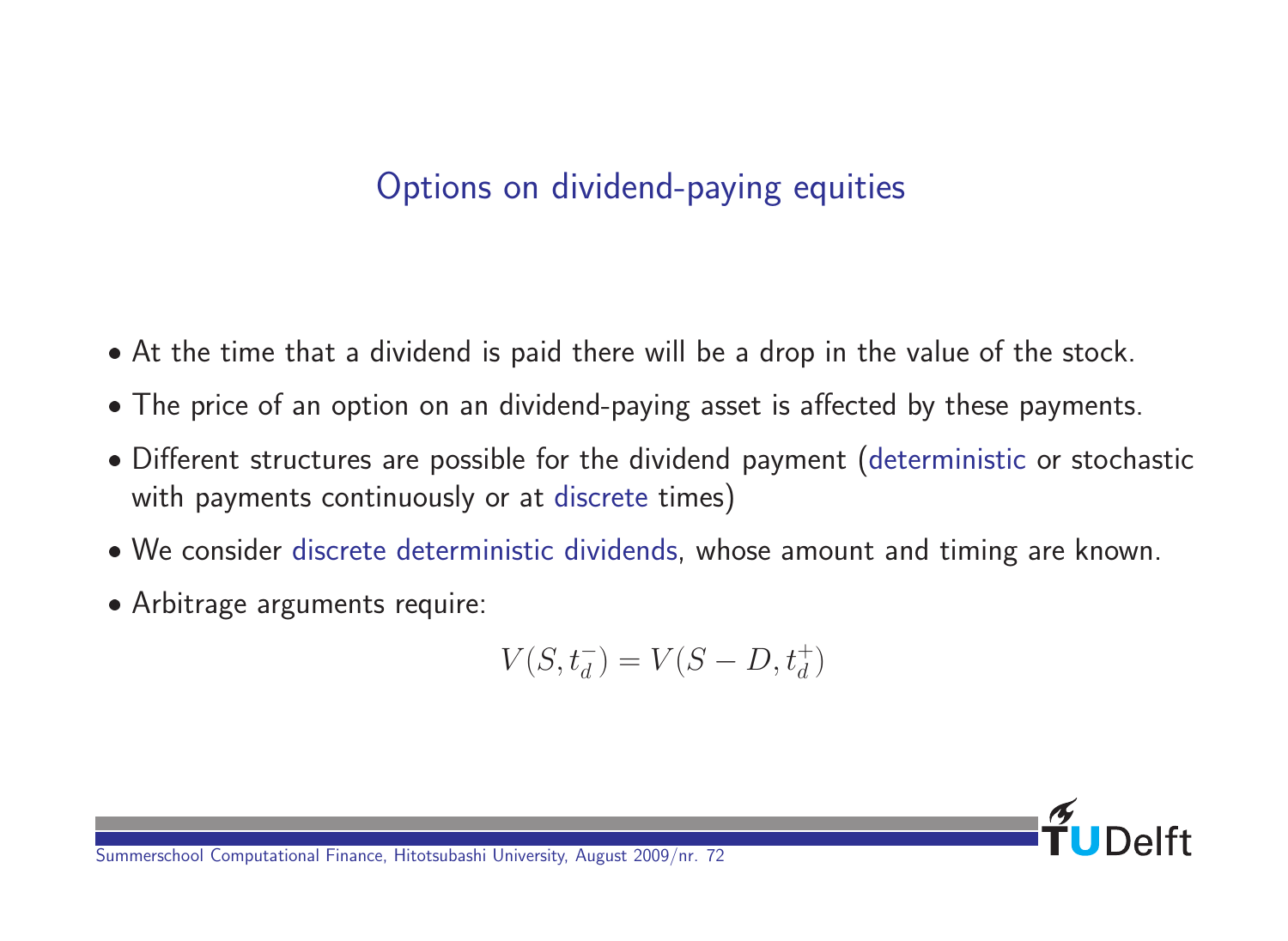## Final/Boundary conditions

- European Call option: Right to buy assets at maturity  $t = T$  for exercise price K.
- Final condition:  $V(S,T) = \max(S-K,0)$
- Boundary conditions  $S = 0$ :  $V(0, t) = 0$ ,

for  $S \to \infty$ :  $V(S_{max}, t) = S_{max} - Ke^{-r(T-t)} - De^{-r(t_d-t)}$  or  $V_{ss} = 0$ .

- The strategy to solve the Black-Scholes equation numerically is as follows
	- Start solving from  $t = T$  to  $t = t_d$  with the usual pay-off.
	- Apply an interpolation to calculate the new asset and option price on the grid discounted with D.
	- Restart the numerical process with the PDE from the interpolated price as final condition from  $t_d$  to  $t = 0$ .